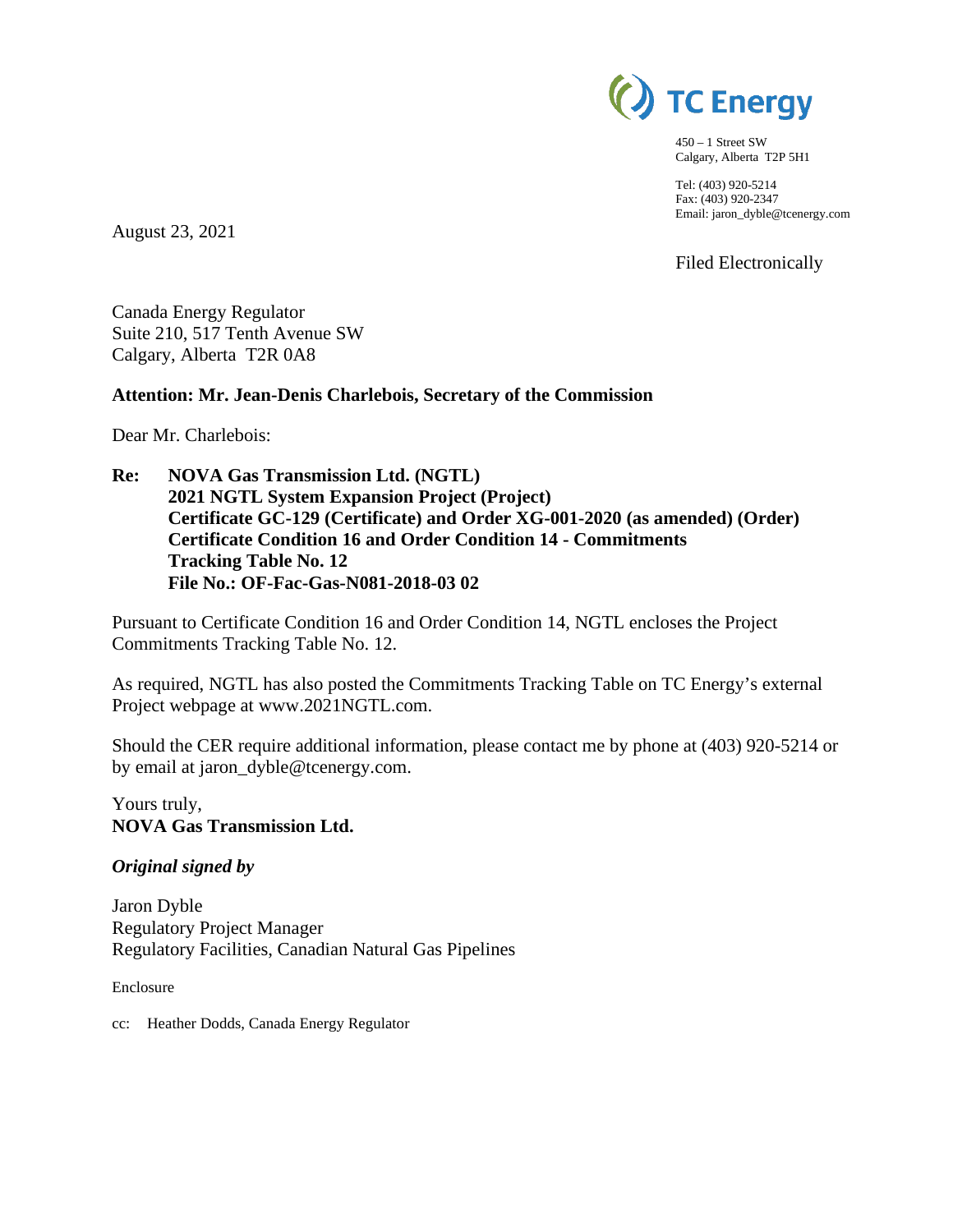### **Table 1: Commitments Tracking Table No. 12 June 2018 to August 2021**

| Commitment      |                                                     |                                            |                                                                                                                                                                                                                                                                                                                                                                                            |                               | <b>Document</b><br><b>References</b> |               |                         |                                                                                                                                                                                                                                                                                                                                                                                                                                                                                                                                                |                             |
|-----------------|-----------------------------------------------------|--------------------------------------------|--------------------------------------------------------------------------------------------------------------------------------------------------------------------------------------------------------------------------------------------------------------------------------------------------------------------------------------------------------------------------------------------|-------------------------------|--------------------------------------|---------------|-------------------------|------------------------------------------------------------------------------------------------------------------------------------------------------------------------------------------------------------------------------------------------------------------------------------------------------------------------------------------------------------------------------------------------------------------------------------------------------------------------------------------------------------------------------------------------|-----------------------------|
| number          | <b>Commitment to</b>                                | Category                                   | <b>Description of Commitment</b>                                                                                                                                                                                                                                                                                                                                                           | <b>Source</b>                 | (Filing ID)                          | <b>Status</b> | <b>Project Phase</b>    | <b>Comments</b>                                                                                                                                                                                                                                                                                                                                                                                                                                                                                                                                | <b>Accountability</b>       |
|                 | Potentially affected<br>Aboriginal<br>communities   | Aboriginal<br>Engagement<br>Matters        | NGTL will also provide notice to each potentially<br>affected Aboriginal group of the filing of the Section<br>52 application within 72 hours, in accordance with<br>the guidance provided in the NEB Filing Manual.                                                                                                                                                                       | Application<br>Section 13.3.1 | A92619                               | Complete      | <b>Pre-Construction</b> | Notifications of the filing of the Application were sent to the<br>potentially affected Aboriginal communities on June 21,<br>2018.                                                                                                                                                                                                                                                                                                                                                                                                            | <b>Indigenous Relations</b> |
| $\overline{2}$  | Horse Lake First<br>Nation                          | Aboriginal<br>Engagement<br>Matters        | NGTL confirmed its commitment to considering<br>additional information brought forward concerning<br>Horse Lake First Nation TK and land use in the<br>Project area.                                                                                                                                                                                                                       | Application<br>Section 13.3.1 | A92619                               | Complete      | Pre-Construction        | Final report received November 8, 2017, for the Grande<br>Prairie Mainline Loop No. 2 (Colt Section) and January 25,<br>2018, for the Grande Prairie Mainline Loop No. 3 (Elmworth<br>Section). NGTL reviewed the reports and provided a<br>response to Horse Lake First Nation on June 1, 2018. Final<br>report received October 25, 2018, for the Grande Prairie<br>Mainline Loop No. 2 (Karr, Deep Valley Sections). NGTL<br>reviewed the report and provided a response to Horse Lake<br>First Nation on December 17, 2018.                | <b>Indigenous Relations</b> |
| $\mathbf{3}$    | <b>Montana First Nation</b>                         | Aboriginal<br>Engagement<br><b>Matters</b> | NGTL committed to continue to provide information<br>about contracting and employment opportunities to<br>Montana First Nation when the information is<br>available.                                                                                                                                                                                                                       | Application<br>Section 13.3.1 | A92619                               | Ongoing       | Pre-Construction        | Information regarding an employment opportunity with<br>NGTL's consultant for biophysical and heritage field work<br>was provided to Montana First Nation (MFN) on April 16,<br>2018 and April 15, 2020. NGTL also had a call with MFN in<br>May 2020 to gather information on businesses and<br>capacity. NGTL and MFN have had continued discussions<br>regarding contracting and employment opportunities<br>including sourcing opportunities for designated and targeted<br>services and NGTL will continue discussions as<br>appropriate. | <b>Indigenous Relations</b> |
| $\overline{4}$  | Nose Creek<br>Community                             | Aboriginal<br>Engagement<br><b>Matters</b> | NGTL committed to provide to Nose Creek<br>Community a draft TK Protocol Agreement for the<br>TK study.                                                                                                                                                                                                                                                                                    | Application<br>Section 13.3.1 | A92619                               | Complete      | Pre-Construction        | NGTL received a signed LOA from Nose Creek Community<br>(NCC) on August 25, 2020 to participate in a site visit on the<br>Grande Prairie Mainline Loop No. 3 (Elmworth Section). On<br>September 17, 2020, NGTL received an email from NCC<br>with a copy of NCC's TK Report.                                                                                                                                                                                                                                                                  | <b>Indigenous Relations</b> |
| $5\overline{5}$ | Siksika Nation                                      | Aboriginal<br>Engagement<br><b>Matters</b> | NGTL confirmed its commitment to reasonable<br>capacity funding to support Siksika Nation's<br>participation in Project engagement activities.                                                                                                                                                                                                                                             | Application<br>Section 13.3.1 | A92619                               | Complete      | Pre-Construction        | NGTL received signed engagement capacity funding<br>agreement from Siksika Nation on April 8, 2019.                                                                                                                                                                                                                                                                                                                                                                                                                                            | <b>Indigenous Relations</b> |
| 6               | Asini Wachi<br>Nehiyawak<br><b>Traditional Band</b> | Aboriginal<br>Engagement<br>Matters        | NGTL will keep Asini Wachi Nehiyawak Traditional<br>Band informed as information about the<br>archaeology fieldwork becomes available.                                                                                                                                                                                                                                                     | Supplemental<br>Report        | A94516                               | Complete      | Pre-Construction        | April 24, 2019, NGTL provided a notification regarding a<br>work opportunity that the Wood Group is offering on field<br>studies for the Project, including archaeological work.                                                                                                                                                                                                                                                                                                                                                               | Indigenous Relations        |
| $\overline{7}$  | <b>Driftpile First Nation</b>                       | Aboriginal<br>Engagement<br>Matters        | NGTL remains committed to working with Driftpile<br>First Nation to discuss the proposed budget and<br>tasks associated with it to reach agreement on<br>funding for a Project-specific TK study as well as<br>engagement with NGTL for the Project and<br>requested Driftpile First Nation contact NGTL at<br>their earliest convenience to further discuss the<br>budget and agreements. | Supplemental<br>Report        | A94516                               | Complete      | Pre-Construction        | NGTL received signed amended TK Protocol from DCN on<br>January 29, 2019 and signed engagement capacity funding<br>agreement on February 19, 2019.                                                                                                                                                                                                                                                                                                                                                                                             | Indigenous Relations        |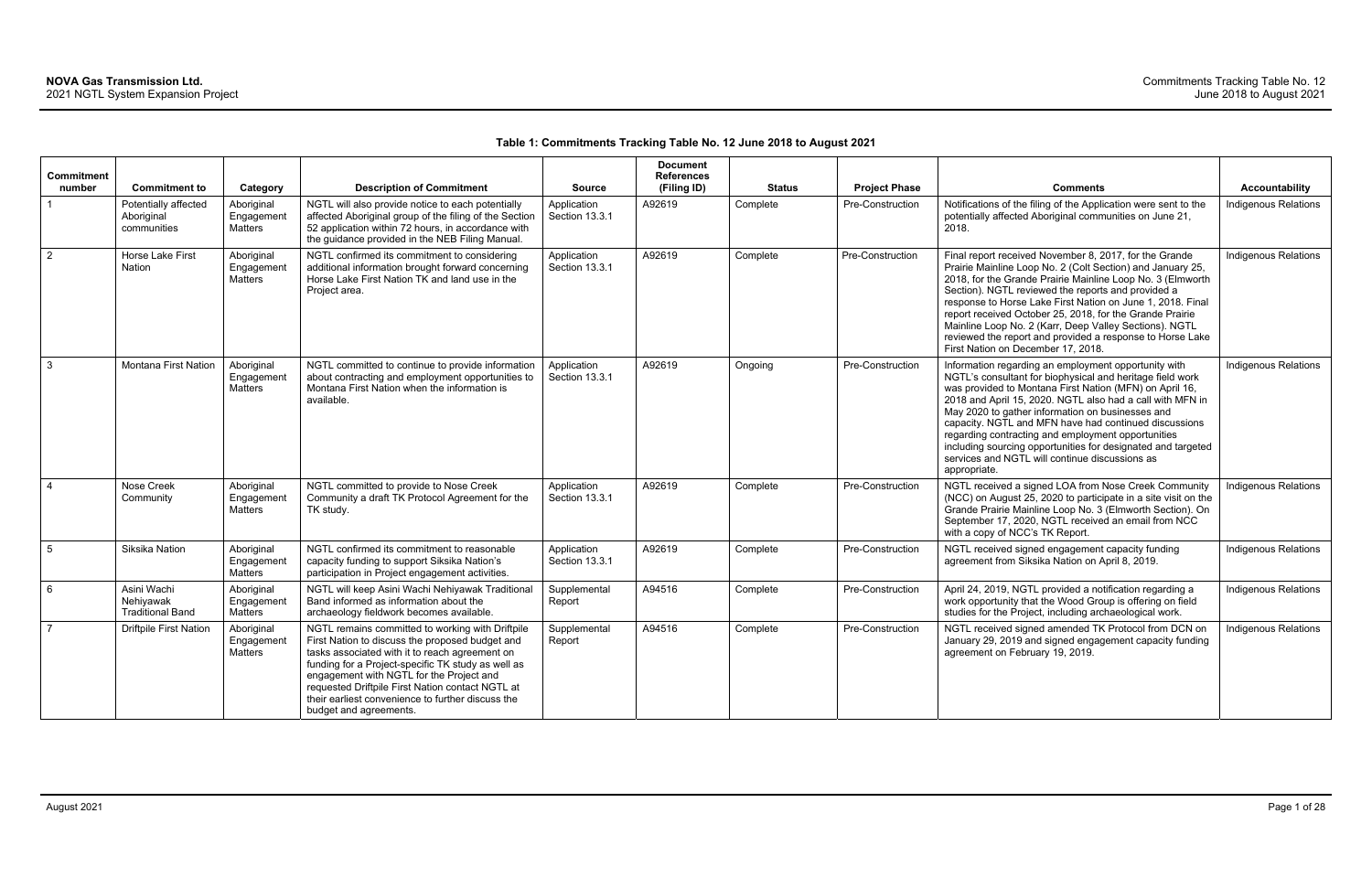| Commitment      |                                     |                                            |                                                                                                                                                                                                                                                                                                                                                                                                         |                                                        | <b>Document</b><br><b>References</b> |          |                                       |                                                                                                            |                             |
|-----------------|-------------------------------------|--------------------------------------------|---------------------------------------------------------------------------------------------------------------------------------------------------------------------------------------------------------------------------------------------------------------------------------------------------------------------------------------------------------------------------------------------------------|--------------------------------------------------------|--------------------------------------|----------|---------------------------------------|------------------------------------------------------------------------------------------------------------|-----------------------------|
| number          | <b>Commitment to</b>                | Category                                   | <b>Description of Commitment</b>                                                                                                                                                                                                                                                                                                                                                                        | <b>Source</b>                                          | (Filing ID)                          |          | <b>Status</b><br><b>Project Phase</b> | <b>Comments</b>                                                                                            | <b>Accountability</b>       |
| 8               | Aseniwuche<br><b>Winewak Nation</b> | Aboriginal<br>Engagement<br>Matters        | NGTL will provide this information (Appendix E,<br>Annex A of the ESA Supplement for Additional<br>Written Evidence Filing: Traditional Knowledge<br>Report - Aboriginal Groups Project-Related Issue<br>Summaries for NGTL's responses and proposed<br>mitigation measures from the Project EPP) to<br>Aseniwuche Winewak Nation and offer to answer<br>any questions or discuss concerns, if any.     | <b>Additional Written</b><br>Evidence (AWE)<br>Section | A96812                               | Complete | Pre-Construction                      | NGTL reviewed the report and provided responses to<br>Aseniwuche Winewak Nation on December 17, 2018.      | Indigenous Relations        |
| 9               | East Prairie Métis<br>Settlement    | Aboriginal<br>Engagement<br><b>Matters</b> | NGTL will provide this information (Appendix E,<br>Annex A of the ESA Supplement for Additional<br>Written Evidence Filing: Traditional Knowledge<br>Report - Aboriginal Groups Project-Related Issue<br>Summaries for NGTL's responses and proposed<br>mitigation measures from the Project EPP) to<br>East Prairie Métis Settlement and offer to answer<br>any questions or discuss concerns, if any. | <b>Additional Written</b><br>Evidence (AWE)<br>Section | A96812                               | Complete | Pre-Construction                      | NGTL reviewed the report and provided a response to<br>East Prairie Métis Settlement on December 17, 2018. | Indigenous Relations        |
| 10 <sup>°</sup> | Gunn Métis Local 55                 | Aboriginal<br>Engagement<br>Matters        | NGTL will provide this information (Appendix E,<br>Annex A of the ESA Supplement for Additional<br>Written Evidence Filing: Traditional Knowledge<br>Report - Aboriginal Groups Project-Related Issue<br>Summaries for NGTL's responses and proposed<br>mitigation measures from the Project EPP) to<br>Gunn Métis Local 55 and offer to answer any<br>questions or discuss concerns, if any.           | <b>Additional Written</b><br>Evidence (AWE)<br>Section | A96812                               | Complete | Pre-Construction                      | NGTL reviewed the report and provided a response to<br>Gunn Métis Local 55 on December 17, 2018.           | <b>Indigenous Relations</b> |
| 11              | Horse Lake First<br><b>Nation</b>   | Aboriginal<br>Engagement<br>Matters        | NGTL will provide this information (Appendix E,<br>Annex A of the ESA Supplement for Additional<br>Written Evidence Filing: Traditional Knowledge<br>Report - Aboriginal Groups Project-Related Issue<br>Summaries for NGTL's responses and proposed<br>mitigation measures from the Project EPP) to<br>Horse Lake First Nation and offer to answer any<br>questions or discuss concerns, if any.       | <b>Additional Written</b><br>Evidence (AWE)<br>Section | A96812                               | Complete | Pre-Construction                      | NGTL reviewed the report and provided a response to<br>Horse Lake First Nation on December 17, 2018.       | Indigenous Relations        |
| 12 <sup>°</sup> | Paul First Nation                   | Aboriginal<br>Engagement<br><b>Matters</b> | NGTL will provide this information (Appendix E,<br>Annex A of the ESA Supplement for Additional<br>Written Evidence Filing: Traditional Knowledge<br>Report - Aboriginal Groups Project-Related Issue<br>Summaries for NGTL's responses and proposed<br>mitigation measures from the Project EPP) to<br>Paul First Nation and offer to answer any<br>questions or discuss concerns, if any.             | <b>Additional Written</b><br>Evidence (AWE)<br>Section | A96812                               | Complete | Pre-Construction                      | NGTL reviewed the report and provided a response to<br>Paul First Nation on December 17, 2018.             | <b>Indigenous Relations</b> |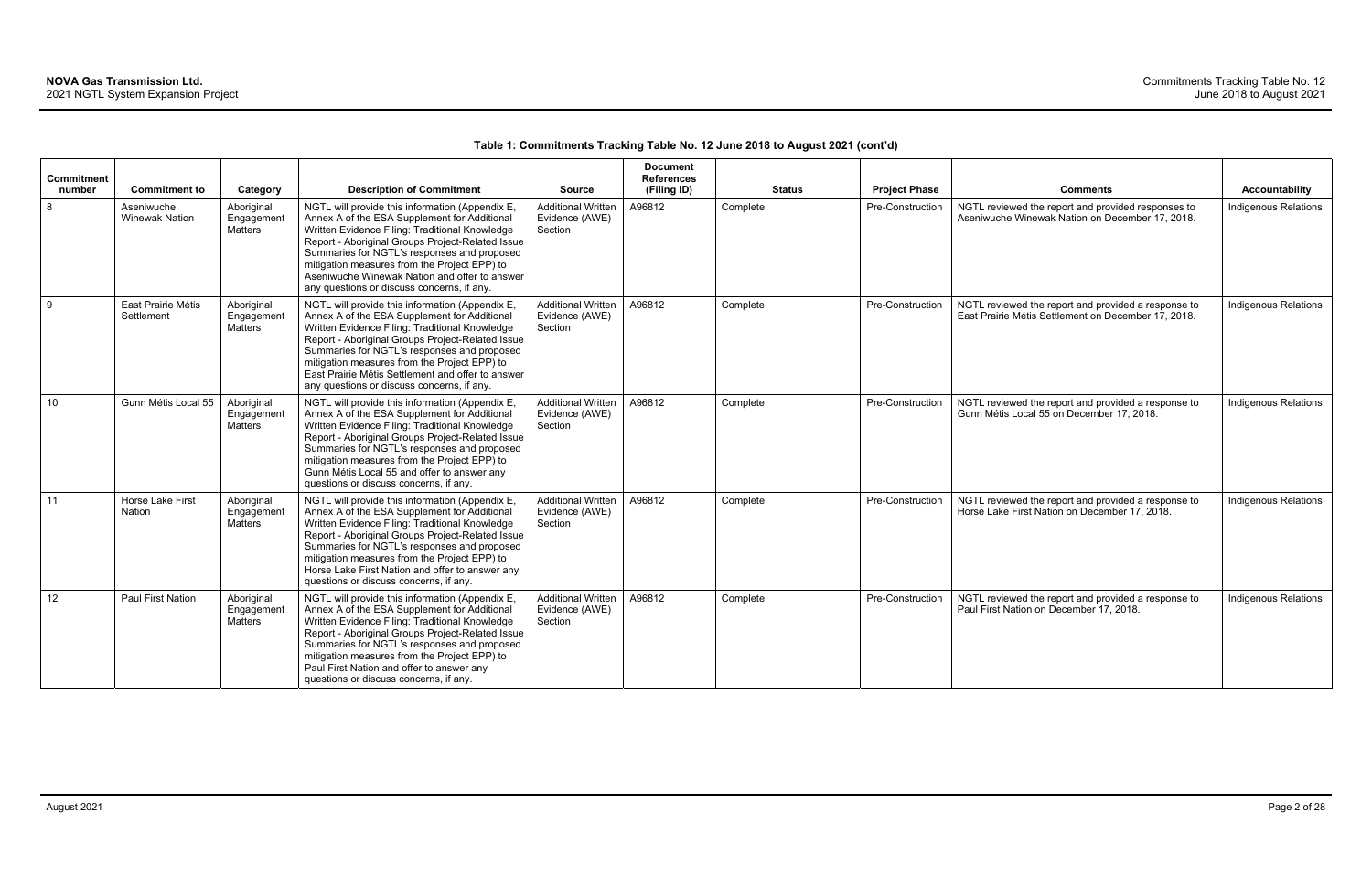| Commitment |                                 |                                     |                                                                                                                                                                                                                                                                                                                                                                                                     |                                                               | <b>Document</b><br><b>References</b> |          |               |                      |                                                                                                                                                                                                                                                                                                                                                                                                                                                                                              |                             |
|------------|---------------------------------|-------------------------------------|-----------------------------------------------------------------------------------------------------------------------------------------------------------------------------------------------------------------------------------------------------------------------------------------------------------------------------------------------------------------------------------------------------|---------------------------------------------------------------|--------------------------------------|----------|---------------|----------------------|----------------------------------------------------------------------------------------------------------------------------------------------------------------------------------------------------------------------------------------------------------------------------------------------------------------------------------------------------------------------------------------------------------------------------------------------------------------------------------------------|-----------------------------|
| number     | <b>Commitment to</b>            | Category                            | <b>Description of Commitment</b>                                                                                                                                                                                                                                                                                                                                                                    | <b>Source</b>                                                 | (Filing ID)                          |          | <b>Status</b> | <b>Project Phase</b> | <b>Comments</b>                                                                                                                                                                                                                                                                                                                                                                                                                                                                              | <b>Accountability</b>       |
| 13         | Stoney Nakoda<br><b>Nations</b> | Aboriginal<br>Engagement<br>Matters | NGTL will provide this information (Appendix E,<br>Annex A of the ESA Supplement for Additional<br>Written Evidence Filing: Traditional Knowledge<br>Report - Aboriginal Groups Project-Related Issue<br>Summaries for NGTL's responses and proposed<br>mitigation measures from the Project EPP) to<br>Stoney Nakoda Nations and offer to answer any<br>questions or discuss concerns, if any.     | <b>Additional Written</b><br>Evidence (AWE)<br>Section        | A96812                               | Complete |               | Pre-Construction     | NGTL reviewed the issues and concerns and provided a<br>response to Stoney Nakoda Nations on December 17,<br>2018.                                                                                                                                                                                                                                                                                                                                                                           | <b>Indigenous Relations</b> |
| 14         | Sturgeon Lake Cree<br>Nation    | Aboriginal<br>Engagement<br>Matters | NGTL will provide this information (Appendix E,<br>Annex A of the ESA Supplement for Additional<br>Written Evidence Filing: Traditional Knowledge<br>Report - Aboriginal Groups Project-Related Issue<br>Summaries for NGTL's responses and proposed<br>mitigation measures from the Project EPP) to<br>Sturgeon Lake Cree Nation and offer to answer<br>any questions or discuss concerns, if any. | <b>Additional Written</b><br>Evidence (AWE)<br>Section        | A96812                               | Complete |               | Pre-Construction     | NGTL reviewed the concerns and provided a response to<br>Sturgeon Lake Cree Nation on December 17, 2018.                                                                                                                                                                                                                                                                                                                                                                                     | <b>Indigenous Relations</b> |
| 15         | <b>Sunchild First Nation</b>    | Aboriginal<br>Engagement<br>Matters | NGTL will provide this information (Appendix E,<br>Annex A of the ESA Supplement for Additional<br>Written Evidence Filing: Traditional Knowledge<br>Report - Aboriginal Groups Project-Related Issue<br>Summaries for NGTL's responses and proposed<br>mitigation measures from the Project EPP) to<br>Sunchild First Nation and offer to answer any<br>questions or discuss concerns, if any.     | <b>Additional Written</b><br>Evidence (AWE)<br>Section        | A96812                               | Complete |               | Pre-Construction     | NGTL reviewed the report and provided a response to<br>Sunchild First Nation on December 17, 2018.                                                                                                                                                                                                                                                                                                                                                                                           | Indigenous Relations        |
| 16         | <b>Foothills First Nation</b>   | Aboriginal<br>Engagement<br>Matters | NGTL stated that it is not in a position to agree to<br>provide separate additional funding to Foothills<br>First Nation however NGTL remains committed<br>to meeting with Foothills First Nation in order to<br>hear and address any issues and concerns<br>related to the proposed Project.                                                                                                       | <b>Additional Written</b><br>Evidence (AWE)<br>Section 6.2.10 | A96812                               | Complete |               | Pre-Construction     | NGTL met with Foothills First Nation (FFN) on<br>December 14, 2018, and a telephone call on July 26,<br>2019. NGTL emailed FFN the mitigation table with<br>NGTL's responses and proposed mitigation measures for<br>the Project-specific issues and concerns identified in the<br>FFN Traditional Land Use Study filed with the NEB for<br>the Project. NGTL noted that if FFN had any questions or<br>wished to meet to discuss the mitigation table in further<br>detail to contact NGTL. | Indigenous Relations        |
| 17         | Horse Lake First<br>Nation      | Aboriginal<br>Engagement<br>Matters | Should HLFN identify the locations where<br>spraying and herbicide application are of interest<br>to HLFN then NGTL will notify HLFN regarding<br>timing and locations of scheduled spraying and<br>herbicide applications for those locations during<br>construction.                                                                                                                              | HLFN 1.3e                                                     | A98233-9                             | Planned  |               | Operations           | To date HLFN has not provided NGTL with any specific<br>locations where spraying or herbicide application are of<br>interest.                                                                                                                                                                                                                                                                                                                                                                | <b>Indigenous Relations</b> |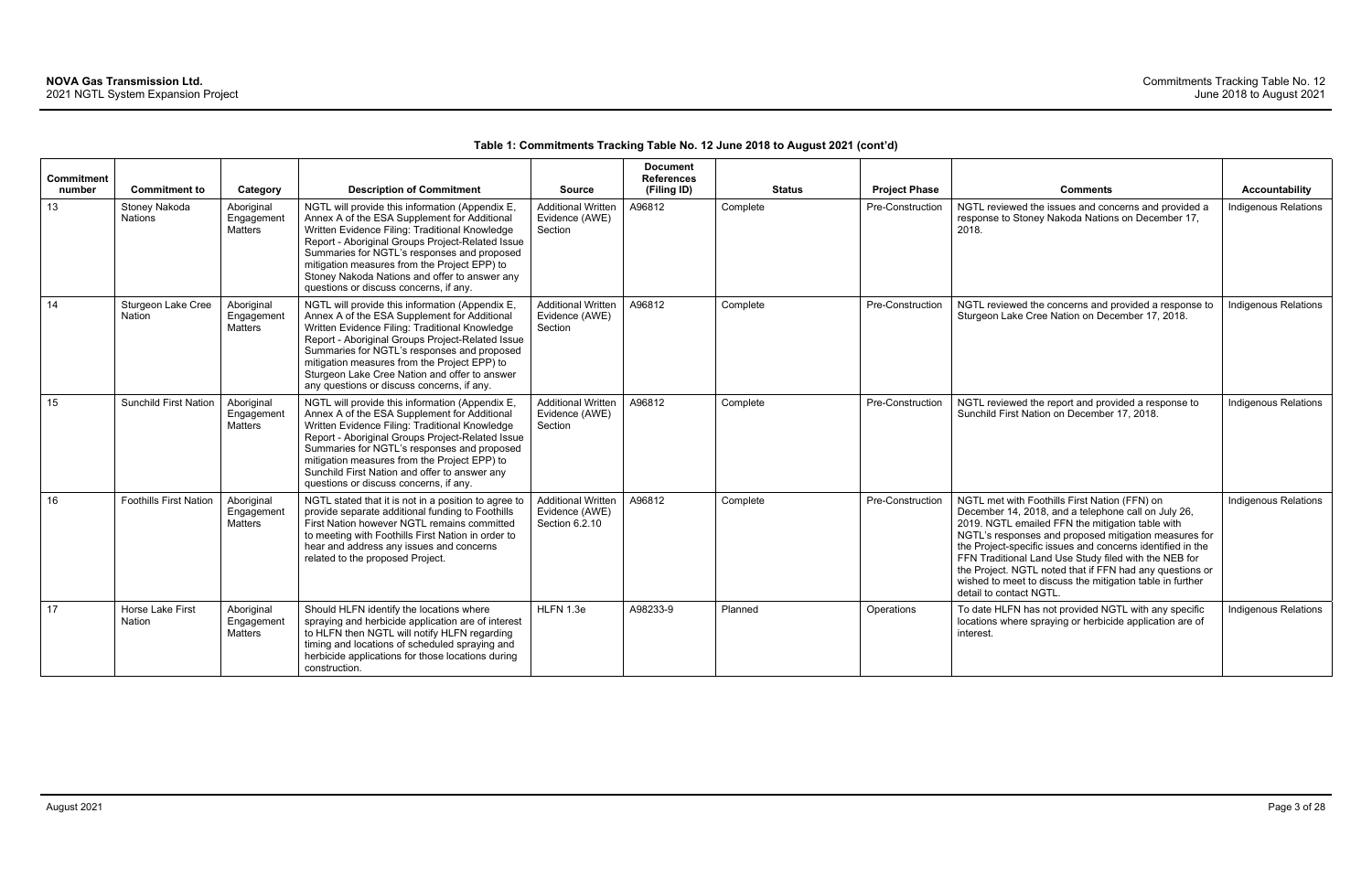| <b>Commitment</b> |                                                    |                                                 |                                                                                                                                                                                                                                                                                                                                                                                                                                      |                                                                 | <b>Document</b><br><b>References</b>           |                           |                                      |                                                                                                                                                                                                                                                                                                                                                                                                                                                                                                                                               |                                               |
|-------------------|----------------------------------------------------|-------------------------------------------------|--------------------------------------------------------------------------------------------------------------------------------------------------------------------------------------------------------------------------------------------------------------------------------------------------------------------------------------------------------------------------------------------------------------------------------------|-----------------------------------------------------------------|------------------------------------------------|---------------------------|--------------------------------------|-----------------------------------------------------------------------------------------------------------------------------------------------------------------------------------------------------------------------------------------------------------------------------------------------------------------------------------------------------------------------------------------------------------------------------------------------------------------------------------------------------------------------------------------------|-----------------------------------------------|
| number<br>18      | <b>Commitment to</b><br>Horse Lake First<br>Nation | Category<br>Aboriginal<br>Engagement<br>Matters | <b>Description of Commitment</b><br>NGTL will be developing an Aboriginal<br>Construction Participation Program (ACPP) to<br>provide opportunities for potentially affected<br>Aboriginal groups to develop an understanding<br>of construction and environmental protection<br>activities through observation and discussion of<br>Project construction activities.                                                                 | <b>Source</b><br>HLFN 1.3 h) and<br><b>HLFN 1.4 f)</b>          | (Filing ID)<br>A98233-9                        | <b>Status</b><br>Complete | <b>Project Phase</b><br>Construction | <b>Comments</b><br>NGTL contacted all potentially affected Aboriginal groups<br>regarding the ACPP on March 23, 2020, to determine<br>interest in participation and included a questionnaire to<br>gather additional information to inform the development<br>of the ACPP. Discussions related to the ACPP including<br>regarding the potential for participation in the program<br>has continued with potentially affected Aboriginal groups.<br>NGTL has developed the ACPP pursuant to Certificate<br>Condition 12 and Order Condition 10. | <b>Accountability</b><br>Indigenous Relations |
| 19                | <b>Samson Cree First</b><br>Nation                 | Aboriginal<br>Engagement<br>Matters             | In addition, NGTL will require the Prime<br>Contractors for the Project to provide site-<br>specific orientation where best practices and<br>community engagement expectations are<br>communicated to all personnel.                                                                                                                                                                                                                 | SCN 1.0 a) and<br>b)                                            | A98233-9                                       | Ongoing                   | Construction                         | Prime Contractor orientations are being provided for<br>workers on section 58 and section 52 activities.                                                                                                                                                                                                                                                                                                                                                                                                                                      | Indigenous Relations                          |
| 20                | Blood Tribe / DCN /<br>MNA R3 / PKN                | Aboriginal<br>Engagement<br>Matters             | Should traditional trails be identified through<br>ongoing engagement with potentially affected<br>Aboriginal groups, this information will be<br>considered in Project planning, including the<br>EPP and EAS, as appropriate.                                                                                                                                                                                                      | BT 1.44<br><b>DCN 21</b><br><b>MNA R3 45</b><br><b>PKN 1.44</b> | A98233-3<br>A98233-5<br>A98233-10<br>A98233-12 | Complete                  | Pre-Construction                     | No trails were identified through ongoing engagement<br>that required consideration as part of Project planning.                                                                                                                                                                                                                                                                                                                                                                                                                              | <b>Indigenous Relations</b>                   |
| 21                | Duncan's First<br><b>Nation</b>                    | Aboriginal<br>Engagement<br>Matters             | The findings of Duncan's First Nation's final TK<br>report will be reviewed in the context of the ESA<br>and considered for incorporation into Project<br>planning, as appropriate. NGTL will also provide<br>responses and proposed mitigation measures<br>from the Project EPP in response to their final<br>TK study and will offer to meet with Duncan's<br>First Nation to answer any questions or discuss<br>concerns, if any. | <b>Attachment BT</b><br>$1.41 - 1$                              | A98233-3                                       | Complete                  | Pre-Construction                     | NGTL reviewed the report and provided a response to<br>Duncan's First Nation on June 19, 2019.                                                                                                                                                                                                                                                                                                                                                                                                                                                | <b>Indigenous Relations</b>                   |
| 22                | Kelly Lake Cree<br>Nation                          | Aboriginal<br>Engagement<br>Matters             | The findings of Kelly Lake Cree Nation's TK<br>study will be reviewed in the context of the ESA<br>and considered for incorporation into Project<br>planning, as appropriate. NGTL will also provide<br>responses and proposed mitigation measures<br>from the Project EPP in response to their final<br>TK study and will offer to meet with Kelly Lake<br>Cree Nation to answer any questions or discuss<br>concerns, if any.      | <b>Attachment BT</b><br>$1.41 - 1$                              | A98233-3                                       | Complete                  | Pre-Construction                     | NGTL reviewed the report and provided a response to<br>Kelly Lake Cree Nation on April 16, 2019.                                                                                                                                                                                                                                                                                                                                                                                                                                              | <b>Indigenous Relations</b>                   |
| 23                | Stoney Nakoda<br><b>Nations</b>                    | Aboriginal<br>Engagement<br>Matters             | The findings of Stoney Nakoda Nation's interim<br>TK report will be reviewed in the context of the<br>ESA and considered for incorporation into<br>Project planning, as appropriate. NGTL will also<br>provide responses and proposed mitigation<br>measures from the Project EPP in response to<br>their final TK study and will offer to meet with<br>Stoney Nakoda Nation to answer any questions<br>or discuss concerns, if any. | Attachment BT<br>$1.41 - 1$                                     | A98233-3                                       | Complete                  | Pre-Construction                     | NGTL reviewed the report and provided responses to<br>Stoney Nakoda Nations on April 9, 2019.                                                                                                                                                                                                                                                                                                                                                                                                                                                 | Indigenous Relations                          |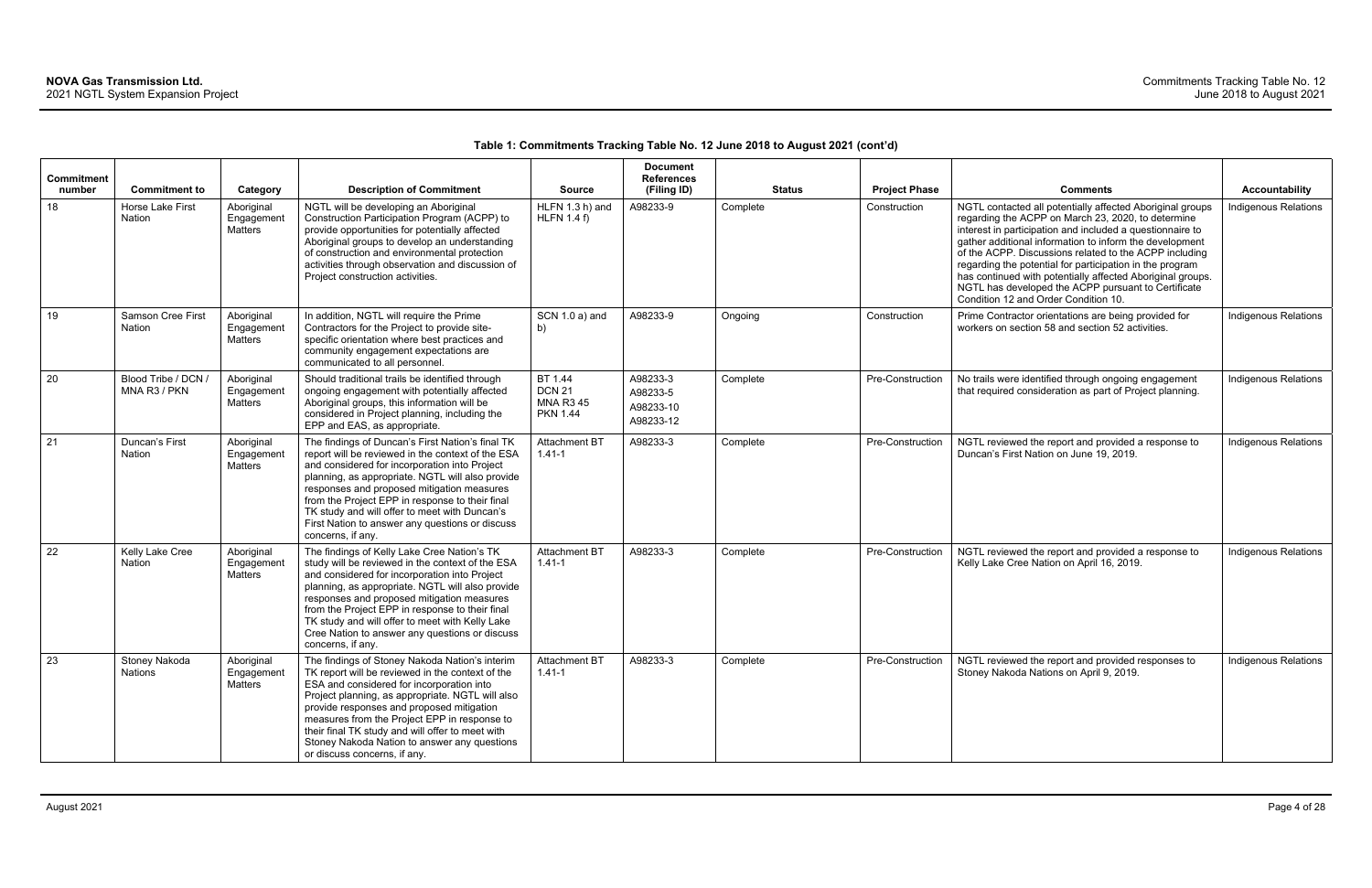| <b>Commitment</b><br>number | <b>Commitment to</b> | Category                            | <b>Description of Commitment</b>                                                                                                                                                                                                                                                                                                                                                                     | <b>Source</b>                                                           | <b>Document</b><br><b>References</b><br>(Filing ID) | <b>Status</b> | <b>Project Phase</b>               | <b>Comments</b>                                                                                                                                                                                                                                                                                                                                                                                                                                                                                                                                                                                                                                                                                                                                                       | <b>Accountability</b>       |
|-----------------------------|----------------------|-------------------------------------|------------------------------------------------------------------------------------------------------------------------------------------------------------------------------------------------------------------------------------------------------------------------------------------------------------------------------------------------------------------------------------------------------|-------------------------------------------------------------------------|-----------------------------------------------------|---------------|------------------------------------|-----------------------------------------------------------------------------------------------------------------------------------------------------------------------------------------------------------------------------------------------------------------------------------------------------------------------------------------------------------------------------------------------------------------------------------------------------------------------------------------------------------------------------------------------------------------------------------------------------------------------------------------------------------------------------------------------------------------------------------------------------------------------|-----------------------------|
| 24                          | <b>ANSN</b>          | Aboriginal<br>Engagement<br>Matters | NGTL will provide Aboriginal groups with<br>updated schedules and mapping prior to the start<br>of construction to avoid potential conflicts<br>between construction crews and traditional<br>users.                                                                                                                                                                                                 | <b>HLFN 1.1d</b><br>ANSN 2.1 h)<br>HLFN 2.3 c)<br><b>Reply Evidence</b> | A98233-9<br>A98655-2<br>A98655-4<br>C00043-1        | Complete      | <b>Pre-Construction</b>            | On November 9, 2020, NGTL provided Order Condition<br>16 Construction schedules for Section 58 activities<br>(submitted to the CER on November 6, 2020 [C09392-1])<br>to all potentially affected Aboriginal groups, as well as a<br>high-level construction commencement timing update<br>and a link to the Project website for further information<br>and updates. On January 14, 2021, NGTL provided<br>Certificate Condition 18 Construction Schedules for<br>section 52 construction (submitted to the CER on<br>January 11, 2021 [C10858-1]) to all potentially affected<br>Aboriginal groups. NGTL also included the Project fact<br>sheet and associated Project maps as well as links to<br>detailed maps of the Project sections on the Project<br>website. | <b>Indigenous Relations</b> |
| 25                          | <b>HLFN</b>          | Aboriginal<br>Engagement<br>Matters | Should cultural and/or ceremonial sites be<br>identified through ongoing engagement with<br>HLFN, this information will be considered in<br>Project planning, including the EPP and EAS, as<br>appropriate.                                                                                                                                                                                          | HLFN 2.1 e)                                                             | A98655-4                                            | Complete      | Pre-Construction                   | HLFN has not provided NGTL with any specific locations<br>of cultural and/or ceremonial sites.                                                                                                                                                                                                                                                                                                                                                                                                                                                                                                                                                                                                                                                                        | Indigenous Relations        |
| 26                          | <b>ANSN</b>          | Aboriginal<br>Engagement<br>Matters | NGTL will consider relevant input provided by<br>Aboriginal groups during ongoing engagement<br>for the Project throughout the finalization of the<br>CHROMP for the Project.                                                                                                                                                                                                                        | ANSN 2.2 a)                                                             | A98655-2                                            | Complete      | Pre-Construction                   | NGTL provided all potentially affected Aboriginal groups<br>notice that NGTL filed a Revised Caribou Habitat<br>Restoration and Offset Measures Plan (CHROMP), which<br>included relevant feedback provided by Aboriginal<br>groups, with the CER, pursuant to Condition 6 of the<br>Certificate on November 12, 2020. The notice contained<br>a link to the revised CHROMP and Filing ID (C09519-1).                                                                                                                                                                                                                                                                                                                                                                 | <b>Indigenous Relations</b> |
| 27                          | <b>ANSN</b>          | Aboriginal<br>Engagement<br>Matters | NGTL does not have specific coordinated<br>agreements with third parties for scheduling<br>maintenance or clearing activities in the Little<br>Smoky Caribou Range; however, with respect to<br>Project construction, if known, NGTL will work<br>with third parties conducting activities within<br>similar timeframes to coordinate activities in<br>order to minimize disturbance within an area. | ANSN 2.2 e)                                                             | A98655-2                                            | Ongoing       | Pre-Construction<br>/ Construction | NGTL completed the majority of clearing within the Little<br>Smoky Caribou Range prior to the beginning of the RAP<br>(i.e., NGTL stopped work within the Range on<br>February 14, 2021) and plans to complete clearing<br>activities before the start of the RAP in Q1 2022.                                                                                                                                                                                                                                                                                                                                                                                                                                                                                         | Environment                 |
| 28                          | <b>ANSN</b>          | Aboriginal<br>Engagement<br>Matters | Following the receipt of the results of ANSN's TK<br>study, NGTL will also offer to meet and discuss<br>with ANSN the proposed measures to avoid,<br>mitigate or otherwise manage potential effects of<br>the Project and to address or respond to<br>questions or identified concerns.                                                                                                              | ANSN 2.4 a)                                                             | A98655-2                                            | Complete      | Pre-Construction                   | NGTL reviewed the report and provided a response to<br>Alexis Nakota Sioux Nation on June 19, 2019.                                                                                                                                                                                                                                                                                                                                                                                                                                                                                                                                                                                                                                                                   | Indigenous Relations        |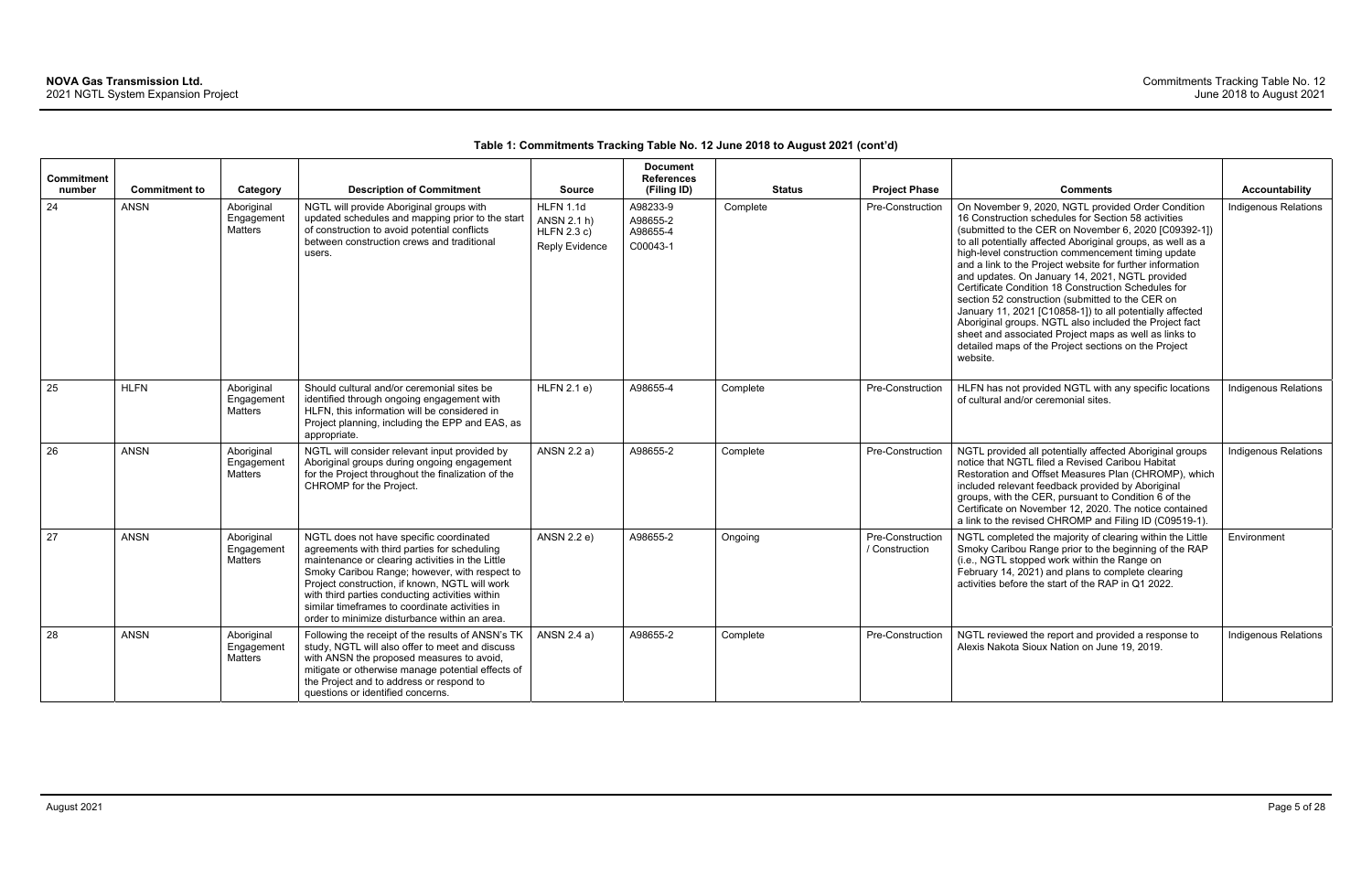| <b>Commitment</b><br>number | <b>Commitment to</b> | Category                            | <b>Description of Commitment</b>                                                                                                                                                                                                                                                                                                                                                                                          | <b>Source</b>         | <b>Document</b><br><b>References</b><br>(Filing ID) |          | <b>Status</b> | <b>Project Phase</b> | <b>Comments</b>                                                                                                                                                                                                                                                                                                                                                                                                                                                                                                                                                                                                                                                                                                                                                                                                                 | Accountability              |
|-----------------------------|----------------------|-------------------------------------|---------------------------------------------------------------------------------------------------------------------------------------------------------------------------------------------------------------------------------------------------------------------------------------------------------------------------------------------------------------------------------------------------------------------------|-----------------------|-----------------------------------------------------|----------|---------------|----------------------|---------------------------------------------------------------------------------------------------------------------------------------------------------------------------------------------------------------------------------------------------------------------------------------------------------------------------------------------------------------------------------------------------------------------------------------------------------------------------------------------------------------------------------------------------------------------------------------------------------------------------------------------------------------------------------------------------------------------------------------------------------------------------------------------------------------------------------|-----------------------------|
| 29                          | <b>OCFN</b>          | Aboriginal<br>Engagement<br>Matters | Upon receipt, the findings of OCFN's TK study<br>will be considered in Project planning, including<br>the EPP and Environmental Alignment Sheets<br>(EAS) filed prior to construction.                                                                                                                                                                                                                                    | OCFN 2.4 r)           | A98655-5                                            | Complete |               | Pre-Construction     | Inherent and Treaty Rights Assessment Report received<br>by NEB on April 18, 2019. NGTL reviewed the report and<br>provided a response to O'Chiese First Nation on<br>July 22, 2019.                                                                                                                                                                                                                                                                                                                                                                                                                                                                                                                                                                                                                                            | <b>Indigenous Relations</b> |
|                             |                      |                                     |                                                                                                                                                                                                                                                                                                                                                                                                                           |                       |                                                     |          |               |                      | NGTL received the final report on April 2, 2020. NGTL<br>reviewed the final report and provided a response to<br>O'Chiese First Nation on July 30, 2020.                                                                                                                                                                                                                                                                                                                                                                                                                                                                                                                                                                                                                                                                        |                             |
| 30                          | SNN                  | Aboriginal<br>Engagement<br>Matters | NGTL will consider inputs shared by SNN during<br>ongoing engagement, if and when they are<br>provided. Also, NGTL is willing to meet with<br>SNN, at SNN's earliest convenience, to gain an<br>understanding of what SNN's specific interests<br>are regarding participation in the emergency<br>response measures regarding the DMRCP.                                                                                  | SNN 2.5 d)            | A98655-6                                            | Ongoing  |               | Pre-Construction     | On February 3, 2020 NGTL offered to provide SNN with a<br>presentation, meeting and/or further information on<br>NGTL's Emergency Management and/or Pipeline Safety<br>as it pertains to the NGTL System and more directly the<br>Project. NGTL noted that if SNN is interested in learning<br>more about NGTL's Emergency Management and<br>Pipeline Safety to contact NGTL directly. NGTL followed<br>up on this offer on June 15, 2020 and August 12, 2020.<br>NGTL had discussions with SNN through the Public<br>Awareness Program in June 2021 about potential<br>participation in an emergency response exercise.<br>Discussions with SNN are ongoing and will continue<br>through TC Energy's Regional Engagement Leads.<br>NGTL also remains available to discuss matters at a<br>Project-level with SNN if requested. | Indigenous Relations        |
| 31                          | All groups           | Aboriginal<br>Engagement<br>Matters | NGTL confirms that available TK is considered<br>and incorporated into NGTL's orientation<br>materials i.e., cultural awareness training, as<br>appropriate. NGTL is willing to provide a copy of<br>the orientation materials, upon request from a<br>potentially affected Aboriginal group, and any<br>feedback received by NGTL prior to construction<br>will be considered in the finalization of the<br>orientation. | <b>Reply Evidence</b> | C00043-1                                            | Complete |               | Pre-Construction     | GML55 has requested and NGTL agreed to provide<br>GML55 a copy of the cultural awareness training once it<br>is compiled.<br>On January 6, 2021, NGTL emailed GML55 a copy of<br>NGTL's Draft Indigenous Awareness portion of<br>orientation materials for the Project for GML55's<br>information and review as per GML55's previous request.<br>No feedback has been received to date.<br>On February 3, 2021, NGTL emailed KLFN a copy of the<br>Indigenous Awareness portion of NGTL's Cultural<br>Awareness Training for the Project as per KLFN's<br>request during a meeting between NGTL and KLFN on<br>November 19, 2020. KLFN confirmed receipt of the email<br>on February 12, 2021.                                                                                                                                  | <b>Indigenous Relations</b> |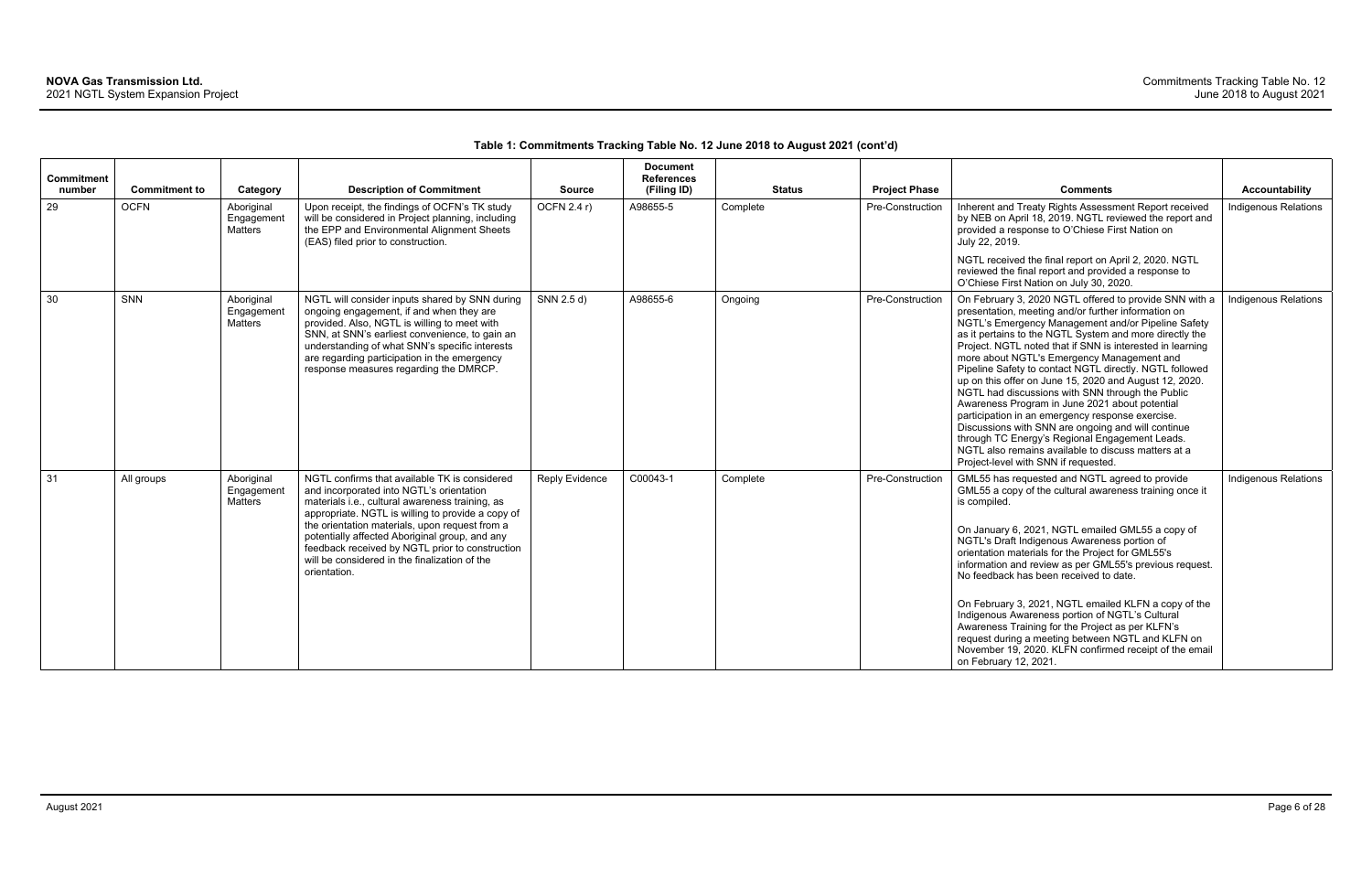| Commitment<br>number | <b>Commitment to</b>         | Category                                   | <b>Description of Commitment</b>                                                                                                                                                                                                                                                                                                                                                                                                                                         | <b>Source</b>         | <b>Document</b><br><b>References</b><br>(Filing ID) | <b>Status</b> | <b>Project Phase</b>                  | <b>Comments</b>                                                                                                                                                                                                                                                                                                                                                                                                                                                                                                                                                                                                                                                                                                                                                                                                                                                                                                                                                                                                                                                                                                                         | <b>Accountability</b>       |
|----------------------|------------------------------|--------------------------------------------|--------------------------------------------------------------------------------------------------------------------------------------------------------------------------------------------------------------------------------------------------------------------------------------------------------------------------------------------------------------------------------------------------------------------------------------------------------------------------|-----------------------|-----------------------------------------------------|---------------|---------------------------------------|-----------------------------------------------------------------------------------------------------------------------------------------------------------------------------------------------------------------------------------------------------------------------------------------------------------------------------------------------------------------------------------------------------------------------------------------------------------------------------------------------------------------------------------------------------------------------------------------------------------------------------------------------------------------------------------------------------------------------------------------------------------------------------------------------------------------------------------------------------------------------------------------------------------------------------------------------------------------------------------------------------------------------------------------------------------------------------------------------------------------------------------------|-----------------------------|
| 32                   | All groups                   | Aboriginal<br>Engagement<br>Matters        | NGTL is willing to meet with any Aboriginal<br>group expressing an interest in the Project-<br>specific ERP once it is created, upon request.                                                                                                                                                                                                                                                                                                                            | <b>Reply Evidence</b> | C00043-1                                            | Complete      | Pre-Construction                      | NGTL provided all potentially affected Aboriginal groups<br>a redacted copy of the ERPs for the Elmworth section,<br>Karr section, Valhalla section, Beiseker Compressor unit<br>addition, Didsbury Compressor unit addition and Nordegg<br>Compressor unit addition on August 13, 2020. On<br>September 10, 2020, NGTL provided all potentially<br>affected Aboriginal groups copies of the template ERPs<br>for the outstanding pipeline sections. NGTL provided<br>additional Project component ERPs in November and<br>December 2020 and January 2021 as conditioned within,<br>and filed pursuant to Order Condition 4 - Emergency<br>Response Plans. NGTL's subsequent ERP-related<br>discussions with potentially affected Aboriginal groups is<br>detailed, where applicable, in NGTL's Order Condition 11<br>filing (C09392-1) which potentially affected Aboriginal<br>groups were notified of and provided the link to on<br>November 9, 2020, and will be detailed going forward<br>within NGTL's engagement update to be filed pursuant to<br>Certificate Condition 14 and Order Condition 11 as<br>applicable (C09434-1). | <b>Indigenous Relations</b> |
| 33                   | Samson Cree<br>Nation        | Aboriginal<br>Engagement<br>Matters        | NGTL committed to providing SCN information<br>regarding NGTL's approach to GHG emissions<br>as well as providing a copy of the CHROMP<br>when it is made available from the Project team.                                                                                                                                                                                                                                                                               | <b>Reply Evidence</b> | C00043-1                                            | Ongoing       | Pre-Construction<br>Post-construction | As stated in NGTL's Final Argument, NGTL's assessment<br>of Project-related GHG emissions can be found in section<br>14 of the ESA, which was provided to SCN in June 2018.<br>NGTL provided Samson Cree Nation a draft of the<br>revised CHROMP for feedback on August 13, 2020, and<br>a link to the revised CHROMP submitted to the CER on<br>November 12, 2020, (C09519-1). NGTL will also provide<br>SCN with NGTL's Quantification of Construction-related<br>Greenhouse Gas (GHG) Emissions filing pursuant to<br>Certificate Condition 26 upon filing with the CER.                                                                                                                                                                                                                                                                                                                                                                                                                                                                                                                                                             | Indigenous Relations        |
| 34                   | All groups                   | Aboriginal<br>Engagement<br><b>Matters</b> | NGTL continues to work with Aboriginal groups<br>to identify employment opportunities during the<br>pre-construction, construction, and post-<br>construction phases of the Project, and any<br>associated training requirements. NGTL will<br>prepare an Aboriginal and local participation plan<br>for the Project. This plan will include the<br>processes used to make contracting and<br>employment opportunities available to Aboriginal<br>and local contractors. | <b>Reply Evidence</b> | C00043-1                                            | Complete      | Pre-Construction                      | On September 22, 2020, NGTL filed its Appendix I,<br>Condition 13 and Appendix III, Condition 12 -<br>Employment, Contracting, and Procurement Plan Update<br>with the CER. NGTL provided a link to the plan to all<br>potentially affected Aboriginal groups on<br>September 23, 2020.                                                                                                                                                                                                                                                                                                                                                                                                                                                                                                                                                                                                                                                                                                                                                                                                                                                 | <b>Indigenous Relations</b> |
| 35                   | Sturgeon Lake Cree<br>Nation | Aboriginal<br>Engagement<br>Matters        | NGTL will work with the registered trap line<br>owner to determine mitigation and will continue<br>engagement with the Sturgeon Lake Cree Nation<br>on measures to address this site.                                                                                                                                                                                                                                                                                    | <b>Reply Evidence</b> | C00043-1                                            | Complete      | Pre-Construction                      | NGTL has been in discussion with the trap line owner<br>and Sturgeon Lake Cree Nation since July 2019. In<br>November 2019 NGTL confirmed that the distance from<br>the edge of the Project ROW and TWS to the edge of the<br>identified trapper's cabin is more than SLCN's requested<br>100 m.                                                                                                                                                                                                                                                                                                                                                                                                                                                                                                                                                                                                                                                                                                                                                                                                                                        | Indigenous Relations        |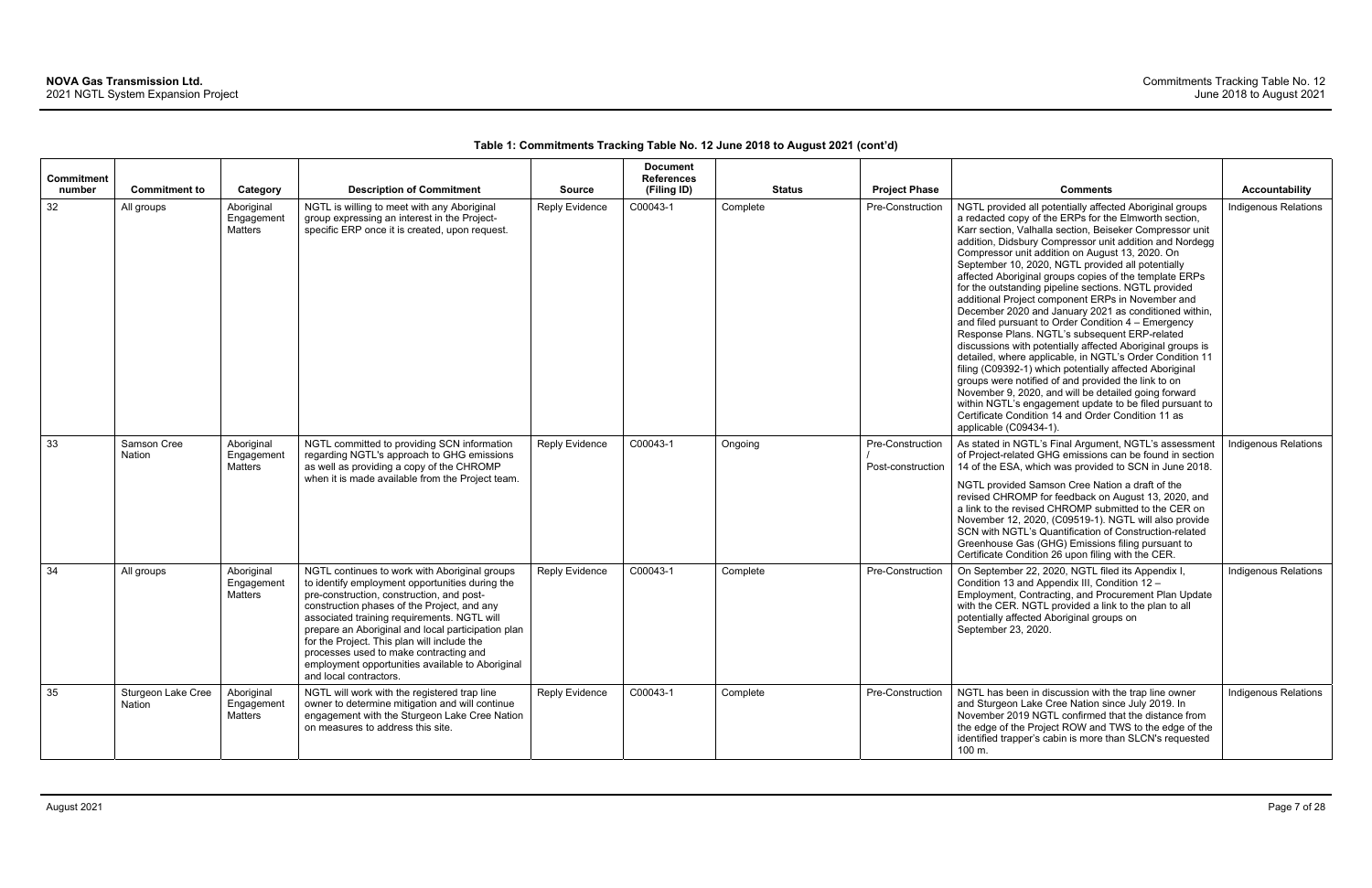| <b>Commitment</b> |                                                          |                                            |                                                                                                                                                                                                                 |                       | <b>Document</b><br><b>References</b> |               |                         |                                                                                                                                                                                                                                     |                             |
|-------------------|----------------------------------------------------------|--------------------------------------------|-----------------------------------------------------------------------------------------------------------------------------------------------------------------------------------------------------------------|-----------------------|--------------------------------------|---------------|-------------------------|-------------------------------------------------------------------------------------------------------------------------------------------------------------------------------------------------------------------------------------|-----------------------------|
| number            | <b>Commitment to</b>                                     | Category                                   | <b>Description of Commitment</b>                                                                                                                                                                                | <b>Source</b>         | (Filing ID)                          | <b>Status</b> | <b>Project Phase</b>    | <b>Comments</b>                                                                                                                                                                                                                     | <b>Accountability</b>       |
| 36                | <b>Driftpile Cree Nation</b>                             | Aboriginal<br>Engagement<br><b>Matters</b> | NGTL will provide a proposed response and<br>mitigations to Driftpile Cree Nation's TK Report.                                                                                                                  | <b>Reply Evidence</b> | C00043-1                             | Complete      | <b>Pre-Construction</b> | NGTL reviewed the final report and provided a response<br>to Driftpile Cree Nation on January 9, 2020.                                                                                                                              | <b>Indigenous Relations</b> |
| 37                | Duncan's First<br>Nation                                 | Aboriginal<br>Engagement<br><b>Matters</b> | NGTL will provide a proposed response and<br>mitigations to Duncan's First Nation's TK Report.                                                                                                                  | <b>Reply Evidence</b> | C00043-1                             | Complete      | Pre-Construction        | NGTL reviewed the final report and provided a response<br>to Duncan's First Nation on June 19, 2019.                                                                                                                                | Indigenous Relations        |
| 38                | Ermineskin Cree<br>Nation                                | Aboriginal<br>Engagement<br>Matters        | NGTL noted it would provide ECN NGTL's<br>proposed responses and mitigation in response<br>to ECN's final TK Report for ECN's review and<br>consideration.                                                      | <b>Reply Evidence</b> | C00043-1                             | Complete      | Pre-Construction        | On June 30, 2020, NGTL emailed ECN NGTL's<br>responses and proposed mitigation from the Project EPP<br>in response to the concerns raised in ECN's TK Report.<br>NGTL requested ECN follow up with NGTL regarding any<br>questions. | <b>Indigenous Relations</b> |
| 39                | Samson Cree<br>Nation                                    | Aboriginal<br>Engagement<br><b>Matters</b> | NGTL will provide a proposed response and<br>mitigations to Samson Cree Nation's TK Report.                                                                                                                     | <b>Reply Evidence</b> | C00043-1                             | Complete      | Pre-Construction        | NGTL reviewed the final report and provided a response<br>to Samson Cree Nation on January 6, 2020.                                                                                                                                 | <b>Indigenous Relations</b> |
| 40                | Sturgeon Lake Cree<br>Nation                             | Aboriginal<br>Engagement<br>Matters        | NGTL will provide a proposed response and<br>mitigations to Sturgeon Lake Cree Nation's TK<br>Report.                                                                                                           | <b>Reply Evidence</b> | C00043-1                             | Complete      | Pre-Construction        | NGTL reviewed the report and provided a response to<br>Sturgeon Lake Cree Nation on June 19, 2019.                                                                                                                                  | <b>Indigenous Relations</b> |
| 41                | Tsuu T'ina Nation                                        | Aboriginal<br>Engagement<br><b>Matters</b> | NGTL will provide a proposed response and<br>mitigations to Tsuu T'ina Nation's TK Report.                                                                                                                      | <b>Reply Evidence</b> | C00043-1                             | Complete      | Pre-Construction        | NGTL reviewed the final report and provided a response<br>to Tsuu T'ina Nation on June 19, 2019.                                                                                                                                    | <b>Indigenous Relations</b> |
| 42                | <b>Whitefish Lake First</b><br>Nation #128<br>(Goodfish) | Aboriginal<br>Engagement<br>Matters        | NGTL will provide a proposed response and<br>mitigations to Whitefish Lake First Nation #128<br>(Goodfish)'s TK Report.                                                                                         | <b>Reply Evidence</b> | C00043-1                             | Complete      | Pre-Construction        | NGTL reviewed the report and provided a response to<br>Whitefish Lake First Nation #128 (Goodfish) on June 19,<br>2019.                                                                                                             | <b>Indigenous Relations</b> |
| 43                | <b>Blood Tribe</b>                                       | Aboriginal<br>Engagement<br><b>Matters</b> | NGTL will implement a notification process to<br>those Aboriginal groups interested in the<br>implementation of wildlife species of concern<br>contingency plans and where feasible include<br>community input. | <b>NEB 3.14</b>       | A99941-1                             | Planned       | Construction            |                                                                                                                                                                                                                                     | Indigenous Relations        |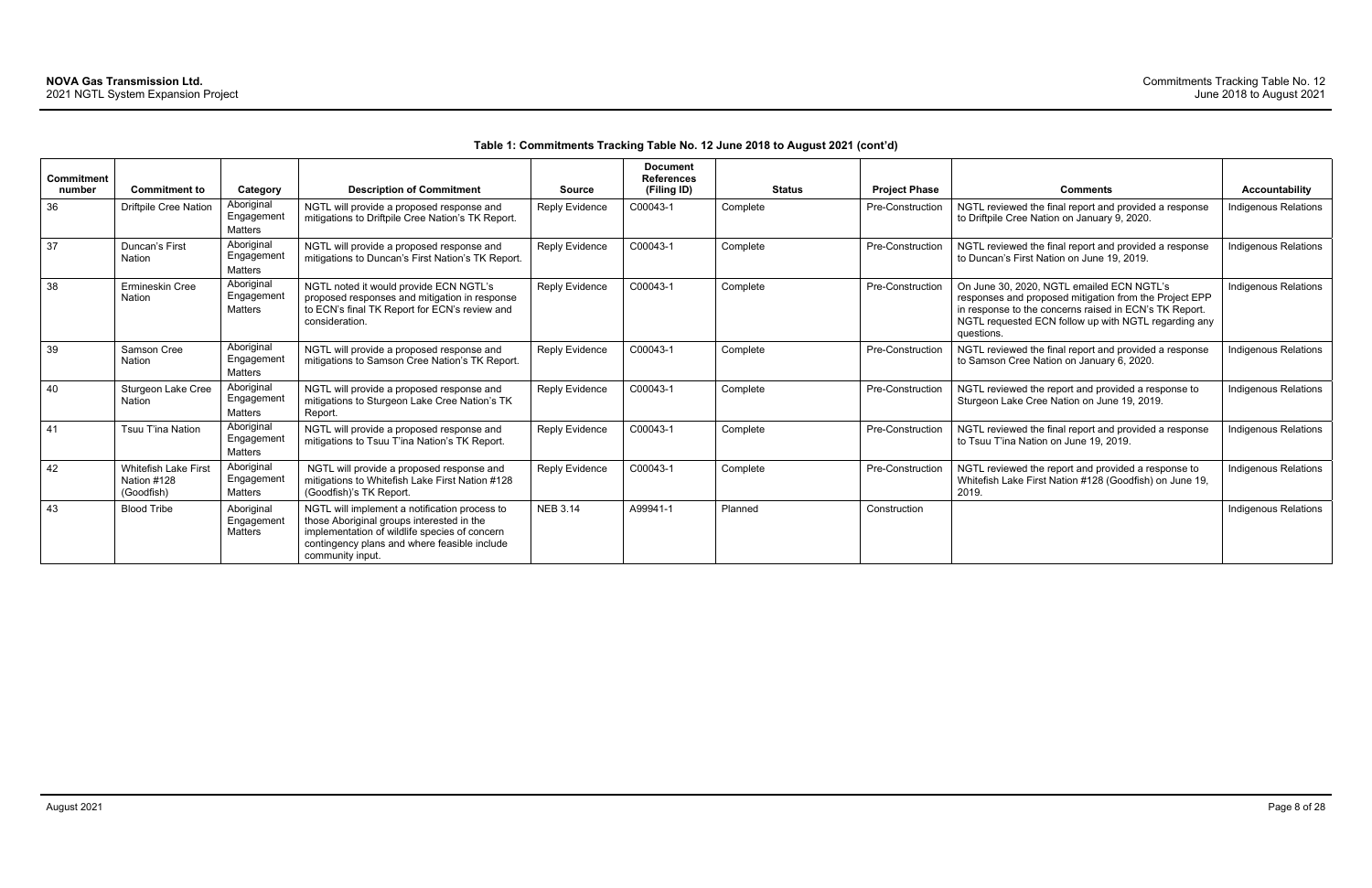| <b>Commitment</b><br>number | <b>Commitment to</b> | Category                            | <b>Description of Commitment</b>                                                                                                                                                                                                                                                                                                                                      | <b>Source</b>   | <b>Document</b><br><b>References</b><br>(Filing ID) | <b>Status</b> | <b>Project Phase</b> | <b>Comments</b>                                                                                                                                                                                                                                                                                                                                                                                                                                                                                                                                                                                                                                                                                                                                                                                           | <b>Accountability</b> |
|-----------------------------|----------------------|-------------------------------------|-----------------------------------------------------------------------------------------------------------------------------------------------------------------------------------------------------------------------------------------------------------------------------------------------------------------------------------------------------------------------|-----------------|-----------------------------------------------------|---------------|----------------------|-----------------------------------------------------------------------------------------------------------------------------------------------------------------------------------------------------------------------------------------------------------------------------------------------------------------------------------------------------------------------------------------------------------------------------------------------------------------------------------------------------------------------------------------------------------------------------------------------------------------------------------------------------------------------------------------------------------------------------------------------------------------------------------------------------------|-----------------------|
| 44                          | All groups           | Aboriginal<br>Engagement<br>Matters | NGTL is committed to supporting local Aboriginal<br>groups by providing contracting and employment<br>opportunities to qualified Aboriginal and local<br>businesses and individuals.                                                                                                                                                                                  | <b>NEB 3.14</b> | A99941-1                                            | Ongoing       | Construction         | NGTL continues to gather information from<br>Aboriginal groups on businesses, capacity and<br>partnerships. On September 22, 2020, NGTL filed<br>its Appendix I, Condition 13 and Appendix III,<br>Condition 12 - Employment, Contracting, and<br>Procurement Plan Update with the CER. NGTL<br>provided a link to the plan to all potentially<br>affected Aboriginal groups on September 23, 2020.<br>On August 19, 2021, NGTL filed Prime Contractors'<br>Aboriginal Participation Plans in accordance with<br>Certificate Condition 13 and Order Condition 12<br>Employment, Contracting and Procurement Plan<br>and the CER's Ruling No. 2 - Condition Compliance<br>(Filing ID: C14550-1). NGTL provided a link to the<br>plans to all potentially affected Aboriginal groups<br>on August 20, 2021. | Indigenous Relations  |
| 45                          | All groups           | Aboriginal<br>Engagement<br>Matters | NGTL has committed to consider all information<br>gathered through ongoing engagement (e.g., TK<br>studies and concerns and recommendations), in<br>the context of the ESA, in the EPPs and EAS<br>filed prior to construction, as appropriate, and will<br>continue to address questions and concerns<br>through its ongoing engagement efforts should<br>any arise. | <b>NEB 3.14</b> | A99941-1                                            | Ongoing       | Pre-Construction     | An update on engagement related discussions with<br>potentially affected Aboriginal groups for the period of<br>October 1, 2020, to April 16, 2021 is detailed within<br>NGTL's Report on Engagement with Indigenous Peoples<br>Report No. 2, filed pursuant to Certificate Condition 14<br>and Order Condition 11 (Filing ID: C12977-1). Filings<br>pursuant to Certificate Condition 14 and Order Condition<br>11 will continue to be filed with the CER as required by<br>the timing stipulated within conditions. The updated EPP<br>filed November 9, 2020 for Certificate Condition 5<br>included, in Table 1, additional site-specific measures for<br>TK sites identified and shared with NGTL by potentially<br>affected Aboriginal groups during engagement where<br>required.                  | Indigenous Relations  |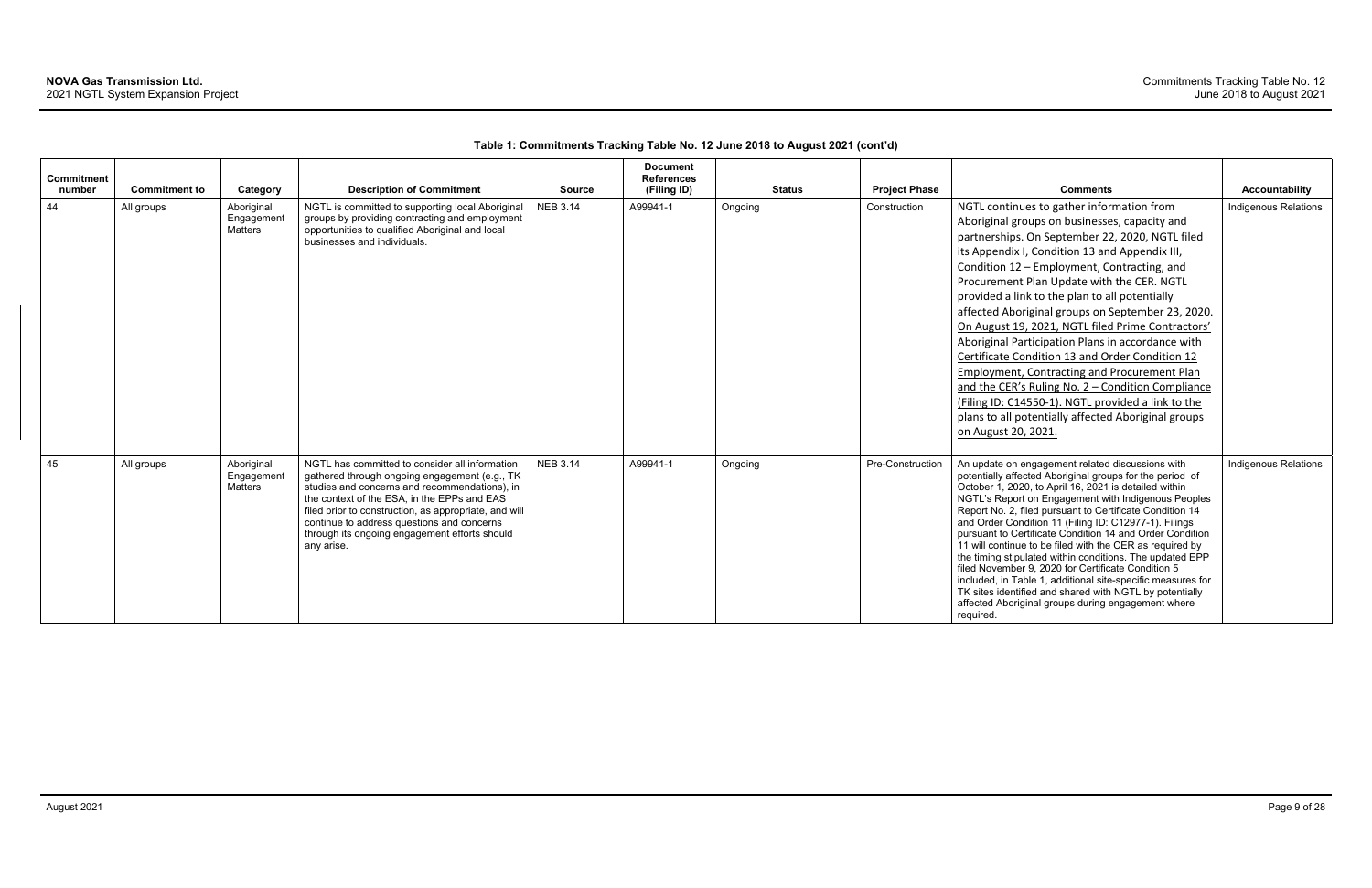| <b>Commitment</b><br>number | <b>Commitment to</b>          | Category                            | <b>Description of Commitment</b>                                                                                                                                                                                                                                                                                                                                                                                                               | <b>Source</b>                                         | <b>Document</b><br><b>References</b><br>(Filing ID) |          | <b>Status</b> | <b>Project Phase</b>              | <b>Comments</b>                                                                                                                                                                                                                                                                                                                                                                                                                                                                                                                                                                                                                                                                                                                                                                                                                                                                                                                                                                                                                    | <b>Accountability</b>       |
|-----------------------------|-------------------------------|-------------------------------------|------------------------------------------------------------------------------------------------------------------------------------------------------------------------------------------------------------------------------------------------------------------------------------------------------------------------------------------------------------------------------------------------------------------------------------------------|-------------------------------------------------------|-----------------------------------------------------|----------|---------------|-----------------------------------|------------------------------------------------------------------------------------------------------------------------------------------------------------------------------------------------------------------------------------------------------------------------------------------------------------------------------------------------------------------------------------------------------------------------------------------------------------------------------------------------------------------------------------------------------------------------------------------------------------------------------------------------------------------------------------------------------------------------------------------------------------------------------------------------------------------------------------------------------------------------------------------------------------------------------------------------------------------------------------------------------------------------------------|-----------------------------|
| 46                          | <b>Blood Tribe</b>            | Aboriginal<br>Engagement<br>Matters | NGTL is willing to meet with BT, upon request, to<br>discuss water withdrawal and for BT to identify<br>any locations or water sources of specific<br>interest or concern to BT. Information shared by<br>BT will be considered when finalizing water<br>source locations and mitigations for water<br>withdrawal.                                                                                                                             | <b>NEB 3.14</b>                                       | A99941-1                                            | Ongoing  |               | Pre-Construction                  | On August 16, 2019 NGTL provided all potentially<br>affected Aboriginal groups, including BT, information and<br>maps outlining the proposed water source locations and<br>noted that additional water sources may be added as the<br>Project continues construction planning NGTL noted that<br>if the communities have any questions, concerns or<br>feedback related to the proposed water source locations<br>to contact NGTL directly. On November 10, 2020, NGTL<br>notified all potentially affected Aboriginal groups of its<br>Finalized Watercourse Crossing Inventory filing pursuant<br>to Certificate Condition 20. NGTL has continued to notify<br>all potentially affected Aboriginal groups of related filings<br>including notice provided on May 20, 2021 of NGTL's<br>request to the CER for review related to project water<br>withdrawal locations filed May 18, 2021 and subsequent<br>CER response issued on June 15, 2021 (Filing ID:<br>C13550-1). NGTL has not received any feedback from<br>BT to date. | Indigenous Relations        |
| 47                          | All groups                    | Aboriginal<br>Engagement<br>Matters | NGTL will provide the opportunity to participate<br>in the ACPP to all potentially affected Aboriginal<br>groups that identify interest in participating.                                                                                                                                                                                                                                                                                      | <b>ANSN 3.3</b>                                       | C00514-2                                            | Complete |               | Pre-Construction                  | NGTL contacted all potentially affected Aboriginal groups<br>regarding the ACPP on March 23, 2020 to determine<br>interest in participation. NGTL offered opportunities to<br>participate in the ACPP to all groups that confirmed<br>interest on June 29, 2020.                                                                                                                                                                                                                                                                                                                                                                                                                                                                                                                                                                                                                                                                                                                                                                   | Indigenous Relations        |
| 48                          | ANSN / HLFN / SNN             | Aboriginal<br>Engagement<br>Matters | Given the ACPP and PCM are informed by<br>engagement with Aboriginal groups and the input<br>received where applicable, ANSN's input into the<br>ACPP and PCM, including ANSN's requests and<br>needs, will be considered should it be provided<br>by ANSN.                                                                                                                                                                                    | ANSN 3.3a-c<br>HLFN 3.3a<br><b>SNN 3.2k</b>           | C00514-2<br>C00514-4<br>C00514-8                    | Ongoing  |               | Pre-Construction<br>to Operations | NGTL contacted all potentially affected Aboriginal groups<br>regarding the ACPP on March 23, 2020 to determine<br>interest in participation and included a questionnaire to<br>gather additional information to inform the development<br>of the ACPP. ANSN and NGTL discussed the timing of<br>ANSN's response to the ACPP clarification questionnaire<br>during NGTL and ANSN's May 20, 2020 meeting. NGTL<br>notified all potentially affected Aboriginal groups and<br>provided a link to its Order Condition 10: Construction<br>Monitoring Plan for Indigenous Peoples filing on<br>November 9, 2020 (C09434-1). NGTL reiterates that<br>ANSN's input into the PCM, including ANSN's requests<br>and needs, will be considered should it be provided by<br>ANSN.                                                                                                                                                                                                                                                             | <b>Indigenous Relations</b> |
| 49                          | Gift Lake Métis<br>Settlement | Aboriginal<br>Engagement<br>Matters | NGTL committed to ensure that they [Gift Lake<br>Métis Settlement] received all of the information<br>that we have filed for this Project, as well as to<br>meet with them to discuss any questions they<br>have, as well as how and with regards to our<br>mitigation or the information we've provided, as<br>well as then determine the next steps based on<br>that conversation of what engagement activities<br>might contain after that. | Hearing<br>Transcript<br>Volume 12,<br>Paragraph 6042 | C01035                                              | Complete |               | Pre-Construction                  | NGTL sent Gift Lake Métis Settlement Project materials<br>on August 19, 2019 and October 8, 2019. NGTL met with<br>Gift Lake Métis Settlement on February 4, 2020.                                                                                                                                                                                                                                                                                                                                                                                                                                                                                                                                                                                                                                                                                                                                                                                                                                                                 | Indigenous Relations        |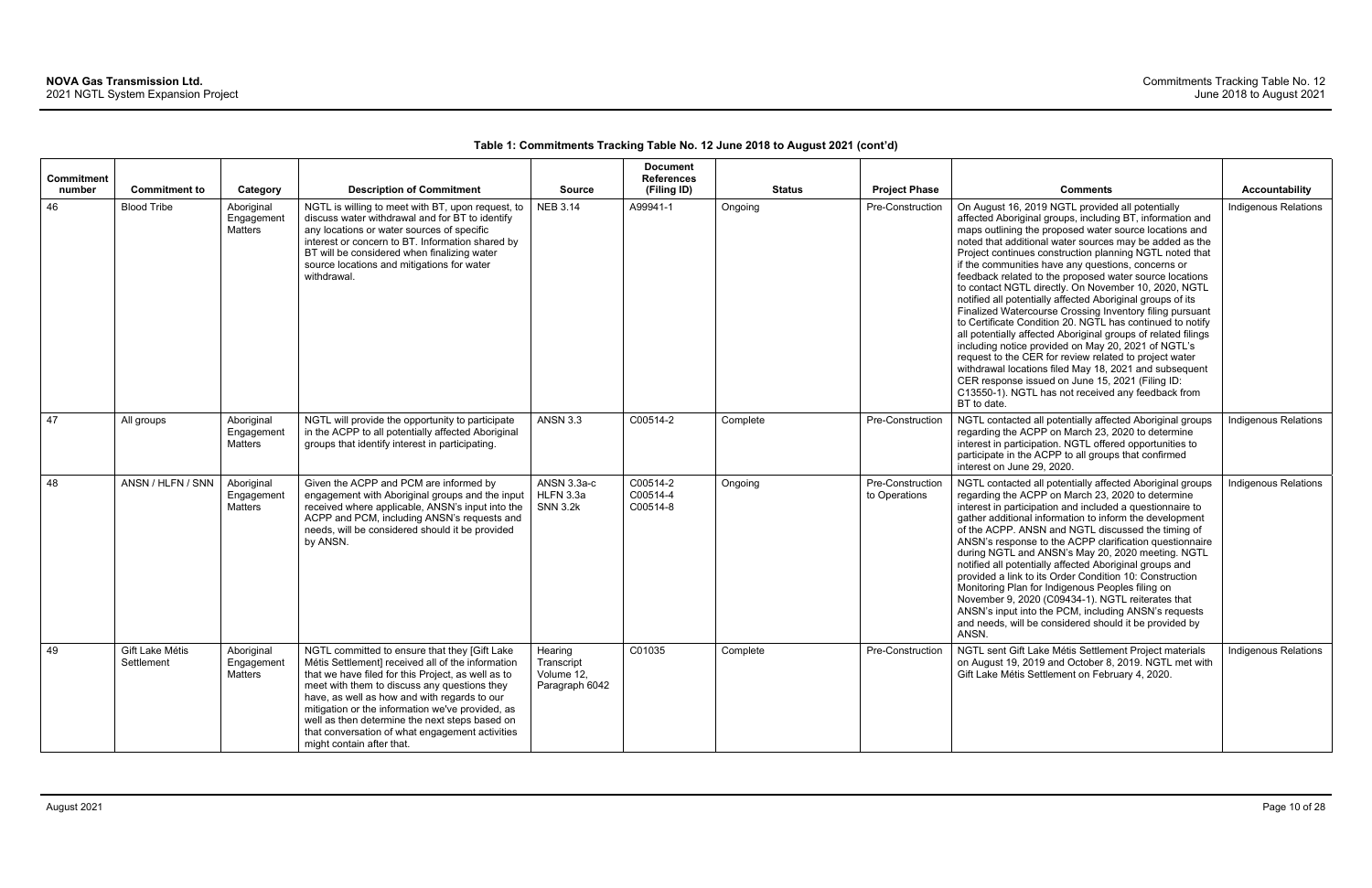| <b>Commitment</b><br>number | <b>Commitment to</b>               | Category                                   | <b>Description of Commitment</b>                                                                                                                                                                                                                                                                                                                                                                                                        | <b>Source</b>                                         | <b>Document</b><br><b>References</b><br>(Filing ID) |          | <b>Status</b> | <b>Project Phase</b> | <b>Comments</b>                                                                                                                                                                                                                                                                                                                                                                                                                                                                                                                                                                                                                | <b>Accountability</b>       |
|-----------------------------|------------------------------------|--------------------------------------------|-----------------------------------------------------------------------------------------------------------------------------------------------------------------------------------------------------------------------------------------------------------------------------------------------------------------------------------------------------------------------------------------------------------------------------------------|-------------------------------------------------------|-----------------------------------------------------|----------|---------------|----------------------|--------------------------------------------------------------------------------------------------------------------------------------------------------------------------------------------------------------------------------------------------------------------------------------------------------------------------------------------------------------------------------------------------------------------------------------------------------------------------------------------------------------------------------------------------------------------------------------------------------------------------------|-----------------------------|
| 50                          | Samson Cree<br>Nation              | Aboriginal<br>Engagement<br>Matters        | NGTL committed to ongoing discussion<br>regarding the mitigation measures proposed in<br>Samson Cree's interim TK study and cumulative<br>effects assessment report.                                                                                                                                                                                                                                                                    | Hearing<br>Transcript<br>Volume 10,<br>Paragraph 4685 | C00982                                              | Ongoing  |               | Pre-Construction     | NGTL met with SCN on October 24, 2019, re-provided<br>the responses to the CEA report on October 29, 2019.<br>NGTL provided a copy of NGTL's responses and<br>proposed mitigation measures for the Project-specific<br>issues and concerns identified in SCN's final TK Study<br>report on January 6, 2020. NGTL met with SCN on<br>February 12, 2020, March 11, 2020 and multiple times in<br>July and August which included discussions on topics<br>regarding SCN's recommendations. SCN is participating<br>in the Indigenous Working Group (IWG) related to<br>caribou.                                                   | <b>Indigenous Relations</b> |
| 51                          | <b>Natural Resources</b><br>Canada | Aboriginal<br>Engagement<br><b>Matters</b> | NGTL committed to engage on the caribou<br>habitat restoration and offset measurement plan<br>with interested Aboriginal groups.                                                                                                                                                                                                                                                                                                        | NRCan 1.1                                             | C00514-5                                            | Complete |               | Pre-construction     | NGTL provided all potentially affected Aboriginal groups<br>a draft of the revised CHROMP for feedback on August<br>18, 2020. NGTL provided all potentially affected<br>Aboriginal groups notice that NGTL filed a Revised<br>Caribou Habitat Restoration and Offset Measures Plan<br>(CHROMP), which included relevant feedback provided<br>by Aboriginal groups, with the CER, pursuant to<br>Condition 6 of the Certificate on November 12, 2020. The<br>notice contained a link to the revised CHROMP and Filing<br>ID (C09519-1). NGTL will also seek to establish an IWG<br>in accordance with Certificate Condition 35. | <b>Indigenous Relations</b> |
| 52                          | <b>Natural Resources</b><br>Canada | Aboriginal<br>Engagement<br>Matters        | NGTL is willing to meet with any Aboriginal<br>group expressing an interest in potential<br>contracting, employment, and training<br>opportunities, where NGTL can discuss its<br>contracting process and develop an<br>understanding of the Aboriginal group's<br>capacities.                                                                                                                                                          | NRCan 1.2                                             | C00514-5                                            | Ongoing  |               | Pre-construction     | Meetings have and continue to occur with Aboriginal<br>groups and information has been shared with groups that<br>have expressed interest.                                                                                                                                                                                                                                                                                                                                                                                                                                                                                     | Indigenous Relations        |
| 53                          | <b>Natural Resources</b><br>Canada | Aboriginal<br>Engagement<br><b>Matters</b> | NGTL has committed to ongoing engagement<br>throughout all phases of the Project and<br>Aboriginal groups will have an opportunity to<br>provide feedback post-construction through<br>ongoing engagement with Regional Liaisons and<br>TC Energy's Public Awareness (PA) Program.<br>NGTL has committed to respond to any<br>Aboriginal group's concerns post-construction<br>and address potential issues on a case-by-case<br>basis. | NRCan 3                                               | C00514-5                                            | Planned  |               | Post-construction    |                                                                                                                                                                                                                                                                                                                                                                                                                                                                                                                                                                                                                                | <b>Indigenous Relations</b> |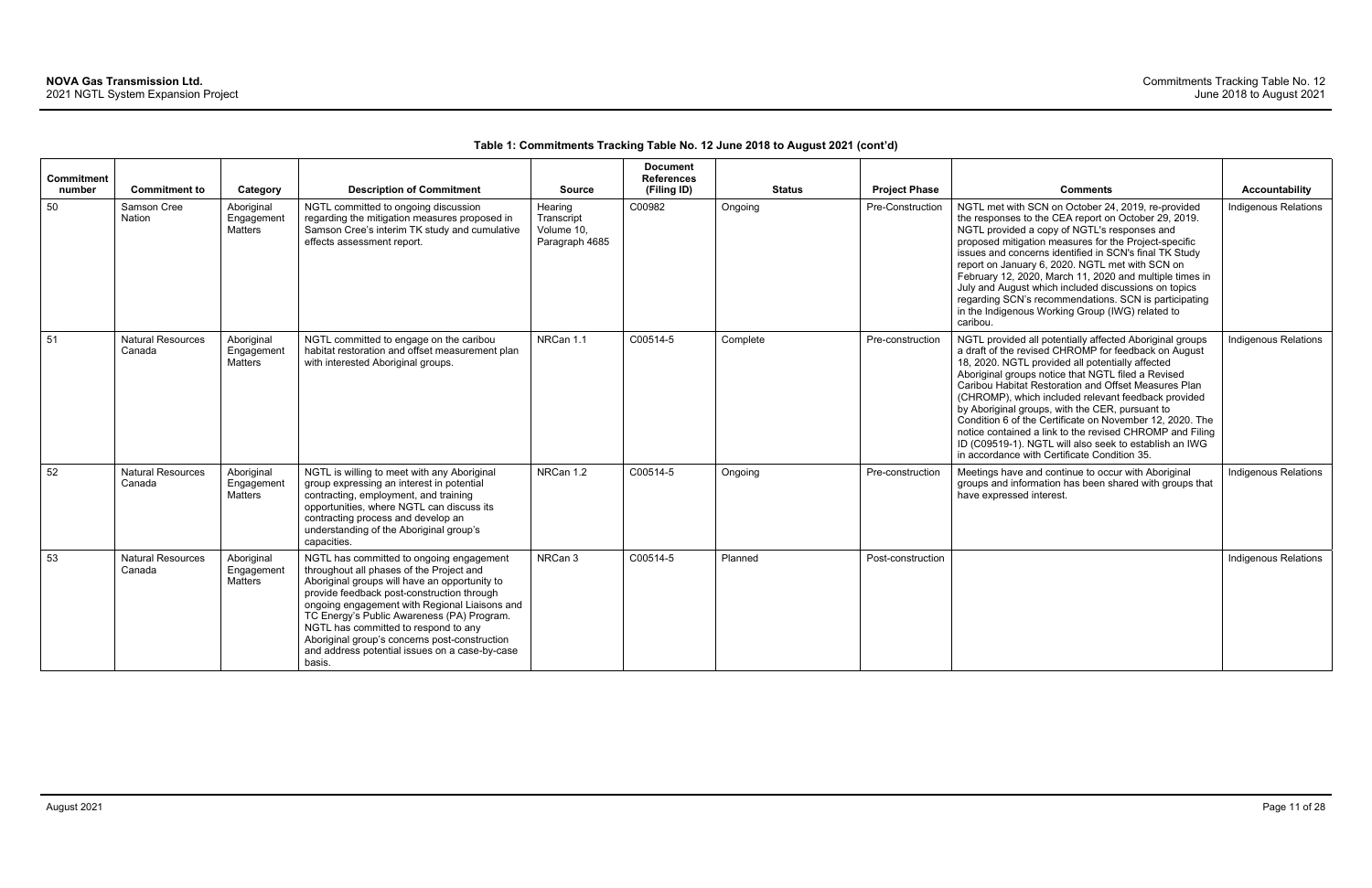| Commitment<br>number | <b>Commitment to</b>          | Category                            | <b>Description of Commitment</b>                                                                                                                                                                                | <b>Source</b>                                         | <b>Document</b><br><b>References</b><br>(Filing ID) |          | <b>Status</b> | <b>Project Phase</b> | <b>Comments</b>                                                                                                                                                                                                                                                                                                                                                                                                                                                                                                                                                                                                                                                                                                                                                                                                                                                                                                                                                                                                                                                                                                                                      | <b>Accountability</b> |
|----------------------|-------------------------------|-------------------------------------|-----------------------------------------------------------------------------------------------------------------------------------------------------------------------------------------------------------------|-------------------------------------------------------|-----------------------------------------------------|----------|---------------|----------------------|------------------------------------------------------------------------------------------------------------------------------------------------------------------------------------------------------------------------------------------------------------------------------------------------------------------------------------------------------------------------------------------------------------------------------------------------------------------------------------------------------------------------------------------------------------------------------------------------------------------------------------------------------------------------------------------------------------------------------------------------------------------------------------------------------------------------------------------------------------------------------------------------------------------------------------------------------------------------------------------------------------------------------------------------------------------------------------------------------------------------------------------------------|-----------------------|
| 54                   | <b>ANSN</b>                   | Aboriginal<br>Engagement<br>Matters | Continue to have discussions with NGTL about<br>the route and to together review some of what<br>we've heard today and have NGTL hear their<br>serious concerns and try to work together to find<br>a solution. | Hearing<br>Transcript<br>Volume 11,<br>Paragraph 5407 | C01007                                              | Ongoing  |               | Pre-Construction     | NGTL has been working with ANSN since August 2019<br>regarding routing through the Little Smoky Caribou<br>Range and working collaboratively in regard to caribou<br>mitigation, and the planning and implementation of the<br>CHROMP. NGTL and ANSN have continued meeting and<br>sharing information regarding the routing through the<br>caribou range and potential ANSN involvement in the<br>CHROMP since October 2019, most recently on May 20,<br>2020. NGTL provided ANSN a draft of the revised<br>CHROMP for feedback on August 18, 2020. To date,<br>ANSN has not provided NGTL feedback on the draft<br>revised CHROMP. ANSN is participating in the Project<br>IWG and NGTL notified all potentially affected Aboriginal<br>groups engaged on the Project that it filed its IWG for the<br>Little Smoky Caribou Range Progress Report No. 1 on<br>June 23, 2021 (Filing ID: C13705-1) and relatedly, that it<br>filed its CER IR No. 15 response (Filing ID: C14398-1) on<br>August 10, 2021. IWG-related updates will continue to be<br>filed with the CER pursuant to the required timing<br>stipulated in Certificate Condition 35. | Indigenous Relations  |
| 55                   | Enoch Cree Nation             | Aboriginal<br>Engagement<br>Matters | Upon receipt, NGTL will review the final report<br>results and provide a response to Enoch Cree<br>Nation.                                                                                                      | Condition<br>Compliance: s52<br>Condition 10          | C07968-1                                            | Complete |               | Pre-Construction     | Final report received July 8, 2020 for the Grande Prairie<br>Mainline Loop No. 2 (Karr, Deep Valley and Colt<br>Sections) and Edson Mainline Loop No. 2 (Robb<br>Section), Edson Mainline Loop No. 4 (Dismal Creek and<br>Brewster Sections), and Nordegg Compressor Station<br>Unit Addition. NGTL reviewed the final report and<br>provided a response to Enoch Cree Nation on<br>October 22, 2020.                                                                                                                                                                                                                                                                                                                                                                                                                                                                                                                                                                                                                                                                                                                                                | Indigenous Relations  |
| 56                   | Gift Lake Métis<br>Settlement | Aboriginal<br>Engagement<br>Matters | Upon receipt, NGTL will review the report results<br>and provide a response to Gift Lake Métis<br>Settlement.                                                                                                   | Condition<br>Compliance: s52<br>Condition 10          | C07968-1                                            | Ongoing  |               | Pre-Construction     | A LOA for the Grande Prairie Mainline Loop No. 2 (Karr<br>and Deep Valley sections) was sent to Gift Lake Métis<br>Settlement on August 13, 2020.                                                                                                                                                                                                                                                                                                                                                                                                                                                                                                                                                                                                                                                                                                                                                                                                                                                                                                                                                                                                    | Indigenous Relations  |
| 57                   | Kapawe'no First<br>Nation     | Aboriginal<br>Engagemen<br>Matters  | Upon receipt, NGTL will review the TK report<br>and provide a response to Kapawe'no First<br>Nation.                                                                                                            | Condition<br>Compliance: s52<br>Condition 10          | C07968-1                                            | Complete |               | Pre-Construction     | The TK Protocol agreement with Kapawe'no First Nation<br>and NGTL was finalized on October 14, 2020. Kapawe'no<br>First Nation completed TK fieldwork in 2020. Final report<br>received March 24, 2021 and Letter from Chief to<br>approve the final report and provide additional TK<br>information was received March 26, 2021 for Valhalla,<br>Elmworth and Karr sections. NGTL reviewed the final<br>report and a Letter from Chief, and provided a response<br>to Kapawe'no First Nation on May 4, 2021.                                                                                                                                                                                                                                                                                                                                                                                                                                                                                                                                                                                                                                        | Indigenous Relations  |
| 58                   | Kelly Lake First<br>Nation    | Aboriginal<br>Engagement<br>Matters | Upon receipt, NGTL will review the final TK<br>report and provide a response to Kelly Lake First<br>Nation.                                                                                                     | Condition<br>Compliance: s52<br>Condition 10          | C07968-1                                            | Complete |               | Pre-Construction     | Kelly Lake First Nation completed TK fieldwork in<br>October 2020. Final report received March 8, 2021 for the<br>Grande Prairie Mainline Loop No. 2 (Karr, and Deep<br>Valley Sections); GPML Loop No. 3 (Elmworth Section);<br>and Edson Mainline Loop No. 4 (Dismal Creek Section).<br>NGTL reviewed the final report and provided a response<br>to Kelly Lake First Nation on April 30, 2021.                                                                                                                                                                                                                                                                                                                                                                                                                                                                                                                                                                                                                                                                                                                                                    | Indigenous Relations  |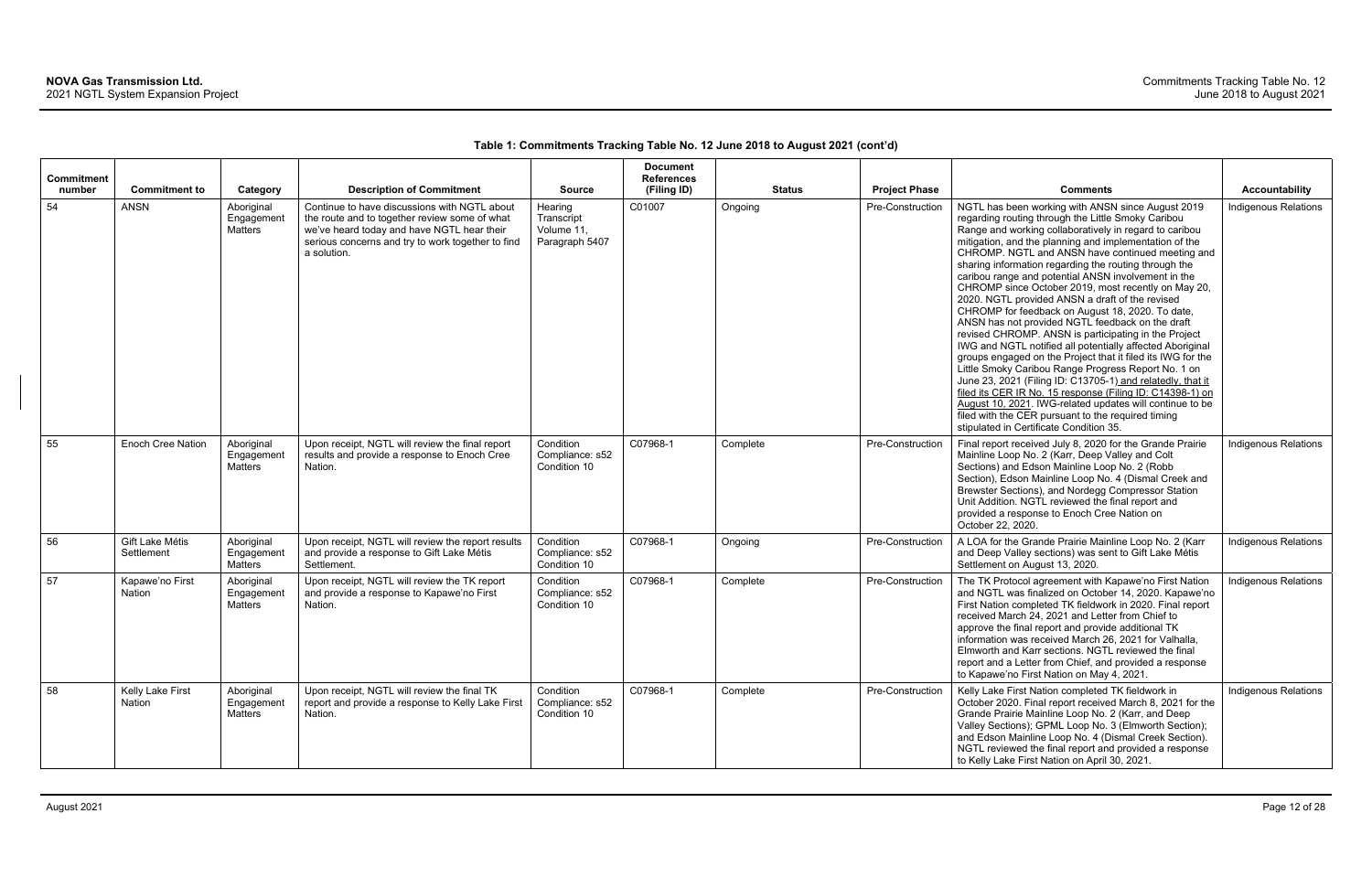| <b>Commitment</b><br>number | <b>Commitment to</b>                       | Category                                   | <b>Description of Commitment</b>                                                                                                                    | <b>Source</b>                                | <b>Document</b><br><b>References</b><br>(Filing ID) |          | <b>Status</b> | <b>Project Phase</b>    | <b>Comments</b>                                                                                                                                                                                                                                                                                                                                                                                                                                                                                       | <b>Accountability</b>       |
|-----------------------------|--------------------------------------------|--------------------------------------------|-----------------------------------------------------------------------------------------------------------------------------------------------------|----------------------------------------------|-----------------------------------------------------|----------|---------------|-------------------------|-------------------------------------------------------------------------------------------------------------------------------------------------------------------------------------------------------------------------------------------------------------------------------------------------------------------------------------------------------------------------------------------------------------------------------------------------------------------------------------------------------|-----------------------------|
| 59                          | <b>Montana First</b><br>Nation             | Aboriginal<br>Engagement<br><b>Matters</b> | NGTL awaits Montana First Nation's final TK<br>report. Upon receipt, NGTL will review the report<br>and provide a response to Montana First Nation. | Condition<br>Compliance: s52<br>Condition 10 | C07968-1                                            | Ongoing  |               | Pre-Construction        |                                                                                                                                                                                                                                                                                                                                                                                                                                                                                                       | Indigenous Relations        |
| 60                          | Nakcowinewak<br>Nation of Canada           | Aboriginal<br>Engagement<br><b>Matters</b> | Upon receipt of a TK report, NGTL will review<br>the report and provide a response to<br>Nakcowinewak Nation of Canada.                             | Condition<br>Compliance: s52<br>Condition 10 | C07968-1                                            | Complete |               | Pre-Construction        | Nakcowinewak Nation of Canada' final report received<br>December 1, 2020 for the for the Grande Prairie Mainline<br>Loop No. 2 (Karr, Deep Valley and Colt Sections) and<br>Edson Mainline Loop No. 2 (Robb Section), and Edson<br>Mainline Loop No. 4 (Dismal Creek and Brewster<br>Sections), NGTL reviewed the final report and provided a<br>response to Nakcowinewak Nation of Canada on<br>February 22, 2021.                                                                                   | <b>Indigenous Relations</b> |
| 61                          | Nose Creek<br>Community                    | Aboriginal<br>Engagement<br>Matters        | Upon receipt, NGTL will review the TK report<br>and provide a response to Nose Creek<br>Community.                                                  | Condition<br>Compliance: s52<br>Condition 10 | C07968-1                                            | Complete |               | Pre-Construction        | Nose Creek Community's final report received<br>September 17, 2020, for the Grande Prairie Mainline<br>Loop No. 3 (Valhalla and Elmworth sections). NGTL<br>reviewed the report and provided a response to Nose<br>Creek Community on October 27, 2020. NGTL received<br>an email with four additional mitigation questions from<br>Nose Creek Community related to the Elmworth section<br>on October 28, 2020. NGTL provided a response to Nose<br>Creek Community's questions on November 17, 2020 | Indigenous Relations        |
| 62                          | <b>Paul First Nation</b>                   | Aboriginal<br>Engagement<br><b>Matters</b> | Upon receipt of a Final TK report, NGTL will<br>review the report and provide a response to Paul<br>First Nation.                                   | Condition<br>Compliance: s52<br>Condition 10 | C07968-1                                            | Complete |               | <b>Pre-Construction</b> | NGTL received a Letter of No Concern on August 27,<br>2020 and a request to close off the TK project related to<br>the Colt, Deep Valley and Brewster sections. NGTL<br>remains committed to provide responses to Paul First<br>Nation upon receipt of additional information, should any<br>arise.<br>NGTL reviewed additional field information received from<br>Paul First Nation on June 2, 2020 for the GPML Loop No.                                                                            | <b>Indigenous Relations</b> |
|                             |                                            |                                            |                                                                                                                                                     |                                              |                                                     |          |               |                         | 3 (Valhalla and Elmworth Sections) and GPML Loop No.<br>2 (Karr Section) and provided a response to Paul First<br>Nation on November 10, 2020.                                                                                                                                                                                                                                                                                                                                                        |                             |
| 63                          | Saddle Lake Cree<br><b>Nation</b>          | Aboriginal<br>Engagement<br>Matters        | Upon receipt of a Final TK report, NGTL will<br>review the report and provide a response to<br>Saddle Lake Cree Nation                              | Condition<br>Compliance: s52<br>Condition 10 | C07968-1                                            | Ongoing  |               | Pre-Construction        |                                                                                                                                                                                                                                                                                                                                                                                                                                                                                                       | <b>Indigenous Relations</b> |
| 64                          | <b>Sucker Creek First</b><br><b>Nation</b> | Aboriginal<br>Engagement<br>Matters        | Upon receipt of a Final TK report, NGTL will<br>review the report and provide a response to<br>Sucker Creek First Nation.                           | Condition<br>Compliance: s52<br>Condition 10 | C07968-1                                            | Complete |               | Pre-Construction        | NGTL received the final TK report for the GPML Loop No.<br>2 (Karr Section) on September 2, 2020 and provided a<br>response to Sucker Creek First Nation on<br>October 27, 2020.                                                                                                                                                                                                                                                                                                                      | <b>Indigenous Relations</b> |
| 65                          |                                            |                                            |                                                                                                                                                     |                                              |                                                     |          |               |                         | Duplicate to Commitment 106.                                                                                                                                                                                                                                                                                                                                                                                                                                                                          |                             |
| 66                          |                                            |                                            |                                                                                                                                                     |                                              |                                                     |          |               |                         | Duplicate to Commitment 106.                                                                                                                                                                                                                                                                                                                                                                                                                                                                          |                             |
| 67                          |                                            |                                            |                                                                                                                                                     |                                              |                                                     |          |               |                         | Duplicate to Commitment 106.                                                                                                                                                                                                                                                                                                                                                                                                                                                                          |                             |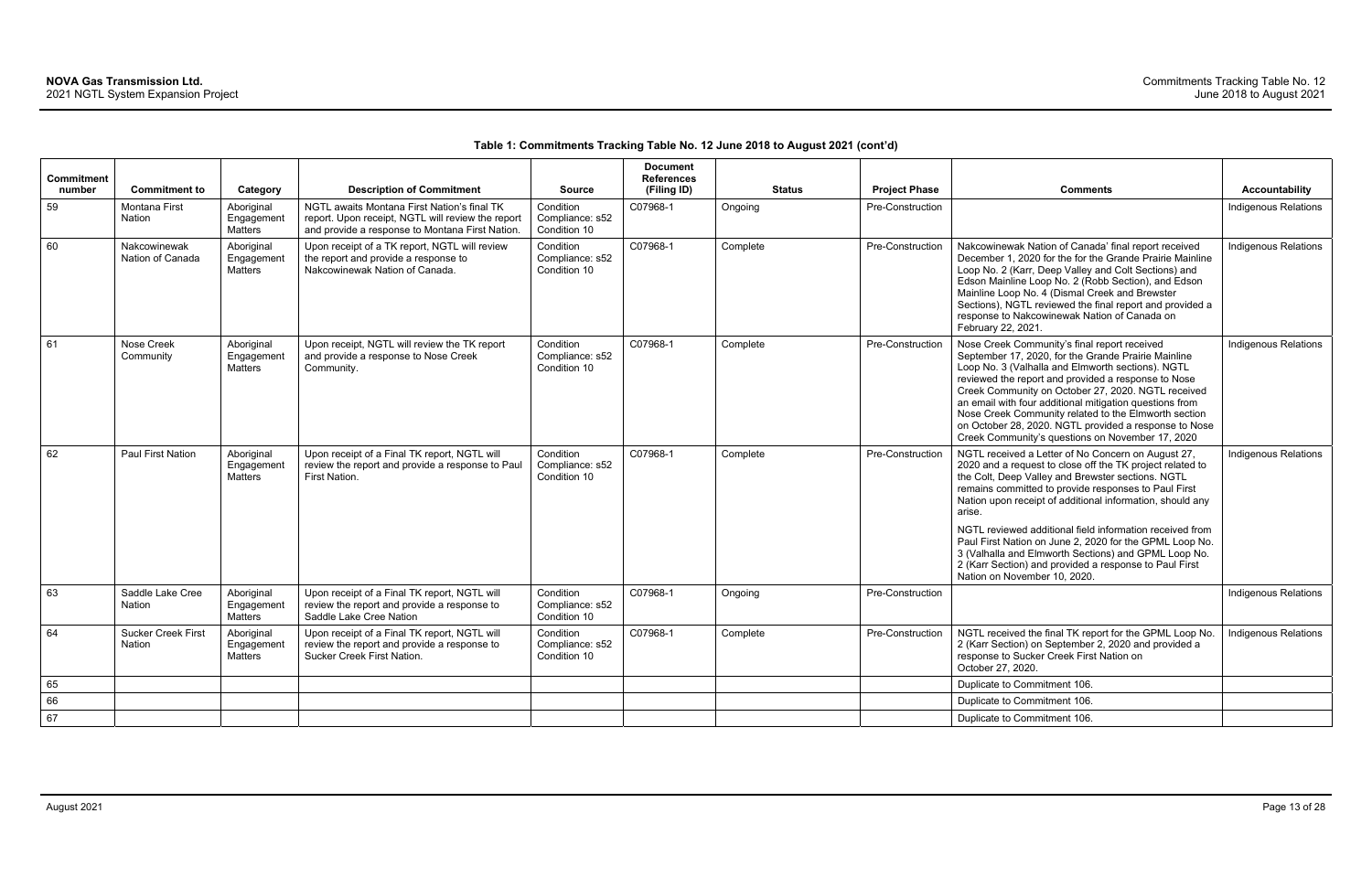| Commitment<br>number | <b>Commitment to</b>            | Category                       | <b>Description of Commitment</b>                                                                                                                                                                                                                                                                                                                                 | <b>Source</b>                | <b>Document</b><br><b>References</b><br>(Filing ID) | <b>Status</b> | <b>Project Phase</b>               | <b>Comments</b>                                                                                                                                                                                                                                                               | <b>Accountability</b>          |
|----------------------|---------------------------------|--------------------------------|------------------------------------------------------------------------------------------------------------------------------------------------------------------------------------------------------------------------------------------------------------------------------------------------------------------------------------------------------------------|------------------------------|-----------------------------------------------------|---------------|------------------------------------|-------------------------------------------------------------------------------------------------------------------------------------------------------------------------------------------------------------------------------------------------------------------------------|--------------------------------|
| 68                   | <b>National Energy</b><br>Board | Design<br>Matters              | TransCanada will provide technical oversight for<br>pipeline engineering and technical activities, and<br>will also ensure coordination with prime<br>contractors and other third-party engineering<br>consultants to ensure that TransCanada's<br>engineering specifications and project<br>requirements are met.                                               | Application<br>Section 7.2.3 | A92619                                              | Ongoing       | Pre-Construction<br>/ Construction |                                                                                                                                                                                                                                                                               | Project Engineering            |
| 69                   | <b>National Energy</b><br>Board | Design<br><b>Matters</b>       | All purchased items and contracted services will<br>be obtained from suppliers and contractors of<br>assessed capabilities who have been pre-<br>qualified in accordance with TransCanada's<br>internal supplier management and pre-<br>qualification procedures or have been pre-<br>qualified by a prime contractor to TransCanada.                            | Application<br>Section 7.2.3 | A92619                                              | Complete      | Pre-Construction                   |                                                                                                                                                                                                                                                                               | Project Engineering            |
| 70                   | <b>National Energy</b><br>Board | Construction<br><b>Matters</b> | During construction, each prime contractor will<br>be responsible for ensuring the work performed<br>is in accordance with contract documents,<br>Project design, applicable standards,<br>specifications and procedures, and the Project-<br>specific quality plan. TransCanada inspectors<br>will monitor all construction activities to ensure<br>compliance. | Application<br>Section 7.2.3 | A92619                                              | Ongoing       | Construction                       |                                                                                                                                                                                                                                                                               | Pipeline Project<br>Management |
| 71                   | <b>National Energy</b><br>Board | Engineering<br>Matters         | Design changes during construction will be<br>managed in accordance with the appropriate<br>change management procedures and in<br>accordance with TransCanada's standard<br>engineering practices.                                                                                                                                                              | Application<br>Section 7.2.3 | A92619                                              | Ongoing       | Construction                       |                                                                                                                                                                                                                                                                               | <b>Project Engineering</b>     |
| 72                   | <b>National Energy</b><br>Board | Engineering<br>Matters         | The primary coating for the external surface of<br>the below ground pipe will be fusion-bonded<br>epoxy (FBE). Field girth welds will be protected<br>with a liquid applied coating                                                                                                                                                                              | Application<br>Section 7.5.1 | A92619                                              | Ongoing       | Pre-construction                   |                                                                                                                                                                                                                                                                               | Project Engineering            |
| 73                   | <b>National Energy</b><br>Board | Construction<br><b>Matters</b> | An additional mechanical protection system,<br>such as sand padding or rock shield, will be used<br>if large and/or angular backfill material is<br>encountered.                                                                                                                                                                                                 | Application<br>Section 7.5.1 | A92619                                              | Ongoing       | Construction                       |                                                                                                                                                                                                                                                                               | Pipeline Project<br>Management |
| 74                   | <b>National Energy</b><br>Board | Engineering<br><b>Matters</b>  | Abrasion-resistant coating will be used where<br>pipe is installed using boring, HDD or other<br>methods that could cause abrasion to the<br>coating during installation.                                                                                                                                                                                        | Application<br>Section 7.5.1 | A92619                                              | Ongoing       | Pre-construction<br>/ Construction | Pipe ordered includes abrasion coated pipe based on<br>planned bored pipe installation. Additional quantities of<br>abrasion coated pipe have also been included in the<br>event that a bored pipe installation not previously<br>identified is required during construction. | <b>Project Engineering</b>     |
| 75                   | <b>National Energy</b><br>Board | Engineering<br>Matters         | Below-ground assembly piping will be protected<br>with a liquid applied coating. Above-ground<br>piping will be primed and painted.                                                                                                                                                                                                                              | Application<br>Section 7.5.1 | A92619                                              | Ongoing       | Pre-construction<br>/ Construction |                                                                                                                                                                                                                                                                               | <b>Project Engineering</b>     |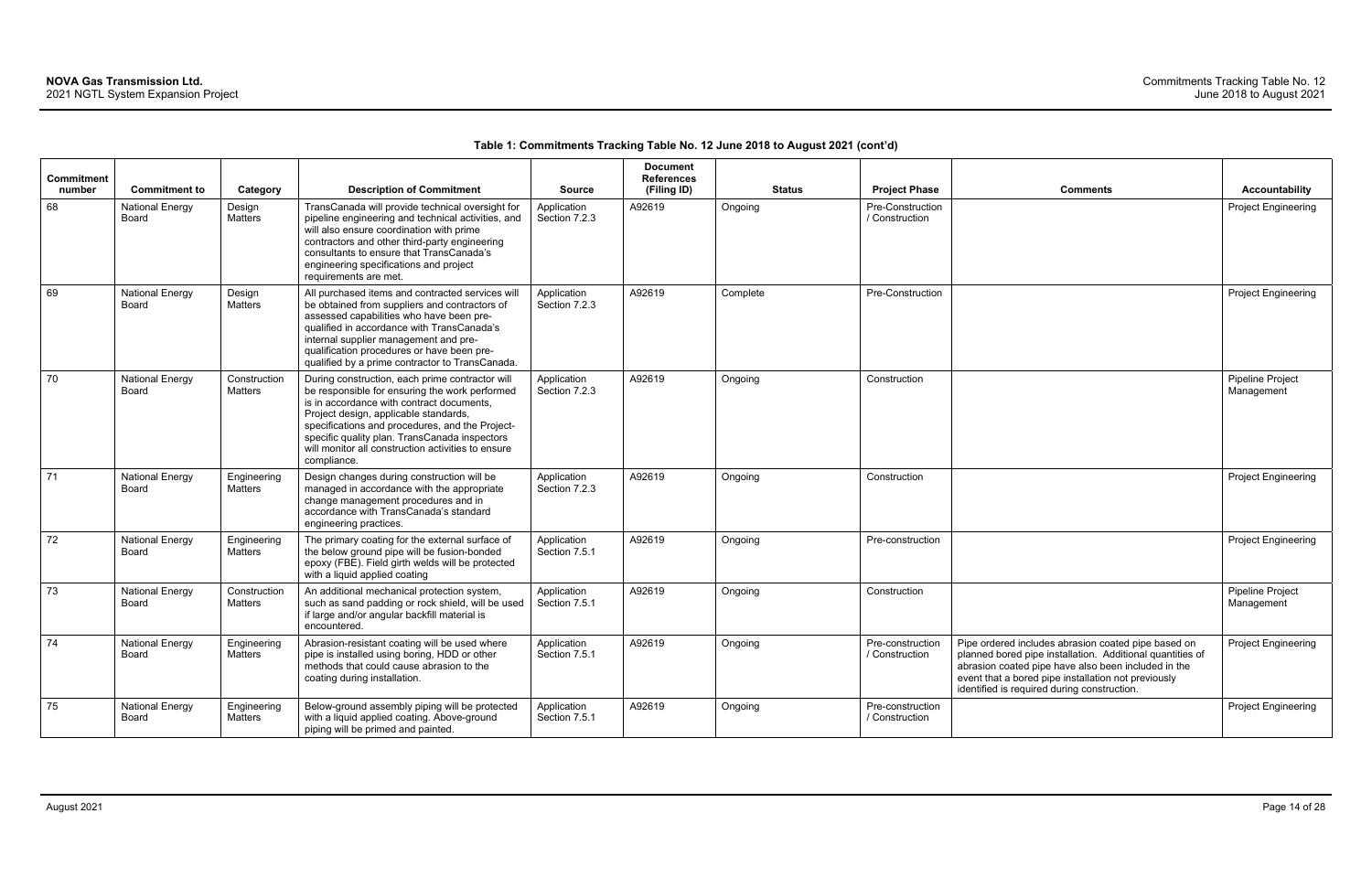| <b>Commitment</b> |                                 |                               |                                                                                                                                                                                                                                                                              |                              | <b>Document</b><br><b>References</b> |          |               |                                    |                                                                                                                                                           |                                |
|-------------------|---------------------------------|-------------------------------|------------------------------------------------------------------------------------------------------------------------------------------------------------------------------------------------------------------------------------------------------------------------------|------------------------------|--------------------------------------|----------|---------------|------------------------------------|-----------------------------------------------------------------------------------------------------------------------------------------------------------|--------------------------------|
| number            | <b>Commitment to</b>            | Category                      | <b>Description of Commitment</b>                                                                                                                                                                                                                                             | <b>Source</b>                | (Filing ID)                          |          | <b>Status</b> | <b>Project Phase</b>               | <b>Comments</b>                                                                                                                                           | <b>Accountability</b>          |
| 76                | <b>National Energy</b><br>Board | Engineering<br>Matters        | In addition to the pipe coating, CP will be<br>provided through impressed current CP systems,<br>which may consist of existing CP systems as<br>well as new CP systems if required, and will<br>include groundbeds and rectifiers as determined<br>during detailed design.   | Application<br>Section 7.5.2 | A92619                               | Ongoing  |               | Pre-construction<br>/ Construction |                                                                                                                                                           | <b>Project Engineering</b>     |
| 77                | <b>National Energy</b><br>Board | Engineering<br>Matters        | CP test points will be installed, where required,<br>along the pipeline and at road, foreign pipeline<br>and utility crossings.                                                                                                                                              | Application<br>Section 7.5.2 | A92619                               | Ongoing  |               | Pre-construction<br>/ Construction |                                                                                                                                                           | <b>Project Engineering</b>     |
| 78                | <b>National Energy</b><br>Board | Engineering<br>Matters        | NGTL will install launchers and receivers on the<br>pipeline sections, for the purposes of ILI, during<br>construction                                                                                                                                                       | Application<br>Section 7.5.2 | A92619                               | Planned  |               | Pre-construction<br>/ Construction |                                                                                                                                                           | <b>Project Engineering</b>     |
| 79                |                                 |                               |                                                                                                                                                                                                                                                                              |                              |                                      |          |               |                                    | Duplicate to Commitment 106.                                                                                                                              |                                |
| 80                | <b>National Energy</b><br>Board | Engineering<br><b>Matters</b> | The geotechnical reports will be provided to the<br>Board in supplemental filings.                                                                                                                                                                                           | Application<br>Section 7.6   | A92619                               | Complete |               | Pre-construction                   | NGTL filed the geotechnical reports in Certificate<br>Condition 8 on November 5, 2020 (C09392-1).                                                         | <b>Project Engineering</b>     |
| 81                | <b>National Energy</b><br>Board | Engineering<br>Matters        | Mitigation measures will be implemented in<br>organic terrain locations that pose risk to the<br>pipeline sections.                                                                                                                                                          | Application<br>Section 7.6.2 | A92619                               | Ongoing  |               | Pre-construction<br>/ Construction |                                                                                                                                                           | <b>Project Engineering</b>     |
| 82                | <b>National Energy</b><br>Board | Construction<br>Matters       | NGTL will award separate contracts for portions<br>of the Project work outside the scope of the<br>prime contractor construction contracts, such as<br>construction surveying, inspection and NDE.                                                                           | Application<br>Section 8.1.1 | A92619                               | Ongoing  |               | Construction                       | Confirmed, requisition activities for other non-Prime<br>services and activities are ongoing.                                                             | Pipeline Project<br>Management |
| 83                | <b>National Energy</b><br>Board | Construction<br>Matters       | Pipeline construction activities will progress in a<br>manner that will avoid applicable wildlife timing<br>restrictions, where feasible. Where wildlife timing<br>restrictions cannot be avoided, NGTL will work<br>with the appropriate agencies to develop<br>mitigation. | Application<br>Section 8.2   | A92619                               | Ongoing  |               | Construction                       |                                                                                                                                                           | Pipeline Project<br>Management |
| 84                | <b>National Energy</b><br>Board | Construction<br>Matters       | The pipeline ROW will be assessed during<br>spring/summer following construction to evaluate<br>reclamation requirements.                                                                                                                                                    | Application<br>Section 8.2   | A92619                               | Planned  |               | Post-<br>Construction              |                                                                                                                                                           | Environment                    |
| 85                | <b>National Energy</b><br>Board | Construction<br>Matters       | Construction access will maximize the use of<br>existing public roads as well as privately owned<br>and maintained all-season and seasonal industry<br>roads                                                                                                                 | Application<br>Section 8.4   | A92619                               | Ongoing  |               | Pre-construction<br>/ Construction | Confirmed plan.                                                                                                                                           | <b>Project Engineering</b>     |
| 86                | <b>National Energy</b><br>Board | Construction<br>Matters       | NGTL will develop a Safety Management Plan<br>(SMP) that provides details on the roles and<br>responsibilities of the project/construction<br>management teams and other, relevant safety<br>information associated with the Project.                                        | Application<br>Section 8.6   | A92619                               | Complete |               |                                    | Pre-Construction   Safety Management Plans are in place for the Project.                                                                                  | Pipeline Project<br>Management |
| 87                | <b>National Energy</b><br>Board | Construction<br>Matters       | NGTL will consult with regional emergency<br>response agencies to ensure that appropriate<br>communications, understanding and cooperation<br>are in place for the Project during construction.                                                                              | Application<br>Section 8.6   | A92619                               | Complete |               | Pre-Construction                   | Notifications were sent to emergency response partners<br>prior to construction and NGTL continues to consult with<br>these agencies on an ongoing basis. | Pipeline Project<br>Management |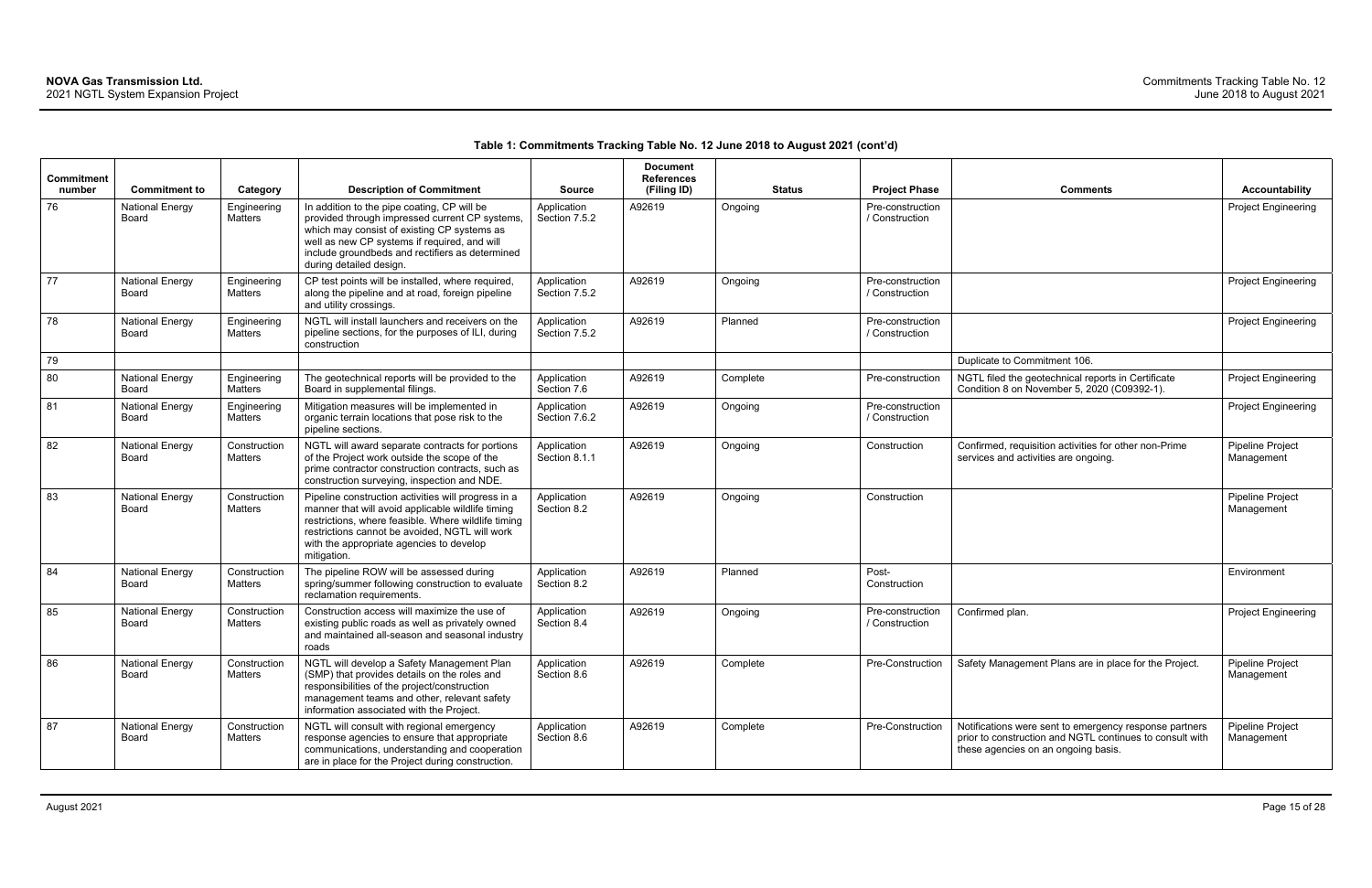| <b>Commitment</b> |                                        |                         |                                                                                                                                                                                                                                                                                                             |                                                            | <b>Document</b><br><b>References</b> |          |        |                      |                                                                                                                                                                                                                                            |                                                                                      |
|-------------------|----------------------------------------|-------------------------|-------------------------------------------------------------------------------------------------------------------------------------------------------------------------------------------------------------------------------------------------------------------------------------------------------------|------------------------------------------------------------|--------------------------------------|----------|--------|----------------------|--------------------------------------------------------------------------------------------------------------------------------------------------------------------------------------------------------------------------------------------|--------------------------------------------------------------------------------------|
| number            | <b>Commitment to</b>                   | Category                | <b>Description of Commitment</b>                                                                                                                                                                                                                                                                            | <b>Source</b>                                              | (Filing ID)                          |          | Status | <b>Project Phase</b> | <b>Comments</b>                                                                                                                                                                                                                            | <b>Accountability</b>                                                                |
| 88                | <b>National Energy</b><br>Board        | Construction<br>Matters | A hydrostatic test plan will be prepared during<br>detailed design and submitted to the Board<br>before hydrotesting of the pipeline sections.                                                                                                                                                              | Application<br>Section 8.8.5                               | A92619                               | Planned  |        | Pre-Construction     |                                                                                                                                                                                                                                            | <b>Pipeline Project</b><br>Management                                                |
| 89                | <b>National Energy</b><br>Board        | Engineering<br>Matters  | The compressor station unit additions will be<br>designed, constructed and operated in<br>accordance with CSA Z662-15 and the OPR, as<br>well as other industry standards and<br>TransCanada specifications                                                                                                 | Application<br>Section 9.3                                 | A92619                               | Complete |        | Pre-Construction     | The Project is designed in accordance with CSA Z662-19<br>and OPR SOR/99-294. CSA Z662-15 has been<br>superseded by CSA Z662-19 as committed to by NGTL<br>in Commitment 106. Compressor station unit addition<br>engineering is complete. | Pipeline Project<br>Management                                                       |
| 90                |                                        |                         |                                                                                                                                                                                                                                                                                                             |                                                            |                                      |          |        |                      | Duplicate to Commitment 86.                                                                                                                                                                                                                |                                                                                      |
| 91                | <b>National Energy</b><br>Board        | Engineering<br>Matters  | NGTL will review each prime contractor's SSSP<br>before construction to ensure compliance with<br>TransCanada and regulatory requirements.                                                                                                                                                                  | Application<br>Section 9.5.4                               | A92619                               | Complete |        | Pre-Construction     | NGTL filed Order Condition 9 on October 20, 2020<br>$(C09011)$ .                                                                                                                                                                           | Pipeline Project<br>Management, Safety<br>Representative                             |
| 92                |                                        |                         |                                                                                                                                                                                                                                                                                                             |                                                            |                                      |          |        |                      | Duplicate to Commitment 106.                                                                                                                                                                                                               |                                                                                      |
| 93                |                                        |                         |                                                                                                                                                                                                                                                                                                             |                                                            |                                      |          |        |                      | Duplicate to Commitment 106.                                                                                                                                                                                                               |                                                                                      |
| 94                | <b>National Energy</b><br>Board        | Engineering<br>Matters  | The prime contractor for each unit addition will<br>prepare a field ERP that will be reviewed by<br>NGTL and will be implemented in the event of an<br>emergency during construction.                                                                                                                       | Application<br>Section 9.5.15                              | A92619                               | Complete |        | Pre-construction     | NGTL submitted the ERPs for the Compressor Station<br>Unit Additions on August 6, 2020.                                                                                                                                                    | Pipeline Project<br>Management, TC<br>Energy emergency<br>response<br>representative |
| 95                |                                        |                         |                                                                                                                                                                                                                                                                                                             |                                                            |                                      |          |        |                      | Duplicate to Commitment 107.                                                                                                                                                                                                               |                                                                                      |
| 96                | <b>National Energy</b><br><b>Board</b> | Engineering<br>Matters  | The geotechnical program for the remaining<br>proposed trenchless crossings i.e., Smoky River,<br>Little Smoky River, McLeod River, Pembina<br>River and North Saskatchewan River, is<br>ongoing. NGTL will submit updated trenchless<br>feasibility reports when they become available.                    | <b>Additional Written</b><br>Evidence (AWE)<br>Section 2.4 | A96812                               | Complete |        | Pre-Construction     | Certificate Condition 9 was filed on October 27, 2020<br>(C09149).                                                                                                                                                                         | <b>Pipeline Project</b><br>Management                                                |
| 97                | <b>National Energy</b><br><b>Board</b> | Engineering<br>Matters  | It is NGTL's intention to carry out a Phase II<br>assessment of the identified areas in Q2 2019<br>(via field reconnaissance) and verify the desktop<br>assessment. Findings of the Phase II<br>assessment and mitigation measures identified<br>will be shared with the Board following its<br>completion. | <b>NEB 1.2a</b>                                            | A96810                               | Complete |        | Pre-Construction     | NGTL filed the geotechnical reports in Certificate<br>Condition 8 on November 5, 2020 (C09392-1).                                                                                                                                          | Pipeline Project<br>Management                                                       |
| 98                | <b>National Energy</b><br>Board        | Engineering<br>Matters  | Preliminary work has been undertaken to<br>determine the potential for scour of watercourses<br>along all the Project's pipeline routes. A<br>complete scour report is anticipated to be<br>provided to the Board in Q2 2019.                                                                               | <b>NEB 1.2c</b>                                            | A96810                               | Complete |        | Pre-Construction     | NGTL provided the scour reports in its Project Update<br>$(C00044)$ .                                                                                                                                                                      | <b>Pipeline Project</b><br>Management                                                |
| 99                |                                        |                         |                                                                                                                                                                                                                                                                                                             |                                                            |                                      |          |        |                      | Duplicate to Commitment 106.                                                                                                                                                                                                               |                                                                                      |
| 100               | <b>National Energy</b><br>Board        | Engineering<br>Matters  | Upon completion of the geotechnical fieldwork<br>portion in Q2 2019, geotechnical reports for the<br>remaining trenchless crossings and further, final<br>feasibility studies for the proposed HDD<br>crossings will be completed by Q3 2019.                                                               | <b>NEB 2.1</b>                                             | A98232                               | Complete |        | Pre-Construction     | NGTL updated this commitment in its Project Update<br>(NEB Filing ID: C00044), to provide the final feasibility<br>studies to the Board by Q3 2019.<br>Certificate Condition 9 was filed on October 27, 2020<br>(C09149).                  | Pipeline Project<br>Management                                                       |
|                   |                                        |                         |                                                                                                                                                                                                                                                                                                             |                                                            |                                      |          |        |                      |                                                                                                                                                                                                                                            |                                                                                      |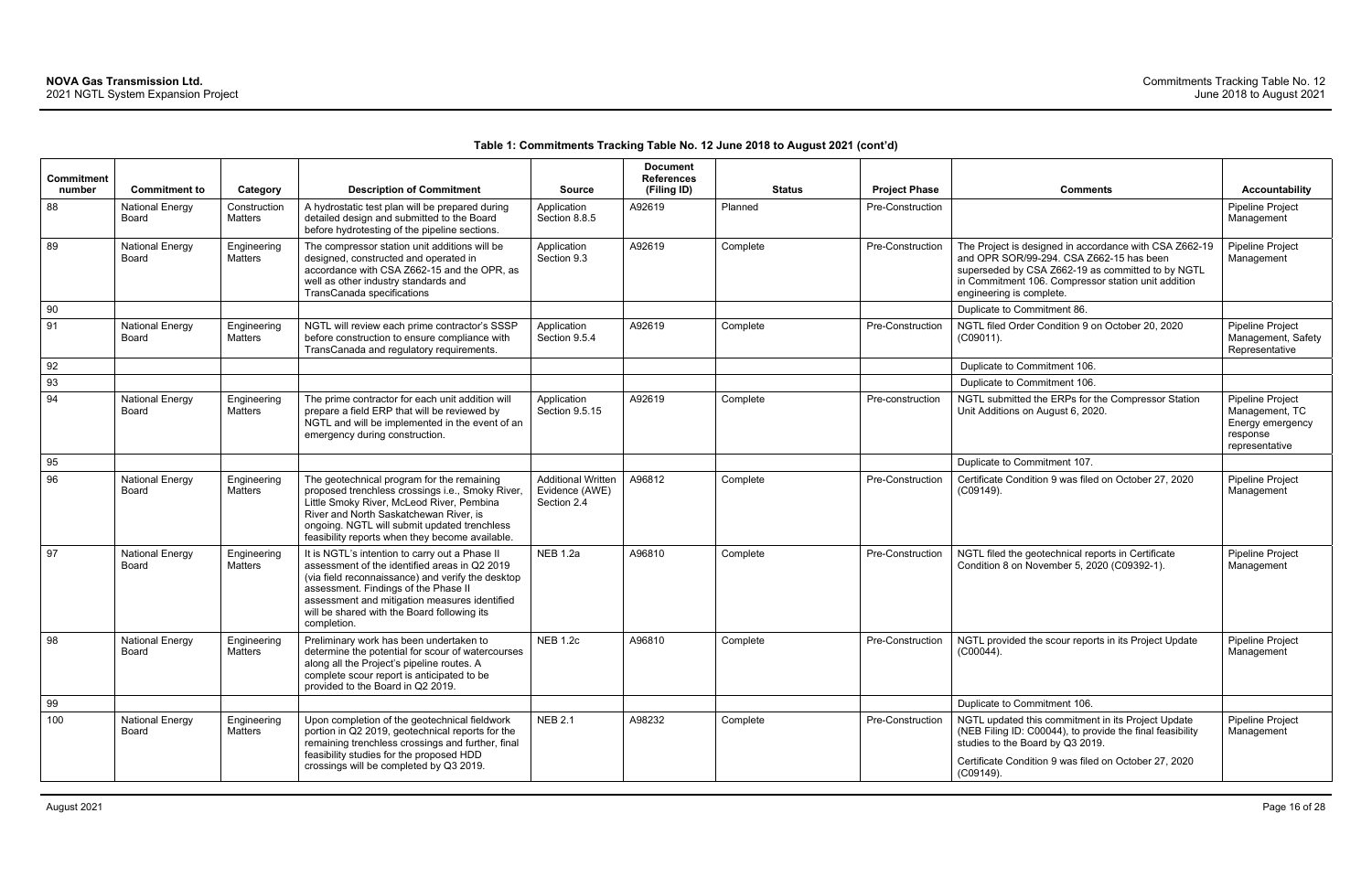| <b>Commitment</b> |                                                         |                                    |                                                                                                                                                                                                                                                                                                                                                                                                                  |                                 | <b>Document</b><br><b>References</b> |                           |                                                   |                                                                                                                                                                                                                                                              |                                                         |
|-------------------|---------------------------------------------------------|------------------------------------|------------------------------------------------------------------------------------------------------------------------------------------------------------------------------------------------------------------------------------------------------------------------------------------------------------------------------------------------------------------------------------------------------------------|---------------------------------|--------------------------------------|---------------------------|---------------------------------------------------|--------------------------------------------------------------------------------------------------------------------------------------------------------------------------------------------------------------------------------------------------------------|---------------------------------------------------------|
| number<br>101     | <b>Commitment to</b><br><b>National Energy</b><br>Board | Category<br>Engineering<br>Matters | <b>Description of Commitment</b><br>Upon determination of a feasible contingency<br>method and corresponding crossing alignment,<br>NGTL will conduct a geohazard and risk<br>assessment to identify hazards and risks specific<br>to the alignment and contingency crossing<br>method chosen. NGTL plans to finalize this<br>analysis in Q3 2019 upon completion of<br>geotechnical analyses.                   | <b>Source</b><br>NEB 2.3c and d | (Filing ID)<br>A98232                | <b>Status</b><br>Complete | <b>Project Phase</b><br>Pre-Construction          | <b>Comments</b><br>NGTL updated this commitment in its Project Update<br>(C00044), to provide the final feasibility studies to the<br>Board by Q3 2019.<br>NGTL filed the geotechnical reports in Certificate<br>Condition 8 on November 5, 2020 (C09392-1). | <b>Accountability</b><br>Pipeline Project<br>Management |
| 102               | <b>National Energy</b><br>Board                         | Engineering<br>Matters             | NGTL will work with Project contractors to<br>determine, where practical, emission mitigation<br>measures that can be implemented on older<br>specialized equipment.                                                                                                                                                                                                                                             | <b>Reply Evidence</b>           | C00043-1                             | Complete                  | Pre-Construction                                  |                                                                                                                                                                                                                                                              | <b>Pipeline Project</b><br>Management                   |
| 103               | <b>National Energy</b><br>Board                         | Engineering<br>Matters             | NGTL will work with each contractor to ensure<br>vehicle and equipment maintenance programs<br>are in place and adhere to programs that include<br>routine manufacturer recommended<br>maintenance and repairs to parts such as spark<br>plugs and air filters that influence air emissions<br>and are implemented per the OEM (Original<br>Equipment Manufacturer), operator manuals and<br>guidance documents. | <b>Reply Evidence</b>           | C00043-1                             | Complete                  | Pre-Construction                                  | NGTL's Prime Contractor's have vehicle and equipment<br>maintenance programs in place.                                                                                                                                                                       | Pipeline Project<br>Management                          |
| 104               | <b>National Energy</b><br>Board                         | Engineering<br>Matters             | NGTL will minimize the construction footprint to<br>the extent possible and will, limit construction<br>activities on the slopes to what is necessary to<br>install the pipeline.                                                                                                                                                                                                                                | NEB 3.1c.1<br>through c.4       | A99941-1                             | Ongoing                   | Construction                                      | Confirmed.                                                                                                                                                                                                                                                   | Pipeline Project<br>Management                          |
| 105               | <b>National Energy</b><br><b>Board</b>                  | Engineering<br>Matters             | NGTL will work with construction contractors and<br>is prepared to ask in the request for proposal<br>(RFP), during the bid process, to identify and<br>propose methods and technology to reduce or<br>minimize construction related noise without<br>compromising safety.                                                                                                                                       | <b>NEB 3.14</b>                 | A99941-1                             | Complete                  | Pre-Construction                                  |                                                                                                                                                                                                                                                              | Pipeline Project<br>Management                          |
| 106               | <b>National Energy</b><br>Board                         | Engineering<br>Matters             | NGTL confirms that the Project design and<br>construction phases will comply with CSA Z662-<br>19.                                                                                                                                                                                                                                                                                                               | <b>NEB 4.4</b>                  | C00542-1                             | Ongoing                   | Pre-Construction<br>/ Construction                |                                                                                                                                                                                                                                                              | Pipeline Project<br>Management                          |
| 107               | <b>Blood Tribe</b>                                      | Engineering<br>Matters             | NGTL will implement TransCanada's<br>comprehensive Integrity Management Program<br>(IMP) to monitor and ensure the integrity of the<br>Project.                                                                                                                                                                                                                                                                  | BT 1.36                         | A98233-3                             | Planned                   | Post-<br>Construction                             |                                                                                                                                                                                                                                                              | Pipeline Integrity                                      |
| 108               | <b>National Energy</b><br>Board                         | Environmental<br>Matters           | NGTL accepts the findings of the ESA and will<br>adhere to the recommendations and mitigation<br>measures identified in the ESA and the EPPs.                                                                                                                                                                                                                                                                    | Application<br>Section 14.10    | A92619                               | Complete                  | Pre-Construction<br>through Post-<br>Construction |                                                                                                                                                                                                                                                              | Environment                                             |
| 109               | <b>National Energy</b><br>Board                         | Environmental<br>Matters           | However, if temporary construction camps for<br>pipeline construction activities are determined to<br>be required, NGTL will undertake the necessary<br>desktop studies, as well as any necessary field<br>studies, to confirm the conclusions of the ESA.                                                                                                                                                       | <b>NEB 1.7c</b>                 | A96810                               | Complete                  | Pre-Construction                                  | Order Conditions 7 (C08400) and 8 (C08407) were filed<br>with the CER on September 17, 2020.                                                                                                                                                                 | Environment                                             |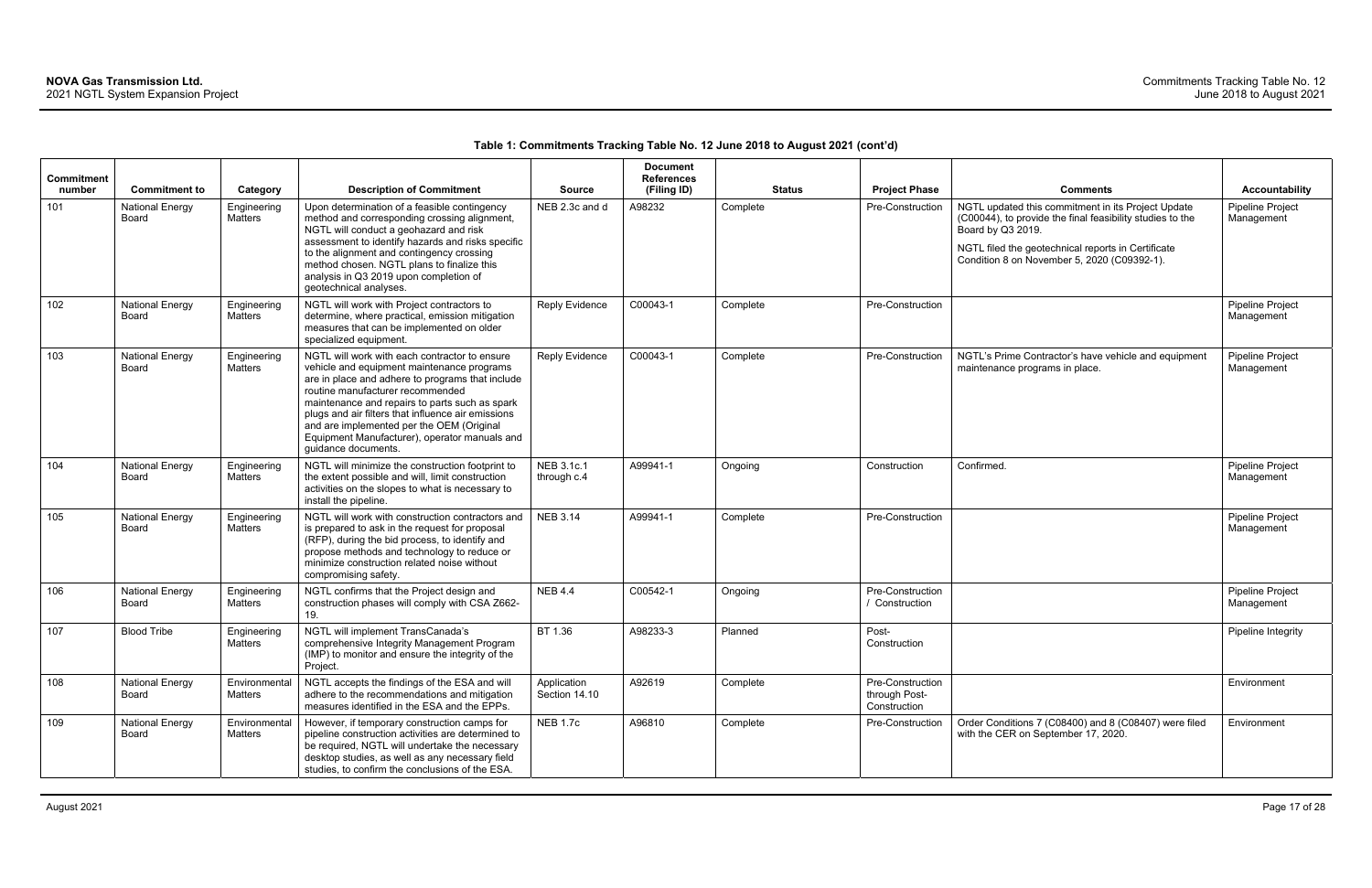| <b>Commitment</b><br>number | <b>Commitment to</b>            | Category                        | <b>Description of Commitment</b>                                                                                                                                                                                                                                                                                                                    | <b>Source</b>                                                   | <b>Document</b><br><b>References</b><br>(Filing ID) | <b>Status</b> | <b>Project Phase</b>                  | <b>Comments</b>                                                                                                                                                                                                                                                                                          | <b>Accountability</b>       |
|-----------------------------|---------------------------------|---------------------------------|-----------------------------------------------------------------------------------------------------------------------------------------------------------------------------------------------------------------------------------------------------------------------------------------------------------------------------------------------------|-----------------------------------------------------------------|-----------------------------------------------------|---------------|---------------------------------------|----------------------------------------------------------------------------------------------------------------------------------------------------------------------------------------------------------------------------------------------------------------------------------------------------------|-----------------------------|
| 110                         | <b>National Energy</b><br>Board | Environmental<br>Matters        | NGTL confirms that the stand-alone EPP for<br>Section 58 activities will be submitted to the<br>Board                                                                                                                                                                                                                                               | <b>NEB 1.8</b>                                                  | A96810                                              | Complete      | Pre-Construction                      | NGTL submitted the Section 58 EPP on August 14, 2020<br>(C07842). NGTL submitted an update to the Section 58<br>EPP on February 1, 2020 (C11358).                                                                                                                                                        | Environment                 |
| 111                         | <b>National Energy</b><br>Board | Environmental<br>Matters        | However, should further HRIA work or additional<br>mitigation be required, NGTL will follow guidance<br>from ACT regarding the completion of this work.<br>NGTL will determine interest and potential<br>opportunities for Aboriginal participation, if any,<br>following the receipt of decisions from ACT.                                        | <b>NEB 1.29</b>                                                 | A96810                                              | Ongoing       | Pre-<br>Construction,<br>Construction | Note ACT (Alberta Culture and Tourism) is now ACMSW<br>(Alberta Culture, Multiculturalism and Status of Women).<br>Condition 15 was filed with the CER on December 17,<br>2020 (C10487). HRA approval for TWS for access and<br>additional construction workspace ongoing.                               | Environment                 |
| 112                         | <b>National Energy</b><br>Board | Environmental<br>Matters        | Historical Resources Impact Assessment (HRIA)<br>reports from Stantec Consulting Ltd. and Wood<br>Environment and Infrastructure Solutions are<br>currently being prepared and will be submitted to<br>Alberta Culture and Tourism (ACT) by April of<br>this year. Responses from ACT to those reports<br>are anticipated in May 2019.              | <b>NEB 2.5</b>                                                  | A98232                                              | Complete      | Pre-Construction                      | ACT (now ACMSW) confirmed mitigation requirements<br>and additional HRIA components which were<br>implemented in 2019 as well as 2020. Order Condition 13<br>was filed on October 7, 2020 (C08789) and Condition 15<br>on December 17, 2020 (C10487).                                                    | Environment                 |
| 113                         | <b>Blood Tribe</b>              | Environmental<br>Matters        | In addition to following the COP for its<br>requirements regarding water sources, NGTL will<br>apply for Temporary Diversion Licenses for<br>water use, where required.                                                                                                                                                                             | BT 1.9                                                          | A98223-3                                            | Planned       | Construction                          | Anticipated for mainline construction and hydrostatic<br>testing starting in Q3, 2021 and continuing through to end<br>of Q1 2022.                                                                                                                                                                       | Environment                 |
| 114                         | <b>Blood Tribe</b>              | Environmental<br>Matters        | If shallow groundwater is encountered during<br>trenching activities, mitigation will be<br>implemented to ensure subsurface ground water<br>flow is maintained across the trench through the<br>use of ditch plugs, sub-drains or other<br>impermeable barriers to prevent the pipeline<br>trench from becoming a conduit for groundwater<br>flow. | BT 1.13<br><b>DCN 50</b><br><b>MNA R3 13</b><br><b>PKN 1.13</b> | A98233-3<br>A98233-5<br>A98233-10<br>A98233-12      | Ongoing       | Construction                          |                                                                                                                                                                                                                                                                                                          | Environment                 |
| 115                         | HLFN / SNN                      | Environmental<br>Matters        | NGTL will also seek the input of a Qualified<br>Aquatic Environmental Specialist (QAES) if a<br>Fisheries Act Authorization is required for the<br>contingency method.                                                                                                                                                                              | HLFN 2.2 d)<br>SNN 2.6 c)                                       | A98655-4<br>A98655-6                                | Ongoing       | Construction                          | NGTL continues to use QAES's for input to construction<br>planning. They are participating and providing input on an<br>ongoing basis throughout the construction phases as well<br>as the DFO current review process of selected crossings<br>identified by the CER in the letter of February 18, 2020. | Environment                 |
| 116                         | Samson Cree<br>Nation           | Environmental<br><b>Matters</b> | The final CHROMP will include a detailed offset<br>plan, including the final plan for the GPML offset<br>measures, and will be implemented once the<br>plan has been finalized through ongoing<br>engagement with regulators and stakeholders.                                                                                                      | <b>SCN 3.2d</b>                                                 | A98223-13                                           | Complete      | Pre-Construction                      | Amendments to Certificate Condition 6 recommended by<br>the Government of Canada negates the requirement for a<br>detailed offset plan and has been replaced with a<br>mandated threshold. The Revised CHROMP was filed on<br>November 12, 2020 (C09519-1) as the final CHROMP.                          | Environment                 |
| 117                         | Samson Cree<br>Nation           | Environmental<br>Matters        | The FOV will be provided in the Final CHROMP.                                                                                                                                                                                                                                                                                                       | <b>SCN 3.5a</b>                                                 | C00514-7                                            | Complete      | Post-<br>Construction                 | Amendments to Certificate Condition 6 recommended by<br>the Government of Canada negates the need for an<br>NGTL FOV. The Revised CHROMP was filed on<br>November 12, 2020 (C09519-1).                                                                                                                   | <b>Indigenous Relations</b> |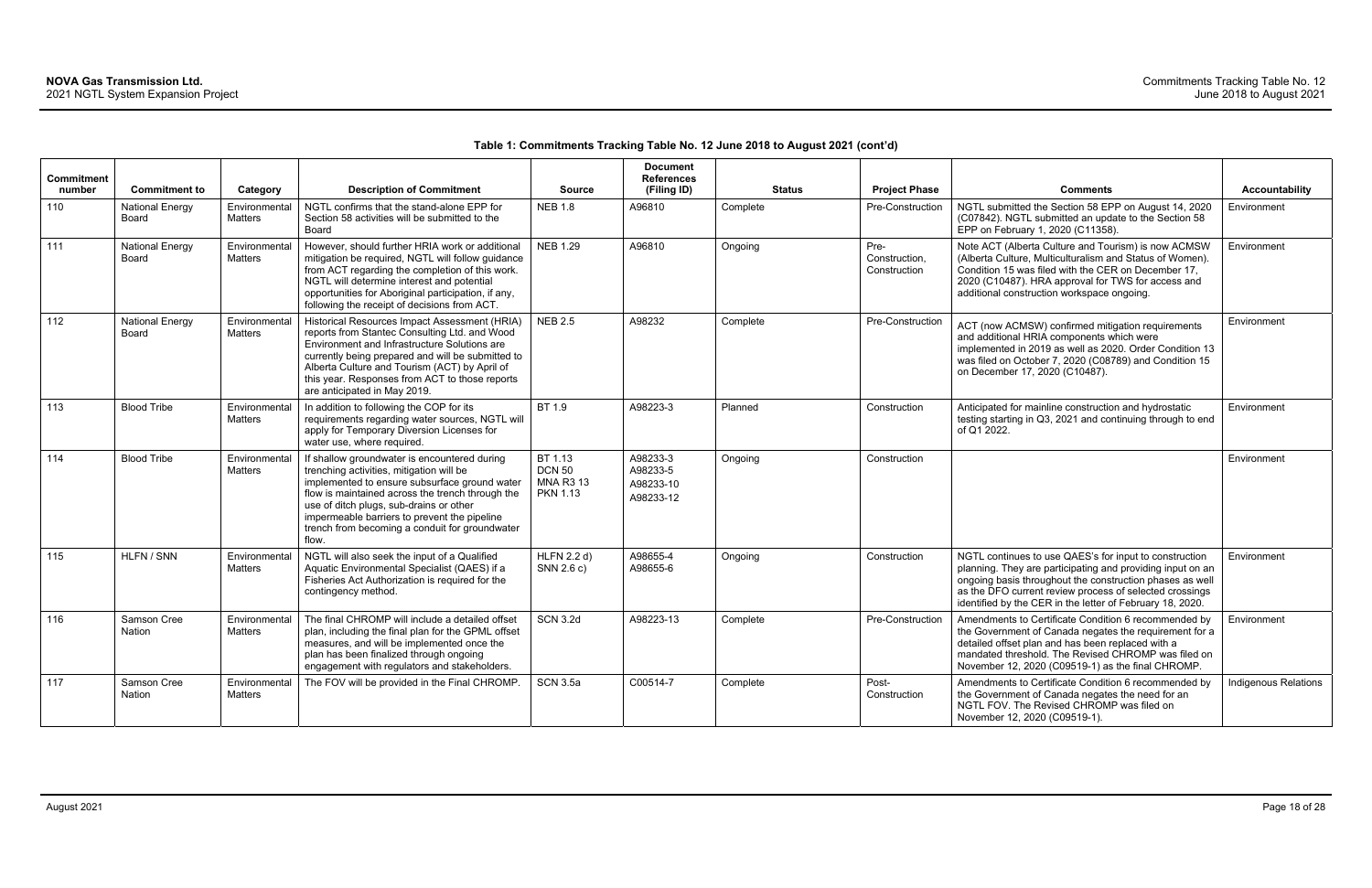### **Table 1: Commitments Tracking Table No. 12 June 2018 to August 2021 (cont'd)**

| Commitment<br>number | <b>Commitment to</b>            | Category                        | <b>Description of Commitment</b>                                                                                                                                                                                                                                                                                                                                                                                                          | <b>Source</b>   | <b>Document</b><br><b>References</b><br>(Filing ID) | <b>Status</b> | <b>Project Phase</b>                    | <b>Comments</b>                                                                                                                                       | <b>Accountability</b> |
|----------------------|---------------------------------|---------------------------------|-------------------------------------------------------------------------------------------------------------------------------------------------------------------------------------------------------------------------------------------------------------------------------------------------------------------------------------------------------------------------------------------------------------------------------------------|-----------------|-----------------------------------------------------|---------------|-----------------------------------------|-------------------------------------------------------------------------------------------------------------------------------------------------------|-----------------------|
| 118                  | Samson Cree<br>Nation           | Environmental<br>Matters        | Vegetation management will be implemented in<br>accordance with the TransCanada Integrated<br>Vegetation Management Program (TransCanada<br>2009) and TransCanada's Procedure for<br>Invasive Vegetation Weed Control Management<br>Canada (TransCanada 2013) during the<br>construction and operations of the Project.                                                                                                                   | <b>SCN 7.1d</b> | A98223-13                                           | Planned       | Post-<br>Construction and<br>Operations |                                                                                                                                                       | Environment           |
| 119                  | SNN                             | Environmental<br>Matters        | NGTL will consider information gathered during<br>ongoing engagement with SNN in Project<br>planning, including the EPP, which includes the<br>Bear Management Plan and Wildlife Species of<br>Concern Discovery Contingency Plan and<br>Environmental Alignment Sheets (EAS) filed<br>prior to construction, and will continue to address<br>questions and concerns from SNN through its<br>ongoing engagement efforts should any arise. | SNN 2.6 c)      | A98655-6                                            | Ongoing       | Pre-Construction                        | NGTL reviewed the final reports and provided responses<br>to Stoney Nakoda Nations on April 9, 2019.                                                  | Environment           |
| 120                  | <b>National Energy</b><br>Board | Environmental<br>Matters        | NGTL will implement an early in/early out<br>approach to Project construction in Little Smoky<br>Caribou Range.                                                                                                                                                                                                                                                                                                                           | <b>NEB 3.4a</b> | A99941-1                                            | Ongoing       | Construction                            | NGTL stopped work within the Little Smoky Caribou<br>Range on February 14, 2021. Work is expected to<br>resume in Q4 of 2021.                         | Environment           |
| 121                  | <b>National Energy</b><br>Board | Environmental<br>Matters        | Should any activities be required in the Range<br>during the RAP, NGTL will consult with AEP to<br>determine the appropriate course of action and<br>mitigation.                                                                                                                                                                                                                                                                          | <b>NEB 3.4a</b> | A99941-1                                            | Ongoing       | Construction                            | Additional information and approval required as per<br>Certificate Condition 23.                                                                      | Environment           |
| 122                  | <b>National Energy</b><br>Board | Environmental<br>Matters        | NGTL will comply with any requirements issued<br>under the Historical Resources Act (HRA) for<br>future ground disturbance activities (e.g.,<br>integrity digs).                                                                                                                                                                                                                                                                          | <b>NEB 3.14</b> | A99941-1                                            | Planned       | Post-<br>Construction                   |                                                                                                                                                       | Environment           |
| 123                  | <b>National Energy</b><br>Board | Environmental<br>Matters        | During operation, NGTL has committed to<br>comply with the AER Directive 038 noise<br>guidance and, therefore, predicted residual<br>effects of the Project on the acoustic<br>environment are not significant.                                                                                                                                                                                                                           | <b>NEB 3.14</b> | A99941-1                                            | Planned       | Operations                              |                                                                                                                                                       | Environment           |
| 124                  | <b>National Energy</b><br>Board | Environmental<br>Matters        | NGTL will also adhere to the Alberta Wildlife Act.                                                                                                                                                                                                                                                                                                                                                                                        | <b>NEB 3.14</b> | A99941-1                                            | Ongoing       | Construction /<br>Operations            |                                                                                                                                                       | Environment           |
| 125                  | <b>National Energy</b><br>Board | Environmental<br><b>Matters</b> | Further, NGTL will not be making withdrawals<br>from groundwater sources for use in construction<br>of the Project.                                                                                                                                                                                                                                                                                                                       | <b>NEB 3.14</b> | A99941-1                                            | Planned       | Construction                            |                                                                                                                                                       | Environment           |
| 126                  | <b>National Energy</b><br>Board | Environmental<br>Matters        | NGTL does not agree with the recommendation<br>that upstream GHG emissions are a best<br>practice nor should they be included as part of<br>the NEB process, however, NGTL will comply<br>with federal agency direction for GHG<br>assessment.                                                                                                                                                                                            | <b>NEB 3.14</b> | A99941-1                                            | Complete      | Pre-Construction                        | NGTL submitted an upstream GHG assessment to ECCC<br>on November 1, 2019 and revised it for submission<br>March 19, 2020 based on comments from ECCC. | Environment           |
| 127                  | <b>National Energy</b><br>Board | Environmental<br>Matters        | A camp management plan will be developed<br>closer to the start of construction.                                                                                                                                                                                                                                                                                                                                                          | <b>NEB 3.14</b> | A99941-1                                            | Complete      | Pre-Construction                        | Order Condition 7 was submitted on September 17, 2020<br>$(C08400)$ .                                                                                 | Environment           |

| <b>Project Phase</b>                    | <b>Comments</b>                                                                                                                                       | <b>Accountability</b> |
|-----------------------------------------|-------------------------------------------------------------------------------------------------------------------------------------------------------|-----------------------|
| Post-<br>Construction and<br>Operations |                                                                                                                                                       | Environment           |
| Pre-Construction                        | NGTL reviewed the final reports and provided responses<br>to Stoney Nakoda Nations on April 9, 2019.                                                  | Environment           |
| Construction                            | NGTL stopped work within the Little Smoky Caribou<br>Range on February 14, 2021. Work is expected to<br>resume in Q4 of 2021.                         | Environment           |
| Construction                            | Additional information and approval required as per<br>Certificate Condition 23.                                                                      | Environment           |
| Post-<br>Construction                   |                                                                                                                                                       | Environment           |
| Operations                              |                                                                                                                                                       | Environment           |
| Construction /<br>Operations            |                                                                                                                                                       | Environment           |
| Construction                            |                                                                                                                                                       | Environment           |
| Pre-Construction                        | NGTL submitted an upstream GHG assessment to ECCC<br>on November 1, 2019 and revised it for submission<br>March 19, 2020 based on comments from ECCC. | Environment           |
| Pre-Construction                        | Order Condition 7 was submitted on September 17, 2020<br>(C08400).                                                                                    | Environment           |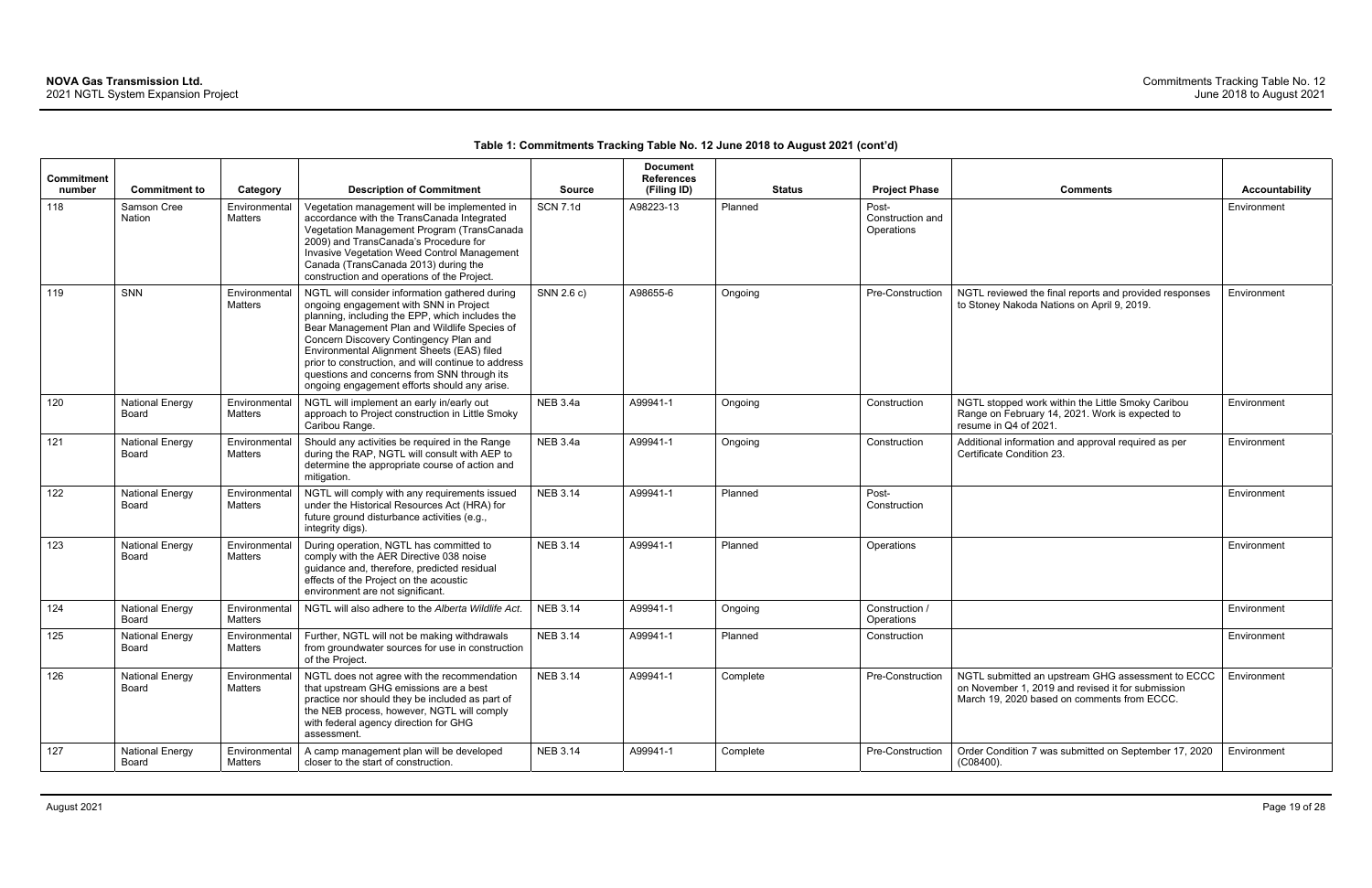# **Table 1: Commitments Tracking Table No. 12 June 2018 to August 2021 (cont'd)**

| <b>Commitment</b><br>number | <b>Commitment to</b>            | Category                        | <b>Description of Commitment</b>                                                                                                                                                                                                                                                                                                            | <b>Source</b>         | <b>Document</b><br><b>References</b><br>(Filing ID) |          | <b>Status</b> | <b>Project Phase</b>                         | <b>Comments</b>                                                                                                                                                                                                                                                                                                                                         | <b>Accountability</b> |
|-----------------------------|---------------------------------|---------------------------------|---------------------------------------------------------------------------------------------------------------------------------------------------------------------------------------------------------------------------------------------------------------------------------------------------------------------------------------------|-----------------------|-----------------------------------------------------|----------|---------------|----------------------------------------------|---------------------------------------------------------------------------------------------------------------------------------------------------------------------------------------------------------------------------------------------------------------------------------------------------------------------------------------------------------|-----------------------|
| 128                         | <b>National Energy</b><br>Board | Environmental<br>Matters        | TC Energy is currently developing a Fugitive<br>Emission Management Plan for the Canadian<br>Gas Operations system and NGTL plans to<br>submit a synopsis of the plan relative to the<br>Project prior to the commencement of<br>operations.                                                                                                | <b>Reply Evidence</b> | C00043-1                                            | Planned  |               | Pre-construction<br>or before<br>operations. |                                                                                                                                                                                                                                                                                                                                                         | Environment           |
| 129                         | <b>National Energy</b><br>Board | Environmental<br><b>Matters</b> | NGTL will continue to engage AEP and ECCC<br>on its planned offsets for the Project.                                                                                                                                                                                                                                                        | <b>NEB 4.12</b>       | C00542-1                                            | Ongoing  |               | Post-construction                            | NGTL will continue to engage with AEP and ECCC on<br>the planned offsets for the Project for caribou. A Revised<br>Condition 6 has altered the requirements and is currently<br>under review by NGTL as to next steps with AEP and<br>ECCC as well as several Indigenous groups. The<br>Revised CHROMP was filed on November 12, 2020<br>$(C09519-1)$ . | Environment           |
| 130                         | <b>National Energy</b><br>Board | Environmental<br><b>Matters</b> | Any additional site-specific mitigation resulting<br>from these surveys will be included in the EPP<br>and Environmental Alignment Sheets as filed<br>prior to construction.                                                                                                                                                                | <b>NEB 4.7</b>        | C00542-1                                            | Complete |               | Construction                                 | The information from the surveys was incorporated as<br>appropriate into the EPP and Environmental Alignment<br>Sheets submitted pursuant to Condition 5 of the Order<br>(C07842) and EPP and Environmental Alignment Sheets<br>submitted pursuant to Condition 5 of the Certificate<br>$(C09447)$ .                                                    | Environment           |
| 131                         | <b>Blood Tribe</b>              | Environmental<br>Matters        | The design and installation of vehicle crossings<br>by NGTL will meet the Province of Alberta's<br>Water Act Codes of Practice and notification<br>process.                                                                                                                                                                                 | BT 1.8                | A98233-3                                            | Ongoing  |               | Pre-Construction                             |                                                                                                                                                                                                                                                                                                                                                         | Environment           |
| 132                         | <b>Blood Tribe</b>              | Environmental<br>Matters        | In addition to following the COP for its<br>requirements regarding water sources, NGTL will<br>apply for Temporary Diversion Licenses for<br>water use, where required.                                                                                                                                                                     | <b>BT 1.8c</b>        | A98233-3                                            | Planned  |               | Pre-Construction                             |                                                                                                                                                                                                                                                                                                                                                         | Environment           |
| 133                         | <b>Blood Tribe</b>              | Environmental<br>Matters        | If springs and/or excessive groundwater are<br>encountered within the Project construction<br>footprint, NGTL will review the area and<br>determine the appropriate mitigation.                                                                                                                                                             | BT 1.14e              | A98233-3                                            | Ongoing  |               | Construction                                 |                                                                                                                                                                                                                                                                                                                                                         | Environment           |
| 134                         | All groups                      | Environmental<br>Matters        | NGTL will further incorporate input or issues<br>identified during construction into the Post<br>Construction Monitoring (PCM) activities. For<br>example, sites or resources of concern will be<br>appropriately mitigated during construction,<br>clean up and reclamation, and success will be<br>measured in following growing seasons. | BT 1.39               | A98233-3                                            | Ongoing  |               | Pre-Construction<br>/ Post-<br>Construction  |                                                                                                                                                                                                                                                                                                                                                         | Environment           |
| 135                         | <b>ECCC</b>                     | Environmental<br>Matters        | NGTL is willing to work with ECCC outside the<br>NEB hearing process to assist ECCC in<br>estimating upstream GHG emissions, consistent<br>with ECCC's approach to past NEB-regulated<br>projects under the Interim Measures for Major<br>Project Reviews                                                                                   | ECCC 1                | C00514-3                                            | Complete |               | Pre-construction                             | See Commitment 126.                                                                                                                                                                                                                                                                                                                                     | Environment           |
| 136                         |                                 |                                 |                                                                                                                                                                                                                                                                                                                                             |                       |                                                     |          |               |                                              | Duplicate to Commitment 128.                                                                                                                                                                                                                                                                                                                            |                       |

| <b>Comments</b>                                                                                                                                                                                                                                                                                                                                      | <b>Accountability</b> |
|------------------------------------------------------------------------------------------------------------------------------------------------------------------------------------------------------------------------------------------------------------------------------------------------------------------------------------------------------|-----------------------|
|                                                                                                                                                                                                                                                                                                                                                      | Environment           |
| NGTL will continue to engage with AEP and ECCC on<br>the planned offsets for the Project for caribou. A Revised<br>Condition 6 has altered the requirements and is currently<br>under review by NGTL as to next steps with AEP and<br>ECCC as well as several Indigenous groups. The<br>Revised CHROMP was filed on November 12, 2020<br>(C09519-1). | Environment           |
| The information from the surveys was incorporated as<br>appropriate into the EPP and Environmental Alignment<br>Sheets submitted pursuant to Condition 5 of the Order<br>(C07842) and EPP and Environmental Alignment Sheets<br>submitted pursuant to Condition 5 of the Certificate<br>(C09447).                                                    | Environment           |
|                                                                                                                                                                                                                                                                                                                                                      | Environment           |
|                                                                                                                                                                                                                                                                                                                                                      | Environment           |
|                                                                                                                                                                                                                                                                                                                                                      | Environment           |
|                                                                                                                                                                                                                                                                                                                                                      | Environment           |
| See Commitment 126.                                                                                                                                                                                                                                                                                                                                  | Environment           |
| Duplicate to Commitment 128.                                                                                                                                                                                                                                                                                                                         |                       |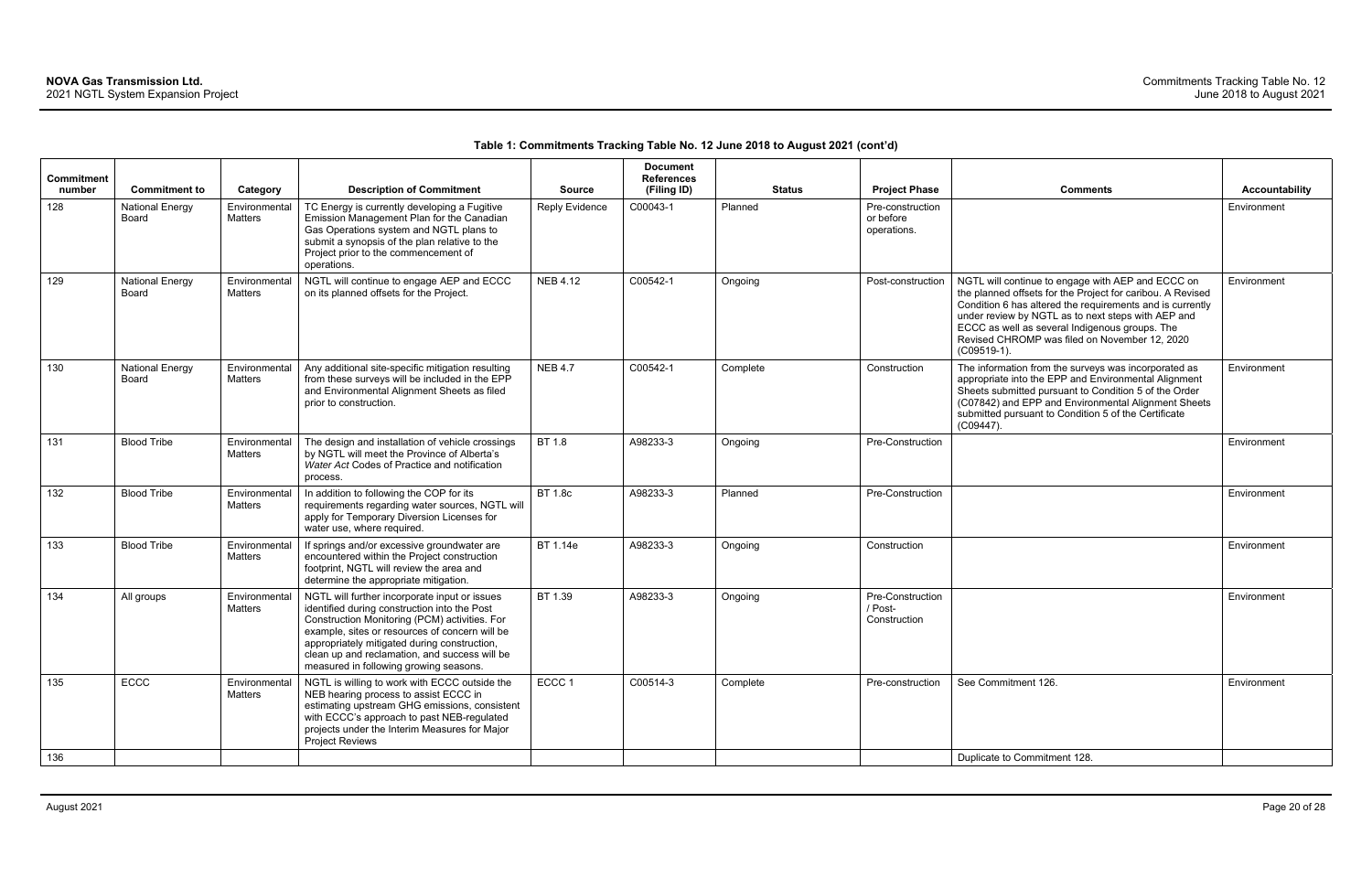# **Table 1: Commitments Tracking Table No. 12 June 2018 to August 2021 (cont'd)**

| <b>Commitment</b><br>number | <b>Commitment to</b>            | Category                 | <b>Description of Commitment</b>                                                                                                                                                                                                                                         | <b>Source</b>                                               | <b>Document</b><br><b>References</b><br>(Filing ID) | <b>Status</b> | <b>Project Phase</b>                              | <b>Comments</b>                                                                                                                                                                                                                                                                                                                                                                                                                                                                                                                           | <b>Accountability</b>                                                   |
|-----------------------------|---------------------------------|--------------------------|--------------------------------------------------------------------------------------------------------------------------------------------------------------------------------------------------------------------------------------------------------------------------|-------------------------------------------------------------|-----------------------------------------------------|---------------|---------------------------------------------------|-------------------------------------------------------------------------------------------------------------------------------------------------------------------------------------------------------------------------------------------------------------------------------------------------------------------------------------------------------------------------------------------------------------------------------------------------------------------------------------------------------------------------------------------|-------------------------------------------------------------------------|
| 137                         | <b>National Energy</b><br>Board | Environmental<br>Matters | NGTL commits to implementing zipper planting<br>pending the restoration measures implemented<br>on the footprint.                                                                                                                                                        | Hearing<br>Transcript<br>Volume 12,<br>Paragraph 5883       | C01035                                              | Planned       | Post-construction                                 |                                                                                                                                                                                                                                                                                                                                                                                                                                                                                                                                           | Environment                                                             |
| 138                         | Landowners                      | <b>Land Matters</b>      | Notices pursuant to section 87(1) of the NEB Act<br>will be served on owners of lands proposed to be<br>acquired for the Project, as defined in sections<br>75 and 85 of the NEB Act.                                                                                    | Application<br>Section 11.5                                 | A92619                                              | Complete      | Pre-Construction                                  |                                                                                                                                                                                                                                                                                                                                                                                                                                                                                                                                           | <b>Land Department</b>                                                  |
| 139                         | Landowners                      | <b>Land Matters</b>      | Prior to the start of construction, NGTL will have<br>site-specific traffic management plans in place to<br>minimize the effects of construction traffic.                                                                                                                | <b>Additional Written</b><br><b>Evidence Section</b><br>4.7 | A96812                                              | Complete      | Pre-Construction                                  |                                                                                                                                                                                                                                                                                                                                                                                                                                                                                                                                           | <b>Environment / Project</b><br>Management /<br>Construction<br>Manager |
| 140                         | Landowners                      | <b>Land Matters</b>      | In areas where the presence of clubroot disease<br>has been identified during pre-project<br>consultation, NGTL will follow provincial and<br>industry management objectives with regards to<br>clubroot.                                                                | <b>Additional Written</b><br><b>Evidence Section</b><br>4.7 | A96812                                              | Ongoing       | Construction                                      |                                                                                                                                                                                                                                                                                                                                                                                                                                                                                                                                           | Environment                                                             |
| 141                         | <b>National Energy</b><br>Board | Commercial               | TransCanada will have the financial resources to<br>ensure that it can financially sustain<br>management of all potential risks including those<br>liabilities that may arise from an accident or<br>malfunction during the construction or operation<br>of the Project. | Application<br>Section 6.6                                  | A92619                                              | Ongoing       | Pre-Construction<br>through Post-<br>Construction |                                                                                                                                                                                                                                                                                                                                                                                                                                                                                                                                           | Commercial                                                              |
| 142                         | Canada Energy<br>Regulator      | Regulatory<br>Conditions | Certificate Condition 1: Condition Compliance                                                                                                                                                                                                                            | Certificate<br>GC-129                                       | C09098                                              | In Progress   | Pre-Construction<br>through Post-<br>Construction |                                                                                                                                                                                                                                                                                                                                                                                                                                                                                                                                           | Project Manager                                                         |
| 143                         | Canada Energy<br>Regulator      | Regulatory<br>Conditions | Certificate Condition 2: Section 52 Pipeline and<br>Related Facilities Design, Location, Construction<br>and Operation                                                                                                                                                   | Certificate<br>GC-129                                       | C09098                                              | Planned       | Pre-Construction<br>through Post-<br>Construction |                                                                                                                                                                                                                                                                                                                                                                                                                                                                                                                                           | Project Manager /<br>Construction<br>Manager                            |
| 144                         | Canada Energy<br>Regulator      | Regulatory<br>Conditions | Certificate Condition 3: Environmental Protection                                                                                                                                                                                                                        | Certificate<br>GC-129                                       | C09098                                              | Planned       | Pre-Construction<br>through Post-<br>Construction |                                                                                                                                                                                                                                                                                                                                                                                                                                                                                                                                           | Environment                                                             |
| 145                         | Canada Energy<br>Regulator      | Regulatory<br>Conditions | Certificate Condition 4: Construction Emergency<br>Management Preparedness and Response<br>Planning                                                                                                                                                                      | Certificate<br>GC-129                                       | C09098                                              | Ongoing       | Construction                                      | In CER IR No. 7 (C10848) NGTL confirmed that all ERPs<br>for section 52 and section 58 activities have been<br>submitted to the CER with the exception of the Dismal<br>Creek section. On January 20, 2021 NGTL submitted the<br>ERP for the HDD casing installation on the Dismal Creek<br>section. NGTL filed confirmation of notice to Indigenous<br>groups on January 20, 2021 pursuant to Condition 4(b)<br>$(C11048)$ .<br>May 7, 2021 Condition 4 for the mainline component of<br>the Dismal Creek section (Filed via Email only) | Project Manager /<br>Safety<br>Representative                           |
| 146                         | Canada Energy<br>Regulator      | Regulatory<br>Conditions | Certificate Condition 5: Updated Environmental<br>Protection Plan for Section 52 Pipeline and<br><b>Related Facilities</b>                                                                                                                                               | Certificate<br>GC-129                                       | C09098                                              | Complete      | Construction<br>through Post-<br>Construction     | Certificate Condition 5 was filed on November 9, 2020<br>$(C09447)$ .<br>July 13, 2021 Updated EPP (C14059)                                                                                                                                                                                                                                                                                                                                                                                                                               | Environment                                                             |

| <b>Comments</b>                                                                                                                                                                                                                                                                                                                                                                                                                                                                                                                        | <b>Accountability</b>                                            |
|----------------------------------------------------------------------------------------------------------------------------------------------------------------------------------------------------------------------------------------------------------------------------------------------------------------------------------------------------------------------------------------------------------------------------------------------------------------------------------------------------------------------------------------|------------------------------------------------------------------|
|                                                                                                                                                                                                                                                                                                                                                                                                                                                                                                                                        | Environment                                                      |
|                                                                                                                                                                                                                                                                                                                                                                                                                                                                                                                                        | Land Department                                                  |
|                                                                                                                                                                                                                                                                                                                                                                                                                                                                                                                                        | Environment / Project<br>Management /<br>Construction<br>Manager |
|                                                                                                                                                                                                                                                                                                                                                                                                                                                                                                                                        | Environment                                                      |
|                                                                                                                                                                                                                                                                                                                                                                                                                                                                                                                                        | Commercial                                                       |
|                                                                                                                                                                                                                                                                                                                                                                                                                                                                                                                                        | Project Manager                                                  |
|                                                                                                                                                                                                                                                                                                                                                                                                                                                                                                                                        | Project Manager /<br>Construction<br>Manager                     |
|                                                                                                                                                                                                                                                                                                                                                                                                                                                                                                                                        | Environment                                                      |
| In CER IR No. 7 (C10848) NGTL confirmed that all ERPs<br>for section 52 and section 58 activities have been<br>submitted to the CER with the exception of the Dismal<br>Creek section. On January 20, 2021 NGTL submitted the<br>ERP for the HDD casing installation on the Dismal Creek<br>section. NGTL filed confirmation of notice to Indigenous<br>groups on January 20, 2021 pursuant to Condition 4(b)<br>(C11048).<br>May 7, 2021 Condition 4 for the mainline component of<br>the Dismal Creek section (Filed via Email only) | Project Manager /<br>Safety<br>Representative                    |
| Certificate Condition 5 was filed on November 9, 2020<br>(C09447).<br>July 13, 2021 Updated EPP (C14059)                                                                                                                                                                                                                                                                                                                                                                                                                               | Environment                                                      |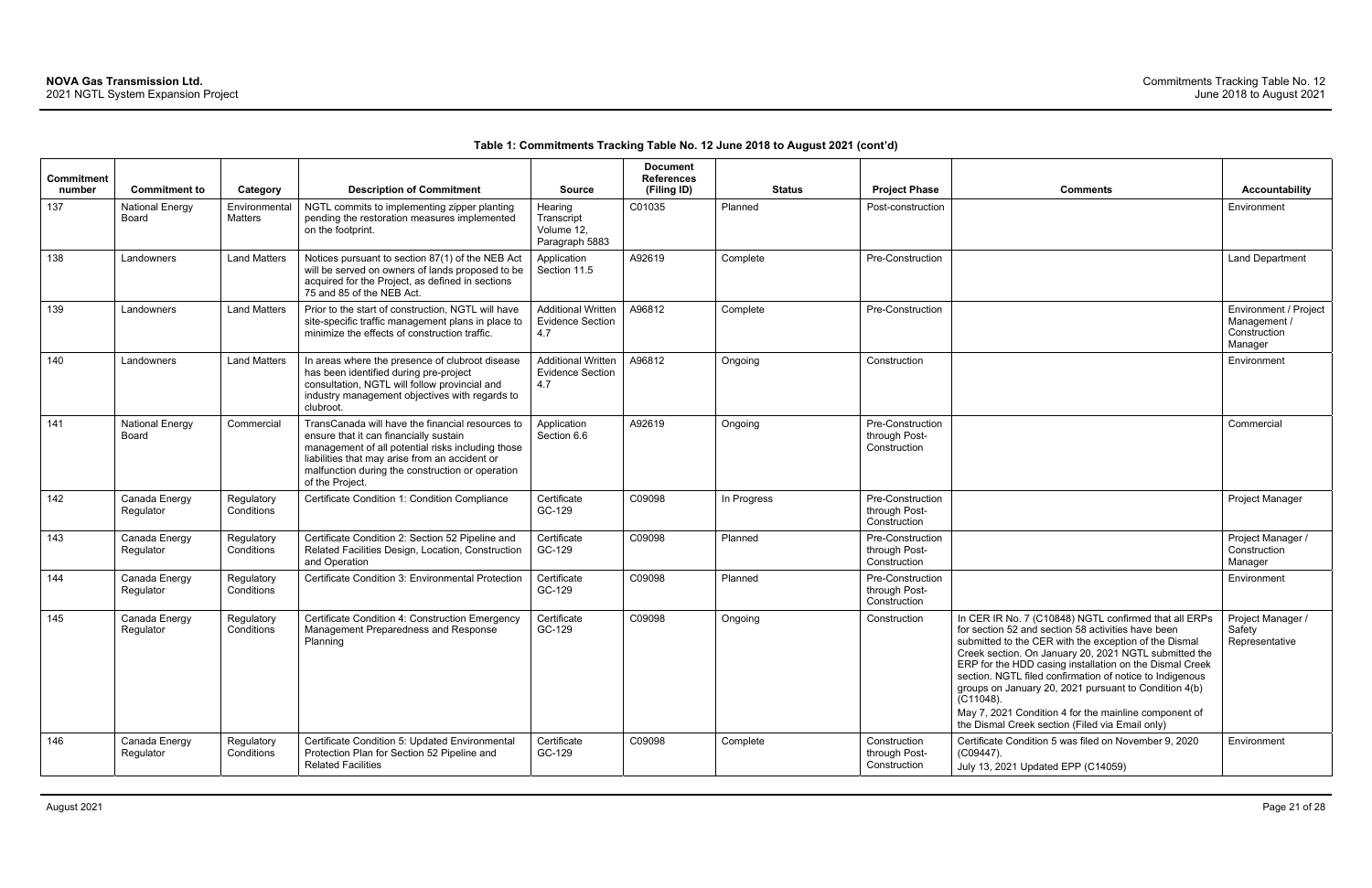| Commitment<br>number | <b>Commitment to</b>       | Category                 | <b>Description of Commitment</b>                                                                             | <b>Source</b>         | <b>Document</b><br><b>References</b><br>(Filing ID) | <b>Status</b> | <b>Project Phase</b>                          | <b>Comments</b>                                                                                                                                                                                                                                                                                                                                                                                                                                   | <b>Accountability</b>                                        |
|----------------------|----------------------------|--------------------------|--------------------------------------------------------------------------------------------------------------|-----------------------|-----------------------------------------------------|---------------|-----------------------------------------------|---------------------------------------------------------------------------------------------------------------------------------------------------------------------------------------------------------------------------------------------------------------------------------------------------------------------------------------------------------------------------------------------------------------------------------------------------|--------------------------------------------------------------|
| 147                  | Canada Energy<br>Regulator | Regulatory<br>Conditions | Certificate Condition 6: Revised Caribou Habitat<br><b>Restoration and Offset Measures Plan</b><br>(CHR&OMP) | Certificate<br>GC-129 | C09098                                              | Complete      | Construction<br>through Post-<br>Construction | Certificate Condition 6 was filed on November 12, 2020<br>(C09519).                                                                                                                                                                                                                                                                                                                                                                               | Environment                                                  |
| 148                  | Canada Energy<br>Regulator | Regulatory<br>Conditions | Certificate Condition 7: Wildlife and Rare Plant<br>Surveys                                                  | Certificate<br>GC-129 | C09098                                              | Complete      | Pre-Construction                              | Certificate Condition 7 was filed on September 15, 2020<br>$(C08314)$ .                                                                                                                                                                                                                                                                                                                                                                           | Environment                                                  |
| 149                  | Canada Energy<br>Regulator | Regulatory<br>Conditions | Certificate Condition 8: Geological hazards                                                                  | Certificate<br>GC-129 | C09098                                              | Complete      | Pre-Construction                              | Certificate Condition 8 was filed on November 5, 2020<br>(C09392).                                                                                                                                                                                                                                                                                                                                                                                | Project Manager                                              |
| 150                  | Canada Energy<br>Regulator | Regulatory<br>Conditions | Certificate Condition 9: Trenchless Crossing<br>Reports                                                      | Certificate<br>GC-129 | C09098                                              | Complete      | Pre-Construction                              | Certificate Condition 9 was filed on October 27, 2020<br>$(C09149)$ .                                                                                                                                                                                                                                                                                                                                                                             | Project Manager                                              |
| 151                  | Canada Energy<br>Regulator | Regulatory<br>Conditions | Certificate Condition 10: Outstanding Traditional<br>Land and Resource Use Investigations                    | Certificate<br>GC-129 | C09098                                              | Complete      | Pre-Construction                              | Certificate Condition 10 was filed on August 19, 2020<br>(C07968).                                                                                                                                                                                                                                                                                                                                                                                | Indigenous Relations                                         |
| 152                  | Canada Energy<br>Regulator | Regulatory<br>Conditions | Certificate Condition 11: Programs and Manuals<br>- Safety                                                   | Certificate<br>GC-129 | C09098                                              | Complete      | Pre-Construction                              | Certificate Condition 11 was filed on December 18, 2020<br>(C10510)<br>February 1, 2021 Construction Safety Manual - Dismal<br>Creek (C11383)<br>Condition 11 was filed May 7, 2021 for the mainline<br>component of the Dismal Creek section (C12990).                                                                                                                                                                                           | Project Manager /<br>Safety<br>Representative                |
| 153                  | Canada Energy<br>Regulator | Regulatory<br>Conditions | Certificate Condition 12: Construction Monitoring<br>Plan for Indigenous Peoples                             | Certificate<br>GC-129 | C09098                                              | Complete      | Pre-Construction                              | Certificate Condition 12 was filed on November 20, 2020<br>(C09777).                                                                                                                                                                                                                                                                                                                                                                              | <b>Indigenous Relations</b>                                  |
| 154                  | Canada Energy<br>Regulator | Regulatory<br>Conditions | Certificate Condition 13: Employment,<br>Contracting, and Procurement Plan Update                            | Certificate<br>GC-129 | C09098                                              | Complete      | Pre-Construction                              | Certificate Condition 13 was filed on September 23, 2020<br>(C08480).<br>March 2, 2021 Response to ANSN Letter (C11778)<br>May 3, 2021 Ruling No. 1 Response (C12816)<br>August 19, 2021 Ruling No. 2 Response (C14550)                                                                                                                                                                                                                           | <b>Indigenous Relations</b><br><b>Business</b><br>Engagement |
| 155                  | Canada Energy<br>Regulator | Regulatory<br>Conditions | Certificate Condition 14: Report on Engagement<br>with Indigenous Peoples                                    | Certificate<br>GC-129 | C09098                                              | Complete      | Pre-Construction                              | Certificate Condition 14 was filed on November 20, 2020<br>$(C09777)$ .<br>Certificate Condition 14 Update was filed on May 6, 2021<br>(C12977)                                                                                                                                                                                                                                                                                                   | Indigenous Relations                                         |
| 156                  | Canada Energy<br>Regulator | Regulatory<br>Conditions | Certificate Condition 15: Heritage Resource<br>Clearances                                                    | Certificate<br>GC-129 | C09098                                              | Complete      | Pre-Construction                              | Certificate Condition 15 was filed on December 17, 2020<br>$(C10487)$ .<br>May 7, 2021, Condition 15 HRA Update (C13001)<br>May 14, 2021, Condition 15 Timing Relief Request<br>(C13105)<br>June 1, 2021 Condition 15 Timing Relief Request<br>(C13347)<br>June 4, 2021 Condition 15 and 13 Response to<br>Compliance Letter No. 11 C13415.<br>June 16, 2021 Bi-monthly Report No. 1 (C13581)<br>August 9, 2021 Bi-monthly Report No. 2 (C14382). | Environment                                                  |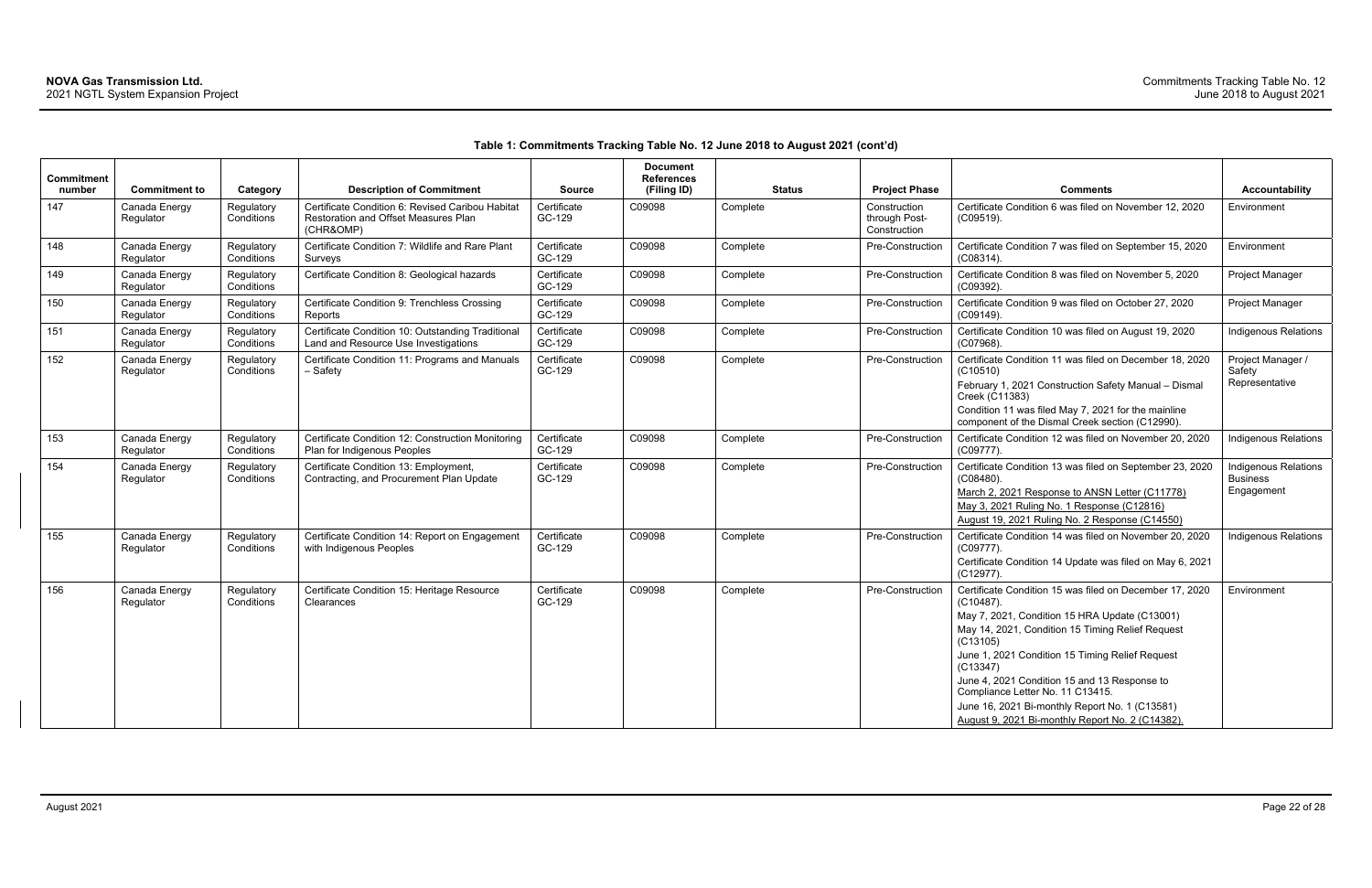| Commitment<br>number | <b>Commitment to</b>       | Category                 | <b>Description of Commitment</b>                                               | <b>Source</b>         | <b>Document</b><br><b>References</b><br>(Filing ID) |          | <b>Status</b> | <b>Project Phase</b>   | <b>Comments</b>                                                                                                                                                                                                                                                                                                                                                                                                                                                                                                                                                               | <b>Accountability</b>                       |
|----------------------|----------------------------|--------------------------|--------------------------------------------------------------------------------|-----------------------|-----------------------------------------------------|----------|---------------|------------------------|-------------------------------------------------------------------------------------------------------------------------------------------------------------------------------------------------------------------------------------------------------------------------------------------------------------------------------------------------------------------------------------------------------------------------------------------------------------------------------------------------------------------------------------------------------------------------------|---------------------------------------------|
| 157                  | Canada Energy<br>Regulator | Regulatory<br>Conditions | Certificate Condition 16: Commitments Tracking<br>Table (CTT)                  | Certificate<br>GC-129 | C09098                                              | Complete |               | Pre-Construction       | Certificate Condition 16 CTT was filed on:<br>1. September 23, 2020 (C08481)<br>2. October 22, 2020 (C09072)<br>3. November 23, 2020 (C09829)<br>4. December 22, 2020 (C10565)<br>5. January 22, 2021 (C11138)<br>6. February 23, 2021 (C11620)<br>7. March 22, 2021 (C12090)<br>8. April 23, 2021 (C12546)<br>9. May 25, 2021 (C13237)<br>10. June 23, 2021 (C13683)<br>11. July 22, 2021 (C14184)                                                                                                                                                                           | All                                         |
| 158                  | Canada Energy<br>Regulator | Regulatory<br>Conditions | Certificate Condition 17: Emergency<br>Management Continuing Education Program | Certificate<br>GC-129 | C09098                                              | Complete |               | Pre-Construction       | Certificate Condition 17 was filed on September 23, 2020<br>(C08482).                                                                                                                                                                                                                                                                                                                                                                                                                                                                                                         | Emergency<br>Management / Public<br>Affairs |
| 159                  | Canada Energy<br>Regulator | Regulatory<br>Conditions | Certificate Condition 18: Construction Schedule                                | Certificate<br>GC-129 | C09098                                              | Complete |               | Pre-Construction       | Certificate Condition 18 was filed on January 14, 2021<br>(C10917).<br>June 4, 2021 Construction Schedule Update (C13413)                                                                                                                                                                                                                                                                                                                                                                                                                                                     | <b>Project Managers</b>                     |
| 160                  | Canada Energy<br>Regulator | Regulatory<br>Conditions | Certificate Condition 19: Construction Progress<br>Reports                     | Certificate<br>GC-129 | C09098                                              | Ongoing  |               | During<br>Construction | Certificate Condition 19 was filed on:<br>1. December 16, 2020 (C10461)<br>2. December 31, 2020 (C10655)<br>3. January 18, 2021 (C11012)<br>4. February 2, 2021 (C11394)<br>5. February 16, 2021 (C11542)<br>6. March 2, 2021 (C11752)<br>7. March 16, 2021 (C12015)<br>8. April 6, 2021 (C12266)<br>9. April 18, 2021 (C12437)<br>10. May 3, 2021 (C12800)<br>11. May 17, 2021 (C13132)<br>12. June 1, 2021 (C13346)<br>13. June 16, 2021 (C13574)<br>14. July 5, 2021 (C13903)<br>15. July 19, 2021 (C14129)<br>16. August 3, 2021 (C14319)<br>17. August 16, 2021 (C14501) | <b>Project Managers</b>                     |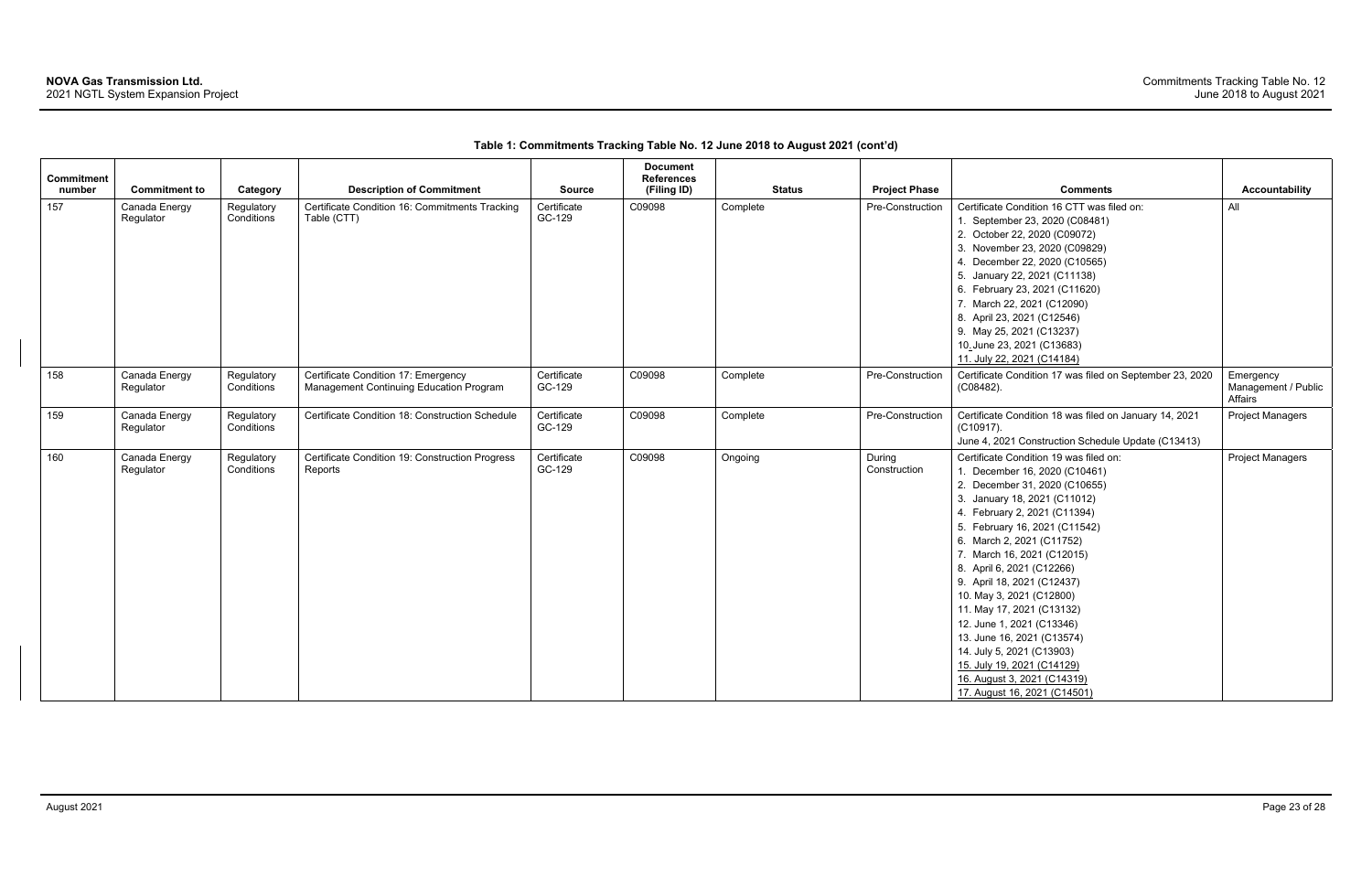| <b>Commitment</b><br>number | <b>Commitment to</b>       | Category                 | <b>Description of Commitment</b>                                                                      | <b>Source</b>         | <b>Document</b><br><b>References</b><br>(Filing ID) |          | <b>Status</b>          | <b>Project Phase</b> | <b>Comments</b>                                                                                                                                                                                                                                                                                                                                                                                                                                                                                                                                                                                                                                                                                         | Accountability                                                          |
|-----------------------------|----------------------------|--------------------------|-------------------------------------------------------------------------------------------------------|-----------------------|-----------------------------------------------------|----------|------------------------|----------------------|---------------------------------------------------------------------------------------------------------------------------------------------------------------------------------------------------------------------------------------------------------------------------------------------------------------------------------------------------------------------------------------------------------------------------------------------------------------------------------------------------------------------------------------------------------------------------------------------------------------------------------------------------------------------------------------------------------|-------------------------------------------------------------------------|
| 161                         | Canada Energy<br>Regulator | Regulatory<br>Conditions | Certificate Condition 20: Finalized Watercourse<br><b>Crossing Inventory</b>                          | Certificate<br>GC-129 | C09098                                              | Complete | During<br>Construction |                      | Certificate Condition 20 was filed on November 9, 2020<br>(C09448). Additional correspondence as shown:<br>January 15, 2021 Request for Review - Beaver Dam<br>Removal (C10940)<br>February 4, 2021 Request for Review - Watercourses<br>(C11429)<br>February 9, 2021 Removal of MN-WC03A -<br>Watercourses (C11470)<br>February 16, 2021 Errata: Updated Historical Information<br>(C11540)<br>February 18, 2021 Update to Request for Review -<br>Watercourses (Feb 4th letter) (C11570).<br>April 12, 2021 North Saskatchewan River Update<br>$(C12346)$ .<br>May 17, 2021 Request for Review - Project Water<br>Withdrawal Locations (C13133)<br>July 8, 2021 Temp Vehicle Crossing Update (C13983) | Environment                                                             |
| 162                         | Canada Energy<br>Regulator | Regulatory<br>Conditions | Certificate Condition 21: Contingency<br><b>Watercourse Crossing Method</b>                           | Certificate<br>GC-129 | C09098                                              | Planned  | During<br>Construction |                      |                                                                                                                                                                                                                                                                                                                                                                                                                                                                                                                                                                                                                                                                                                         | Environment                                                             |
| 163                         | Canada Energy<br>Regulator | Regulatory<br>Conditions | Certificate Condition 22: Authorizations under<br>Paragraph 35(2)(b) of the Fisheries Act             | Certificate<br>GC-129 | C09098                                              | Planned  | During<br>Construction |                      | NGTL is consulting with DFO on referred watercourses.                                                                                                                                                                                                                                                                                                                                                                                                                                                                                                                                                                                                                                                   | Environment                                                             |
| 164                         | Canada Energy<br>Regulator | Regulatory<br>Conditions | Certificate Condition 23: Working within the Little<br>Smoky Caribou Range Restricted Activity Period | Certificate<br>GC-129 | C09098                                              | Planned  | During<br>Construction |                      |                                                                                                                                                                                                                                                                                                                                                                                                                                                                                                                                                                                                                                                                                                         | Environment                                                             |
| 165                         | Canada Energy<br>Regulator | Regulatory<br>Conditions | Certificate Condition 24: Sunset Clause                                                               | Certificate<br>GC-129 | C09098                                              | Planned  | All Stages             |                      |                                                                                                                                                                                                                                                                                                                                                                                                                                                                                                                                                                                                                                                                                                         | Regulatory                                                              |
| 166                         | Canada Energy<br>Regulator | Regulatory<br>Conditions | Certificate Condition 25: Condition Compliance<br>by the Accountable Officer                          | Certificate<br>GC-129 | C09098                                              | Planned  | Post-<br>Operations    | Construction and     |                                                                                                                                                                                                                                                                                                                                                                                                                                                                                                                                                                                                                                                                                                         | <b>Project Managers</b>                                                 |
| 167                         | Canada Energy<br>Regulator | Regulatory<br>Conditions | Certificate Condition 26: Quantification of<br>Construction-related Greenhouse Gas (GHG)<br>Emissions | Certificate<br>GC-129 | C09098                                              | Planned  | Post-<br>Operations    | Construction and     |                                                                                                                                                                                                                                                                                                                                                                                                                                                                                                                                                                                                                                                                                                         | Environment                                                             |
| 168                         | Canada Energy<br>Regulator | Regulatory<br>Conditions | Certificate Condition 27: Post-construction<br>Monitoring Plan for Indigenous Peoples                 | Certificate<br>GC-129 | C09098                                              | Planned  | Post-<br>Operations    | Construction and     |                                                                                                                                                                                                                                                                                                                                                                                                                                                                                                                                                                                                                                                                                                         | <b>Indigenous Relations</b>                                             |
| 170                         | Canada Energy<br>Regulator | Regulatory<br>Conditions | Certificate Condition 28: Employment,<br>Contracting, and Procurement Report                          | Certificate<br>GC-129 | C09098                                              | Planned  | Post-<br>Operations    | Construction and     |                                                                                                                                                                                                                                                                                                                                                                                                                                                                                                                                                                                                                                                                                                         | Supply Chain /<br>Indigenous Relations<br><b>Business</b><br>Engagement |
| 171                         | Canada Energy<br>Regulator | Regulatory<br>Conditions | Certificate Condition 29: Pipeline Geographic<br>Information Systems (GIS) Data                       | Certificate<br>GC-129 | C09098                                              | Planned  | Post-<br>Operations    | Construction and     |                                                                                                                                                                                                                                                                                                                                                                                                                                                                                                                                                                                                                                                                                                         | Project Manager                                                         |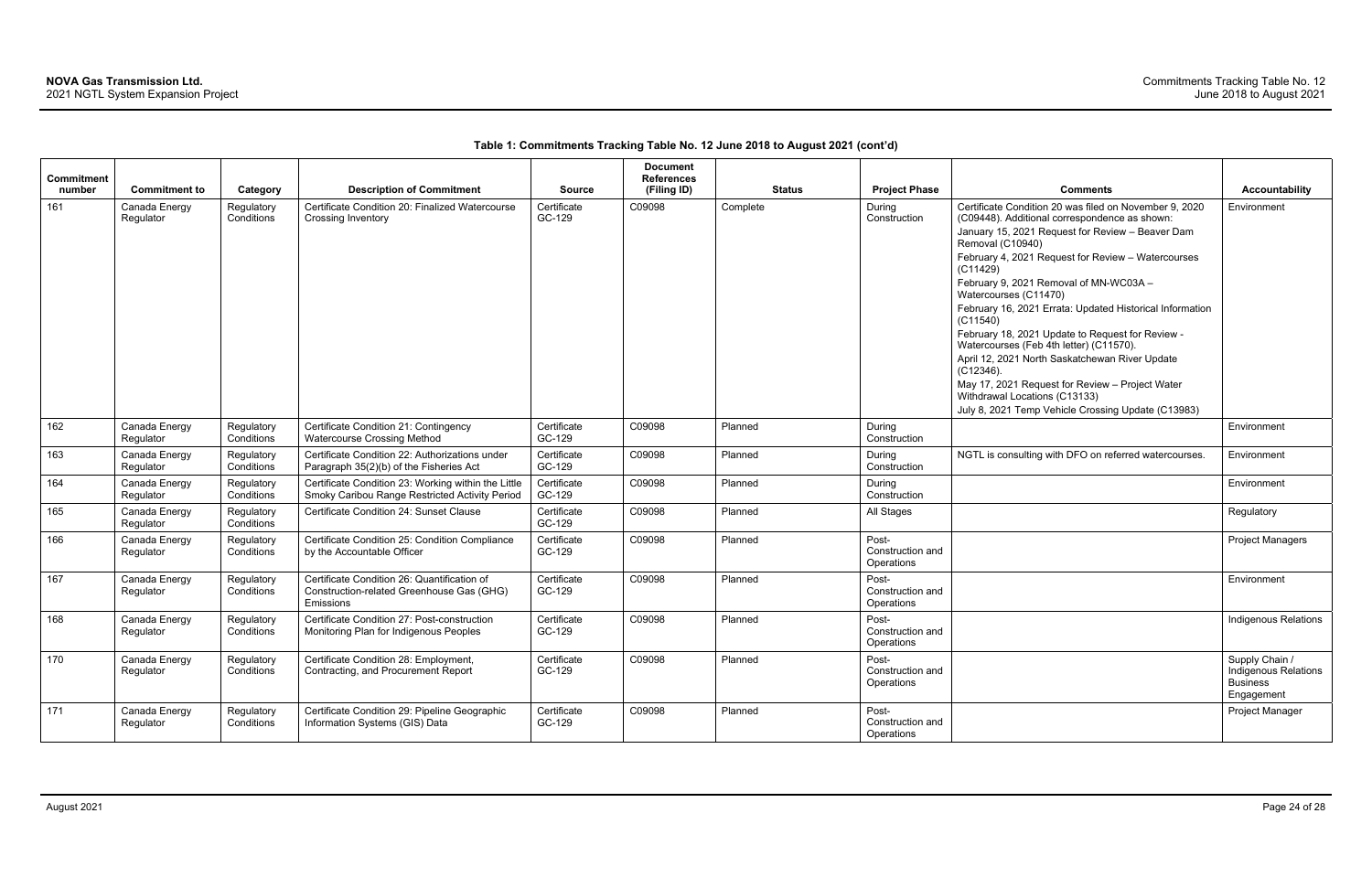| <b>Comments</b>                                                                                                                             | <b>Accountability</b>                 |
|---------------------------------------------------------------------------------------------------------------------------------------------|---------------------------------------|
|                                                                                                                                             | Environment                           |
|                                                                                                                                             | Environment                           |
|                                                                                                                                             | Environment                           |
|                                                                                                                                             | Environment                           |
|                                                                                                                                             | Environment                           |
| Certification Condition 35 (a) was filed on February 23,<br>2021 (C11623).<br>June 23, 2021 Condition 35 Progress Report No. 1<br>(C13705). | Indigenous Relations<br>/ Environment |
|                                                                                                                                             | Project Manager                       |
|                                                                                                                                             | Project Manager                       |
|                                                                                                                                             | Environment                           |

| <b>Commitment</b><br>number | <b>Commitment to</b>       | Category                 | <b>Description of Commitment</b>                                                                             | <b>Source</b>                | <b>Document</b><br><b>References</b><br>(Filing ID) | <b>Status</b> | <b>Project Phase</b>                    | <b>Comments</b>                                                                                                                                | <b>Accountability</b>                |
|-----------------------------|----------------------------|--------------------------|--------------------------------------------------------------------------------------------------------------|------------------------------|-----------------------------------------------------|---------------|-----------------------------------------|------------------------------------------------------------------------------------------------------------------------------------------------|--------------------------------------|
| 172                         | Canada Energy<br>Regulator | Regulatory<br>Conditions | Certificate Condition 30: Post-Construction<br><b>Environmental Monitoring Reports</b>                       | Certificate<br>GC-129        | C09098                                              | Planned       | Post-<br>Construction and<br>Operations |                                                                                                                                                | Environment                          |
| 173                         | Canada Energy<br>Regulator | Regulatory<br>Conditions | Certificate Condition 31: Caribou Habitat<br><b>Restoration Implementation Report and Status</b><br>Update   | Certificate<br>GC-129        | C09098                                              | Planned       | Post-<br>Construction and<br>Operations |                                                                                                                                                | Environment                          |
| 174                         | Canada Energy<br>Regulator | Regulatory<br>Conditions | Certificate Condition 32: Caribou Habitat Offset<br>Measures Implementation Report                           | Certificate<br>GC-129        | C09098                                              | Planned       | Post-<br>Construction and<br>Operations |                                                                                                                                                | Environment                          |
| 175                         | Canada Energy<br>Regulator | Regulatory<br>Conditions | Certificate Condition 33: Caribou Habitat<br>Restoration and Offset Measures Monitoring<br>Program (CHROMMP) | Certificate<br>GC-129        | C09098                                              | Planned       | Post-<br>Construction and<br>Operations |                                                                                                                                                | Environment                          |
| 176                         | Canada Energy<br>Regulator | Regulatory<br>Conditions | Certificate Condition 34: Caribou Monitoring<br>Reports                                                      | Certificate<br>GC-129        | C09098                                              | Planned       | Post-<br>Construction and<br>Operations |                                                                                                                                                | Environment                          |
| 177                         | Canada Energy<br>Regulator | Regulatory<br>Conditions | Certificate Condition 35: Indigenous Working<br>Group for the Little Smoky Caribou Range                     | Certificate<br>GC-129        | C09098                                              | Ongoing       | Post-<br>Construction and<br>Operations | Certification Condition 35 (a) was filed on February 23,<br>2021 (C11623).<br>June 23, 2021 Condition 35 Progress Report No. 1<br>$(C13705)$ . | Indigenous Relatior<br>/ Environment |
| 178                         | Canada Energy<br>Regulator | Regulatory<br>Conditions | Order Condition 1: Condition Compliance                                                                      | Order AO-001-<br>XG-001-2020 | C09385-5                                            | Ongoing       | All Phases                              |                                                                                                                                                | Project Manager                      |
| 179                         | Canada Energy<br>Regulator | Regulatory<br>Conditions | Order Condition 2: Section 58 Facilities and<br>Activities Design, Location, Construction and<br>Operation   | Order AO-001-<br>XG-001-2020 | C09647-2                                            | Ongoing       | Pre-Construction                        |                                                                                                                                                | Project Manager                      |
| 180                         | Canada Energy<br>Regulator | Regulatory<br>Conditions | Order Condition 3: Environmental Protection                                                                  | Order AO-001-<br>XG-001-2020 | C09647-2                                            | Ongoing       | Pre-Construction                        |                                                                                                                                                | Environment                          |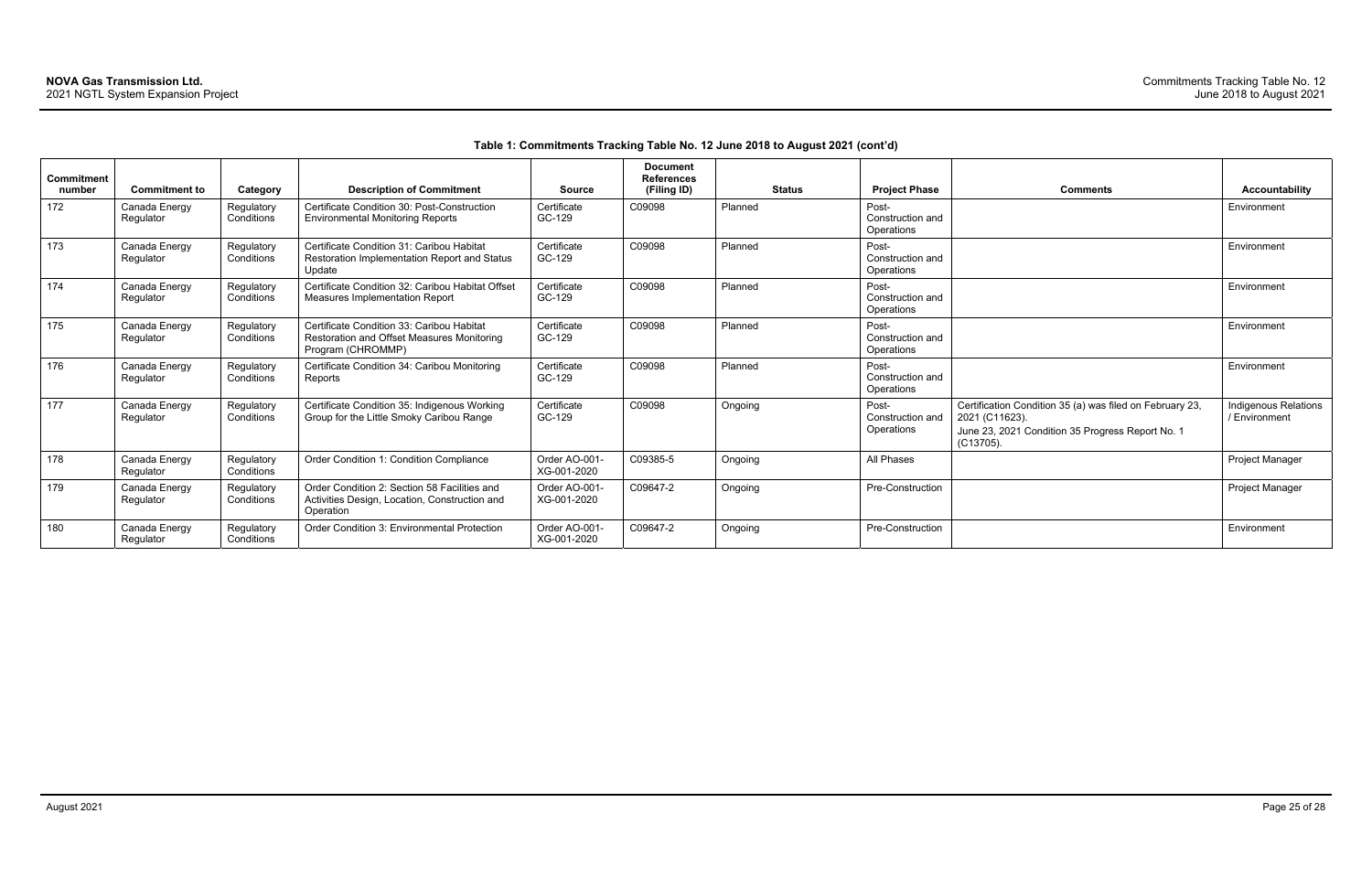| <b>Commitment</b><br>number | <b>Commitment to</b>       | Category                 | <b>Description of Commitment</b>                                                                   | <b>Source</b>                | <b>Document</b><br><b>References</b><br>(Filing ID) | <b>Status</b> | <b>Project Phase</b> | <b>Comments</b>                                                                                                                                                                                                                                                                                                                                                                                                                                                                                                                                                                                                                            | <b>Accountability</b>       |
|-----------------------------|----------------------------|--------------------------|----------------------------------------------------------------------------------------------------|------------------------------|-----------------------------------------------------|---------------|----------------------|--------------------------------------------------------------------------------------------------------------------------------------------------------------------------------------------------------------------------------------------------------------------------------------------------------------------------------------------------------------------------------------------------------------------------------------------------------------------------------------------------------------------------------------------------------------------------------------------------------------------------------------------|-----------------------------|
| 181                         | Canada Energy<br>Regulator | Regulatory<br>Conditions | Order Condition 4: Construction Emergency<br>Management Preparedness and Response<br>Planning      | Order AO-001-<br>XG-001-2020 | C09647-2                                            | Complete      | Pre-Construction     | Order Condition 4(a) was filed via email only on:<br>• August 6, 2020<br>• September 9, 2020<br>• November 25, 2020<br>• December 4, 2020<br>$\bullet$ December 14, 2020<br>$\bullet$ December 18, 2020<br>• January 20, 2021<br>• May 5, 2021<br>Order Condition 4(b) was filed on:<br>• August 13, 2020 (C07832)<br>• September 10, 2020 (08255)<br>• November 24, 2020 (C09851)<br>• November 30, 2020 (C10000)<br>• December 11, 2020 (C10360)<br>• December 18, 2020 (C10509)<br>• May 5, 2021 ERP for Swartz Creek filed with Cond.9<br>(Filed Via Email)<br>• May 7, 2021 (C12996)<br>• May 28, 2021 Timing Relief Request (C13310) | Safety<br>Representative    |
| 182                         | Canada Energy<br>Regulator | Regulatory<br>Conditions | Order Condition 5: Environmental Protection<br>Plan (EPP) for Section 58 Facilities and Activities | Order AO-001-<br>XG-001-2020 | C09647-2                                            | Complete      | Pre-Construction     | Order Condition 5 was filed on August 14, 2020<br>(C07842). NGTL submitted an update to the Section 58<br>EPP on February 1, 2021 (C11358).<br>July 13, 2021 Updated EPP (C14059)                                                                                                                                                                                                                                                                                                                                                                                                                                                          | Environment                 |
| 183                         | Canada Energy<br>Regulator | Regulatory<br>Conditions | Order Condition 6: Outstanding Traditional Land<br>and Resource Use Investigations                 | Order AO-001-<br>XG-001-2020 | C09647-2                                            | Complete      | Pre-Construction     | Order Condition 6 was filed on August 19, 2020<br>$(C07968)$ .                                                                                                                                                                                                                                                                                                                                                                                                                                                                                                                                                                             | Indigenous Relations        |
| 184                         | Canada Energy<br>Regulator | Regulatory<br>Conditions | Order Condition 7: Camp Management Plan                                                            | Order AO-001-<br>XG-001-2020 | C09647-2                                            | Complete      | Pre-Construction     | Order Condition 7 was filed on September 17, 2020<br>$(C08400)$ .                                                                                                                                                                                                                                                                                                                                                                                                                                                                                                                                                                          | Workforce<br>Accommodations |
| 185                         | Canada Energy<br>Regulator | Regulatory<br>Conditions | Order Condition 8: Additional Temporary<br>Construction Camp(s)                                    | Order AO-001-<br>XG-001-2020 | C09647-2                                            | Complete      | Pre-Construction     | Order Condition 8 was filed on September 17, 2020<br>(C08407).                                                                                                                                                                                                                                                                                                                                                                                                                                                                                                                                                                             | Workforce<br>Accommodations |
| 186                         | Canada Energy<br>Regulator | Regulatory<br>Conditions | Order Condition 9: Programs and Manuals -<br>Safety                                                | Order AO-001-<br>XG-001-2020 | C09647-2                                            | Complete      | Pre-Construction     | Order Condition 9 was filed on October 20, 2020<br>(C09011).<br>February 1, 2021 Construction Safety Manual - Dismal<br>Creek (C11383).<br>May 5, 2021 Construction Safety Manual - Swartz Creek<br>and GPM-10 valve and launcher site (Filed via email with<br>Cond. 4 ERP).<br>May 28, 2021 Timing Relief Request (C13310)                                                                                                                                                                                                                                                                                                               | Safety<br>Representative    |
| 187                         | Canada Energy<br>Regulator | Regulatory<br>Conditions | Order Condition 10: Construction Monitoring<br>Plan for Indigenous Peoples                         | Order AO-001-<br>XG-001-2020 | C09647-2                                            | Complete      | Pre-Construction     | Order Condition 10 was filed on November 6, 2020<br>$(C09434)$ .                                                                                                                                                                                                                                                                                                                                                                                                                                                                                                                                                                           | <b>Indigenous Relations</b> |